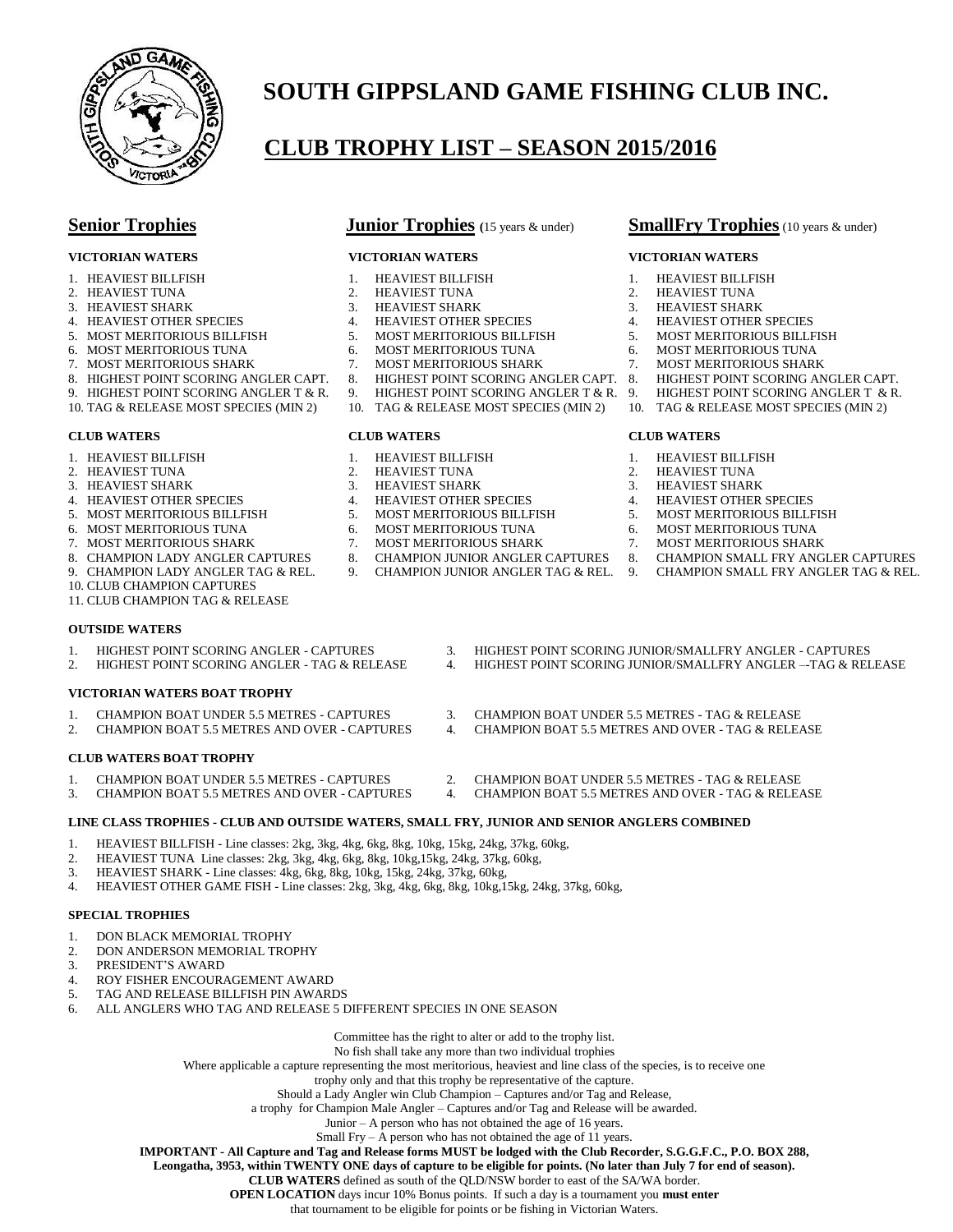

|                                  |                           | 2KG    | 4KG                               | 6KG             | 8KG     | 10 <sub>K</sub>                                       | <b>15KG</b>                    | <b>24KG</b>                   | 37KG                           |
|----------------------------------|---------------------------|--------|-----------------------------------|-----------------|---------|-------------------------------------------------------|--------------------------------|-------------------------------|--------------------------------|
| <b>MARLIN-BLACK</b>              |                           |        |                                   |                 |         |                                                       |                                |                               |                                |
|                                  | <b>CLUB</b>               |        |                                   |                 |         | 73kg<br>R Day<br>06/01/95                             | 105kg<br>A Skinner<br>31/03/88 | 169kg<br>P Walton<br>21/01/96 | 113kg<br>T Bickery<br>03/03/96 |
| <b>MEN</b>                       | <b>VIC</b>                |        |                                   |                 |         | 40 <sub>kg</sub><br>J Fry<br>08/03/80<br>${\rm VGFC}$ |                                |                               |                                |
|                                  | <b>AUST</b>               | 33kg   | 51.5kg (3 L/C)<br>44.0kg (4 L/C)  | 167kg           | 108.5kg | 476.73kg                                              | 489.5kg                        | 509.84kg                      | 611kg                          |
|                                  | <b>CLUB</b>               |        |                                   |                 |         |                                                       | 93.5kg<br>M Ipsen<br>05/03/88  | 94kg<br>M Ipsen<br>05/03/87   | 146kg<br>M Ipsen<br>28/01/83   |
| <b>WOMEN</b>                     | <b>VIC</b>                |        |                                   |                 |         |                                                       |                                |                               |                                |
|                                  | <b>AUST</b>               | 29.5kg | 29.55kg (3 L/C)<br>42.5kg (4 L/C) | 176.9kg         | 68kg    | 452.69kg                                              | 369.22kg                       | 396.44kg                      | 600.1kg                        |
|                                  | CLUB                      |        |                                   |                 |         |                                                       |                                |                               |                                |
| <b>JUNIOR</b><br><b>MALE</b>     | <b>VIC</b>                |        |                                   |                 |         |                                                       |                                |                               |                                |
|                                  | <b>AUST</b>               | 14kg   | 29.5kg                            | $53\mathrm{kg}$ | 129.6kg | 98.5kg                                                | 128kg                          | 163.5kg                       | $120\mathrm{kg}$               |
|                                  | <b>CLUB</b>               |        |                                   |                 |         |                                                       |                                |                               |                                |
| <b>JUNIOR</b><br><b>FEMALE</b>   | <b>VIC</b>                |        |                                   |                 |         |                                                       |                                |                               |                                |
|                                  | <b>AUST</b>               |        |                                   |                 |         |                                                       |                                |                               |                                |
|                                  | <b>CLUB</b>               |        |                                   |                 |         |                                                       |                                |                               |                                |
| <b>SMALLFRY</b><br><b>MALE</b>   | <b>VIC</b>                |        |                                   |                 |         |                                                       |                                |                               |                                |
|                                  | <b>AUST</b>               |        |                                   | 23.7kg          | 62kg    | 67.5kg                                                | 72.6kg                         |                               |                                |
|                                  | CLUB                      |        |                                   |                 |         |                                                       |                                |                               |                                |
| <b>SMALLFRY</b><br><b>FEMALE</b> | $\ensuremath{\text{VIC}}$ |        |                                   |                 |         |                                                       |                                |                               |                                |
|                                  | <b>AUST</b>               |        |                                   |                 |         |                                                       |                                |                               |                                |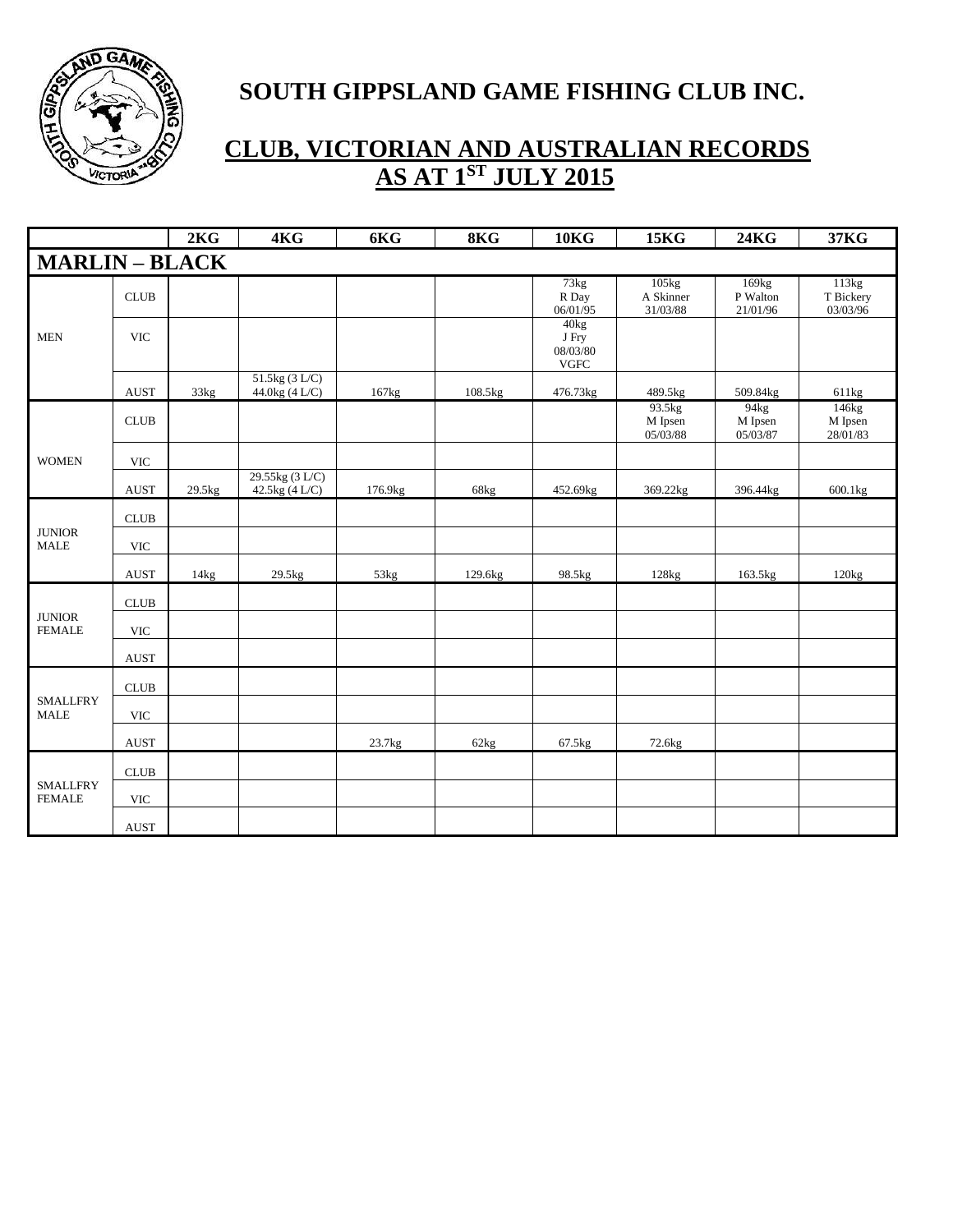

|                                        |                              | 2KG | 4KG | 6KG     | 8KG    | 10 <sub>K</sub> | 15 <sub>K</sub> | <b>24KG</b>                   | <b>37KG</b>                  |
|----------------------------------------|------------------------------|-----|-----|---------|--------|-----------------|-----------------|-------------------------------|------------------------------|
| <b>MARLIN-BLUE</b>                     |                              |     |     |         |        |                 |                 |                               |                              |
|                                        | <b>CLUB</b>                  |     |     |         |        |                 |                 | 106kg<br>W Bastin<br>10/03/02 | 162kg<br>K Trigg<br>07/11/95 |
| <b>MEN</b>                             | <b>VIC</b>                   |     |     |         |        |                 |                 |                               |                              |
|                                        | <b>AUST</b>                  |     |     | 157.8kg | 59.5kg | 176kg           | 245.5kg         | 283.88kg                      | 417.6kg                      |
|                                        | CLUB                         |     |     |         |        |                 |                 |                               |                              |
| <b>WOMEN</b>                           | $\ensuremath{\text{VIC}}$    |     |     |         |        |                 |                 |                               |                              |
|                                        | $\operatorname{AUST}$        |     |     |         |        | 72.5kg          | 202kg           | $260\mathrm{kg}$              | 452.2kg                      |
|                                        | CLUB                         |     |     |         |        |                 |                 | 91kg<br>D Kemna<br>23/04/03   |                              |
| <b>JUNIOR</b><br>$\operatorname{MALE}$ | $\ensuremath{\text{VIC}}$    |     |     |         |        |                 |                 |                               |                              |
|                                        | $\operatorname{AUST}$        |     |     |         |        | 106.4kg         | 204.9kg         | 242.5kg                       | 246.7kg                      |
|                                        | $\ensuremath{\mathsf{CLUB}}$ |     |     |         |        |                 |                 |                               |                              |
| <b>JUNIOR</b>                          | $\ensuremath{\text{VIC}}$    |     |     |         |        |                 |                 |                               |                              |
| <b>FEMALE</b>                          | AUST                         |     |     |         |        |                 |                 | 141kg                         |                              |
|                                        | $\ensuremath{\mathsf{CLUB}}$ |     |     |         |        |                 |                 |                               |                              |
| <b>SMALLFRY</b><br><b>MALE</b>         | <b>VIC</b>                   |     |     |         |        |                 |                 |                               |                              |
|                                        | AUST                         |     |     |         |        |                 |                 | 136kg                         |                              |
|                                        | $\ensuremath{\mathsf{CLUB}}$ |     |     |         |        |                 |                 |                               |                              |
| <b>SMALLFRY</b><br><b>FEMALE</b>       | <b>VIC</b>                   |     |     |         |        |                 |                 |                               |                              |
|                                        | AUST                         |     |     |         |        |                 |                 |                               |                              |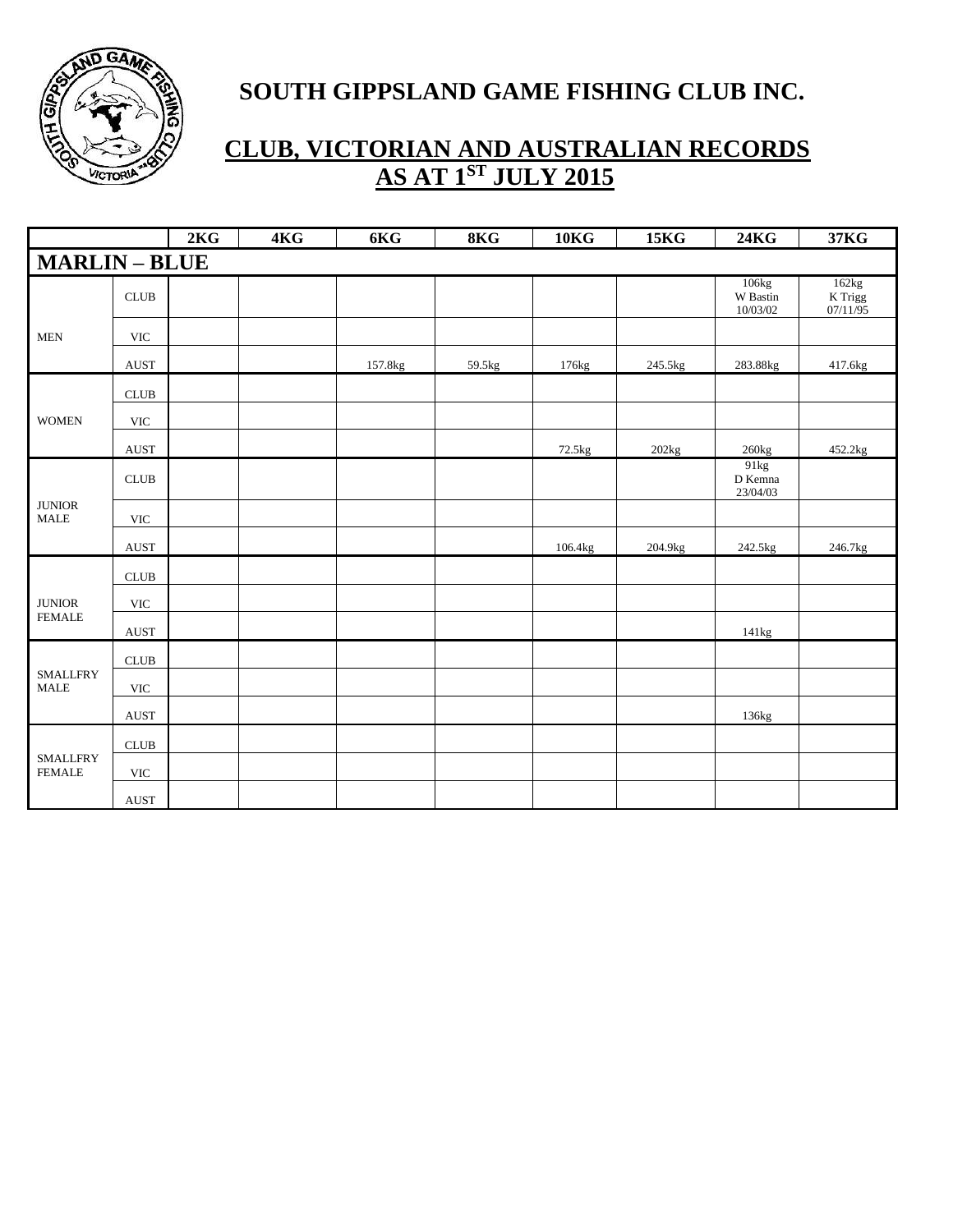

|                                  |             | 2KG  | 4KG                              | 6KG    | 8KG     | <b>10KG</b> | <b>15KG</b>                                     | <b>24KG</b>                     | 37KG                                              |
|----------------------------------|-------------|------|----------------------------------|--------|---------|-------------|-------------------------------------------------|---------------------------------|---------------------------------------------------|
| <b>MARLIN-STRIPED</b>            |             |      |                                  |        |         |             |                                                 |                                 |                                                   |
|                                  | CLUB        |      |                                  |        |         |             | 111kg<br>H Jackson<br>24/04/00                  | 127.2kg<br>K Oates<br>26/02/00  | 131kg<br>N Francis<br>08/04/96                    |
| <b>MEN</b>                       | <b>VIC</b>  |      |                                  |        |         |             | 52.4kg<br>A Osborne<br>08/03/81<br>${\rm VGFC}$ |                                 | 104.8kg<br>N Blunden<br>26/03/00<br>${\bf SGGFC}$ |
|                                  | <b>AUST</b> | 62kg | 63.5kg (3 L/C)<br>82.3kg (4 L/C) | 97kg   | 106kg   | 153.31kg    | 172kg                                           | 169.5kg                         | 191.5kg                                           |
|                                  | CLUB        |      |                                  |        |         |             | 81.5kg<br>L Yoeman<br>03/03/96                  | 98kg<br>S Oates<br>05/04/05     | 117.8kg<br>S Oates<br>21/02/00                    |
| <b>WOMEN</b>                     | <b>VIC</b>  |      |                                  |        |         |             |                                                 |                                 |                                                   |
|                                  | AUST        |      | 64.1kg                           | 86.8kg | 106.5kg | 91.5kg      | 128.5kg                                         | 152kg                           | 143.8kg                                           |
|                                  | CLUB        |      |                                  |        |         |             |                                                 |                                 |                                                   |
| <b>JUNIOR</b>                    | <b>VIC</b>  |      |                                  |        |         |             |                                                 |                                 |                                                   |
| <b>MALE</b>                      | <b>AUST</b> |      |                                  |        | 81.9kg  | 102kg       | 124kg                                           | 127.75kg                        | 117.8kg                                           |
|                                  | <b>CLUB</b> |      |                                  |        |         |             |                                                 | 105kg<br>E Van Dyke<br>24/04/03 |                                                   |
| <b>JUNIOR</b><br><b>FEMALE</b>   | <b>VIC</b>  |      |                                  |        |         |             |                                                 |                                 |                                                   |
|                                  | <b>AUST</b> |      |                                  |        |         |             |                                                 |                                 |                                                   |
|                                  | CLUB        |      |                                  |        |         |             |                                                 |                                 |                                                   |
| <b>SMALLFRY</b><br><b>MALE</b>   | <b>VIC</b>  |      |                                  |        |         |             |                                                 |                                 |                                                   |
|                                  | AUST        |      |                                  |        | 79kg    | 83.6kg      | 95kg                                            | 108.7kg                         |                                                   |
|                                  | <b>CLUB</b> |      |                                  |        |         |             |                                                 |                                 |                                                   |
| <b>SMALLFRY</b><br><b>FEMALE</b> | <b>VIC</b>  |      |                                  |        |         |             |                                                 |                                 |                                                   |
|                                  | <b>AUST</b> |      |                                  |        |         |             |                                                 |                                 |                                                   |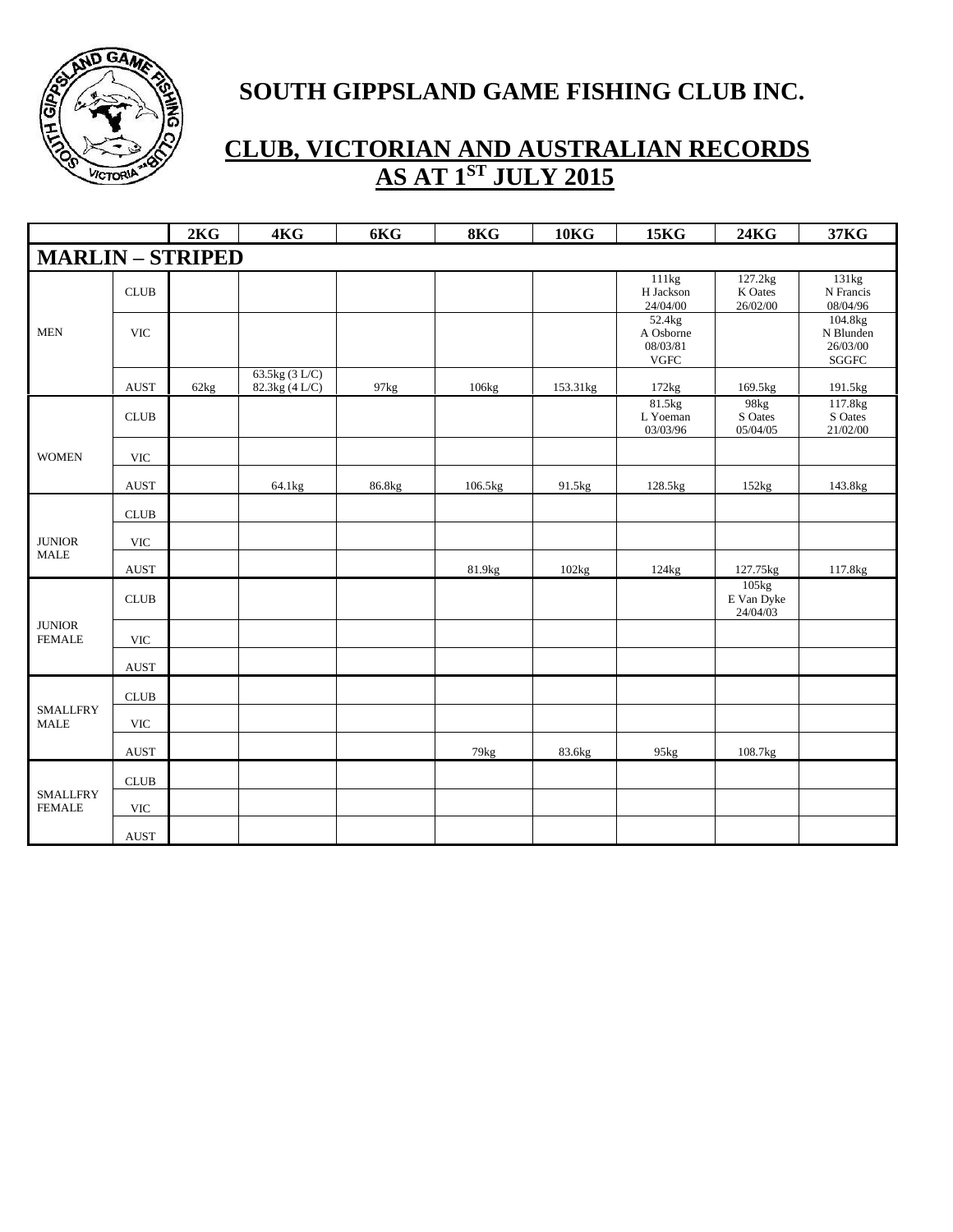

|                                          |                              | 2KG    | 4KG                            | 6KG     | 8KG    | <b>10KG</b> | <b>15KG</b> | <b>24KG</b>                    | 37KG    |
|------------------------------------------|------------------------------|--------|--------------------------------|---------|--------|-------------|-------------|--------------------------------|---------|
| <b>SAILFISH</b>                          |                              |        |                                |         |        |             |             |                                |         |
|                                          | CLUB                         |        |                                |         |        |             |             |                                |         |
| $\operatorname{\mathsf{MEN}}$            | $\ensuremath{\text{VIC}}$    |        |                                |         |        |             |             |                                |         |
|                                          | $\operatorname{AUST}$        | 25.4kg | 45.58(3 LC)<br>46kg (4L/C)     | 77.95kg | 62.5kg | 60kg        | 83kg        | 88.75kg                        | 54kg    |
|                                          | <b>CLUB</b>                  |        |                                |         |        |             |             | 35kg<br>P Willmott<br>09/11/95 |         |
| <b>WOMEN</b>                             | $\ensuremath{\text{VIC}}$    |        |                                |         |        |             |             |                                |         |
|                                          | <b>AUST</b>                  | 29kg   | 27.22kg (3 L/C)<br>28kg (4L/C) | 50kg    | 59kg   | 57.5kg      | 58kg        | 78kg                           | 40.37kg |
|                                          | ${\rm CLUB}$                 |        |                                |         |        |             |             |                                |         |
| $\qquad$ JUNIOR<br>$\operatorname{MALE}$ | $\ensuremath{\text{VIC}}$    |        |                                |         |        |             |             |                                |         |
|                                          | <b>AUST</b>                  |        | 31.5kg                         | 45kg    | 46.5kg | 36.5kg      | 39.2kg      | 26.5kg                         |         |
|                                          | CLUB                         |        |                                |         |        |             |             |                                |         |
| $\qquad$ JUNIOR<br><b>FEMALE</b>         | $\ensuremath{\text{VIC}}$    |        |                                |         |        |             |             |                                |         |
|                                          | $\operatorname{AUST}$        |        |                                |         |        |             |             |                                |         |
|                                          | $\ensuremath{\mathsf{CLUB}}$ |        |                                |         |        |             |             |                                |         |
| <b>SMALLFRY</b><br><b>MALE</b>           | <b>VIC</b>                   |        |                                |         |        |             |             |                                |         |
|                                          | $\operatorname{AUST}$        |        |                                |         |        |             |             |                                |         |
|                                          | $\ensuremath{\mathsf{CLUB}}$ |        |                                |         |        |             |             |                                |         |
| <b>SMALLFRY</b><br><b>FEMALE</b>         | $\ensuremath{\text{VIC}}$    |        |                                |         |        |             |             |                                |         |
|                                          | <b>AUST</b>                  |        |                                |         | 15.6kg |             |             |                                |         |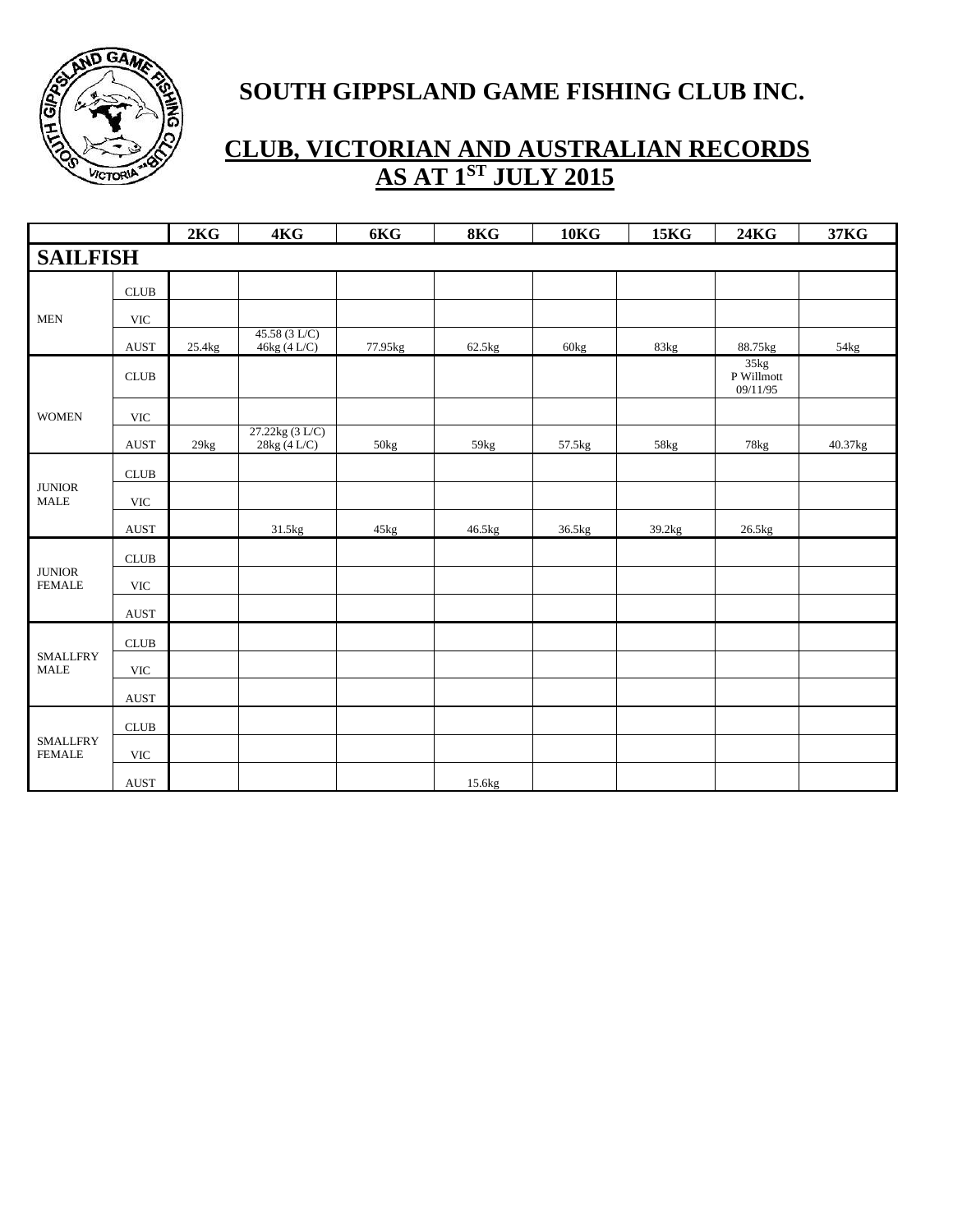

|                                  |             | 2KG     | 4KG                                           | 6KG                                                     | 8KG                                             | <b>10KG</b>                                     | <b>15KG</b>                                             | <b>24KG</b>                                       | 37KG                                                 |
|----------------------------------|-------------|---------|-----------------------------------------------|---------------------------------------------------------|-------------------------------------------------|-------------------------------------------------|---------------------------------------------------------|---------------------------------------------------|------------------------------------------------------|
| <b>SHARK - BLUE</b>              |             |         |                                               |                                                         |                                                 |                                                 |                                                         |                                                   |                                                      |
|                                  | <b>CLUB</b> | N/A     |                                               | 60.5kg<br>S Marland<br>05/01/07                         | 68kg<br>R Hermens<br>05/11/90                   | 90kg<br>R Hermens<br>02/11/96                   | 106kg<br>M VanDyke<br>05/11/90                          | 166kg<br>M Van Dyke<br>24/11/89                   |                                                      |
| <b>MEN</b>                       | <b>VIC</b>  | N/A     | 62kg<br>M Hall<br>11/01/86<br>WO&LGFC         | 145.3kg<br>T Anderson<br>07/01/89<br><b>WO&amp;LGFC</b> | 56.5kg<br>G Crimmin<br>02/05/87<br>WO&LGFC      | 66.8kg<br>S Taranto<br>03/04/04<br><b>BSGFC</b> | 134kg<br>P Heintz<br>21/02/98<br><b>VGFC</b>            | 166.5kg<br>M Van Dyke<br>24/11/89<br><b>SGGFC</b> | 138kg(60L/C)<br>G Dalziel<br>04/03/90<br><b>VGFC</b> |
|                                  | <b>AUST</b> | 178.5kg | 115.5kg                                       | 197.6kg                                                 | 189kg                                           | 188.4kg                                         | 198.2kg                                                 | 188kg                                             | 189kg(37L/C)<br>138kg(60L/C)                         |
|                                  | <b>CLUB</b> | N/A     |                                               | 64kg<br>J McKinnon<br>22/03/87                          | 104kg<br>J McKinnon<br>16/09/87                 | 42.5kg<br>N Whelan<br>19/02/08                  |                                                         | 84kg<br>M Ipsen<br>$12/\overline{02}/88$          |                                                      |
| <b>WOMEN</b>                     | <b>VIC</b>  | N/A     | 70.8kg<br>S Grant<br>19/01/02<br><b>BSGFC</b> | 43.2kg<br>R Smith<br>23/07/88<br>WO&LGFC                | 96.6kg<br>R Smith<br>02/01/89<br>WO&LGFC        | 55.2kg<br>J Wood<br>13/08/88<br>WO&LGFC         | 67kg<br>K Beswick<br>20/02/99<br><b>VGFC</b>            |                                                   |                                                      |
|                                  | <b>AUST</b> | 39.4kg  | 161.6kg                                       | 184.4kg                                                 | 149kg                                           | 142kg                                           | 181.8kg                                                 | 118kg                                             |                                                      |
|                                  | CLUB        | N/A     |                                               | 46.7kg<br><b>B</b> Richardson<br>11/01/10               |                                                 | 43.75kg<br><b>B</b> Richardson<br>24/01/10      |                                                         | 45kg<br>D Sandy<br>18/04/87                       |                                                      |
| <b>JUNIOR</b><br><b>MALE</b>     | <b>VIC</b>  | N/A     | 59kg<br>A Dance<br>29/06/86<br>WO&LGFC        | 74.9 <sub>kg</sub><br>A Dance<br>04/04/88<br>WO&LGFC    | 59.5kg<br>T Anderson<br>17/06/87<br>WO&LGFC     | 53.5kg<br>N Everard<br>12/01/85<br>WO&LGFC      | 119 <sub>kg</sub><br>W Davis<br>06/03/88<br><b>WPAC</b> | 65kg<br>D McMasters<br>28/02/88<br><b>WPAC</b>    |                                                      |
|                                  | <b>AUST</b> |         | 64kg                                          | 141.2kg                                                 | 189kg                                           | 144kg                                           | 172kg                                                   | 122kg                                             | 98.8kg                                               |
|                                  | <b>CLUB</b> | N/A     |                                               |                                                         |                                                 |                                                 |                                                         |                                                   |                                                      |
| <b>JUNIOR</b>                    | <b>VIC</b>  | N/A     |                                               |                                                         |                                                 |                                                 |                                                         |                                                   |                                                      |
| <b>FEMALE</b>                    | <b>AUST</b> |         |                                               |                                                         |                                                 |                                                 |                                                         |                                                   |                                                      |
|                                  | <b>CLUB</b> | N/A     |                                               |                                                         | 33.25kg<br>J Stockdale<br>08/03/09              | 38kg<br>J Stockdale<br>24/01/10                 |                                                         |                                                   |                                                      |
| <b>SMALLFRY</b><br><b>MALE</b>   | <b>VIC</b>  | N/A     |                                               | 65.3kg<br>N Taranto<br>01/04/07<br><b>BSGFC</b>         |                                                 | 38kg<br>J Stockdale<br>24/01/10<br><b>SGGFC</b> |                                                         |                                                   |                                                      |
|                                  | <b>AUST</b> |         |                                               | 124.5kg                                                 |                                                 | 131.5kg                                         |                                                         |                                                   |                                                      |
|                                  | <b>CLUB</b> | N/A     |                                               |                                                         |                                                 |                                                 |                                                         |                                                   |                                                      |
| <b>SMALLFRY</b><br><b>FEMALE</b> | <b>VIC</b>  | N/A     |                                               |                                                         | 38.2kg<br>Z Sanders<br>29/04/11<br><b>PMOAC</b> |                                                 |                                                         |                                                   |                                                      |
|                                  | <b>AUST</b> |         |                                               |                                                         | 38.2kg                                          | 172.3kg                                         |                                                         |                                                   |                                                      |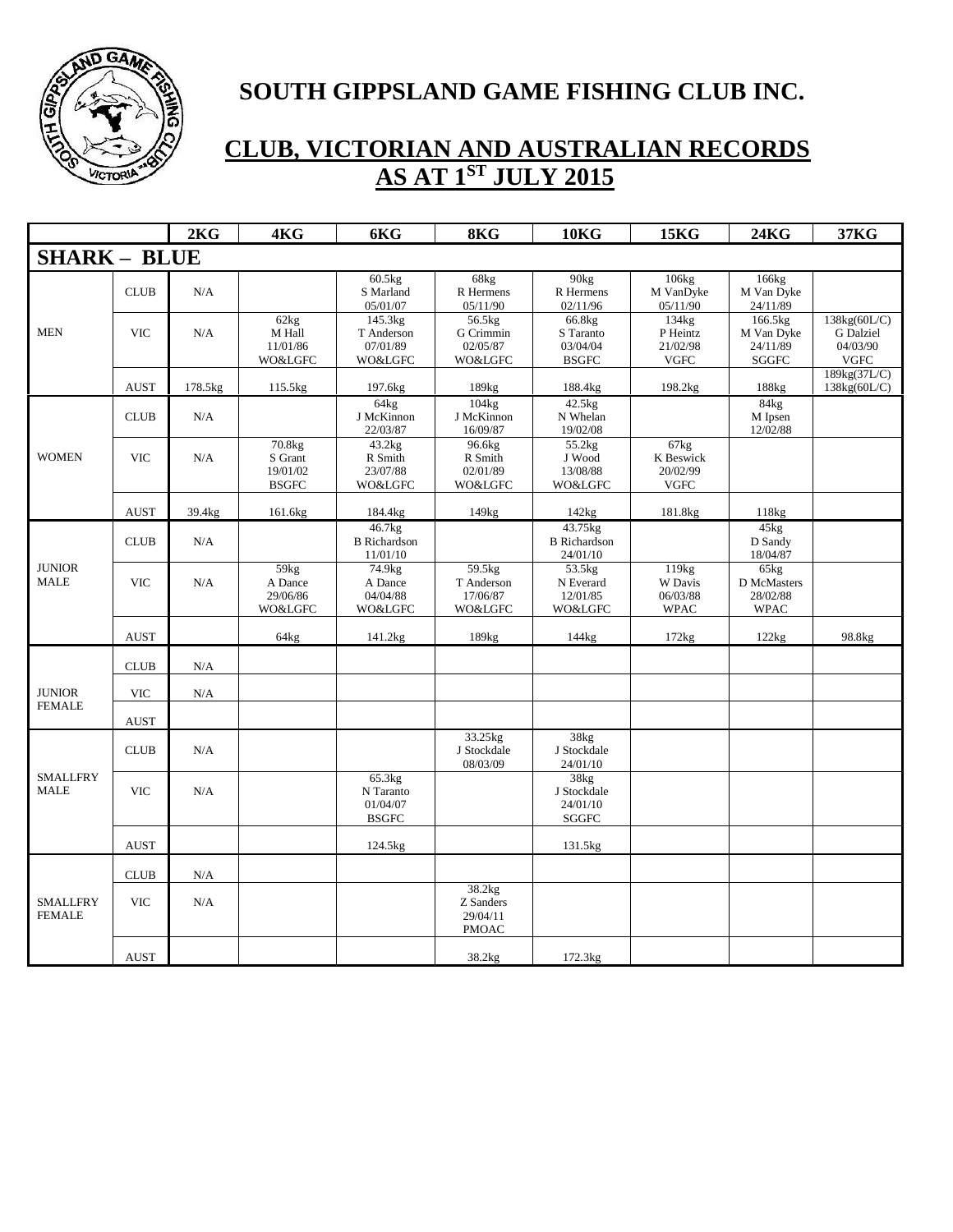

|                                          |                              | 2KG               | 4KG                                      | 6KG                                    | 8KG                                                         | <b>10KG</b>                                    | <b>15KG</b>                             | <b>24KG</b> | 37KG |
|------------------------------------------|------------------------------|-------------------|------------------------------------------|----------------------------------------|-------------------------------------------------------------|------------------------------------------------|-----------------------------------------|-------------|------|
| <b>SHARK - GUMMY</b>                     |                              |                   |                                          |                                        |                                                             |                                                |                                         |             |      |
|                                          | $\ensuremath{\mathsf{CLUB}}$ | $\rm N/A$         | 14kg<br>T Stockdale<br>07/11/12          | 22kg<br>N Francis<br>15/01/89          |                                                             | 28.5kg<br>J Trembath<br>24/03/91               |                                         |             |      |
| <b>MEN</b>                               | <b>VIC</b>                   | N/A               | 14kg<br>T Stockdale<br>07/11/12<br>SGGFC | 22kg<br>N Francis<br>15/10/89<br>SGGFC | 23kg<br>W Stroker<br>28/11/87<br><b>WPAC</b>                | 28.5kg<br>J Trembath<br>24/03/91<br>SGGFC      | 30.8kg<br>D Murray<br>23/11/96<br>SGGFC |             |      |
|                                          | <b>AUST</b>                  | 9.6 <sub>kg</sub> | 25kg                                     | 33kg                                   | $23\mathrm{kg}$                                             | $28.5\mathrm{kg}$                              | $30.8\mathrm{kg}$                       |             |      |
|                                          | $\ensuremath{\mathsf{CLUB}}$ | $\rm N/A$         |                                          | 16.25kg<br>H Hayes<br>24/04/00         |                                                             |                                                |                                         |             |      |
| <b>WOMEN</b>                             | <b>VIC</b>                   | N/A               |                                          |                                        |                                                             | 25kg<br>A Hermens<br>26/11/00<br>${\bf SGGFC}$ |                                         |             |      |
|                                          | <b>AUST</b>                  |                   | 13kg                                     |                                        |                                                             | 25kg                                           |                                         |             |      |
|                                          | <b>CLUB</b>                  | N/A               |                                          |                                        | 16.15kg<br><b>B</b> Richardson<br>04/02/12                  |                                                |                                         |             |      |
| <b>JUNIOR</b><br><b>MALE</b>             | <b>VIC</b>                   | N/A               |                                          |                                        | 16.15kg<br><b>B</b> Richardson<br>04/02/12<br>${\bf SGGFC}$ |                                                |                                         |             |      |
|                                          | <b>AUST</b>                  |                   |                                          | 12.08kg                                | 16.15kg                                                     |                                                |                                         |             |      |
|                                          | <b>CLUB</b>                  | N/A               |                                          |                                        |                                                             | 25kg<br>A Hermens<br>26/11/00                  |                                         |             |      |
| <b>JUNIOR</b><br><b>FEMALE</b>           | <b>VIC</b>                   | N/A               |                                          |                                        |                                                             | 25kg<br>A Hermens<br>26/11/00<br>${\bf SGGFC}$ |                                         |             |      |
|                                          | <b>AUST</b>                  |                   |                                          |                                        |                                                             | 25kg                                           |                                         |             |      |
|                                          | <b>CLUB</b>                  | N/A               |                                          |                                        |                                                             |                                                |                                         |             |      |
| <b>SMALLFRY</b><br>$\operatorname{MALE}$ | $\ensuremath{\text{VIC}}$    | $\rm N/A$         |                                          |                                        |                                                             |                                                |                                         |             |      |
|                                          | AUST                         |                   |                                          |                                        |                                                             |                                                |                                         |             |      |
|                                          | CLUB                         | $\rm N/A$         |                                          |                                        |                                                             |                                                |                                         |             |      |
| <b>SMALLFRY</b><br><b>FEMALE</b>         | <b>VIC</b>                   | N/A               |                                          |                                        |                                                             |                                                |                                         |             |      |
|                                          | $\operatorname{AUST}$        |                   |                                          |                                        |                                                             |                                                |                                         |             |      |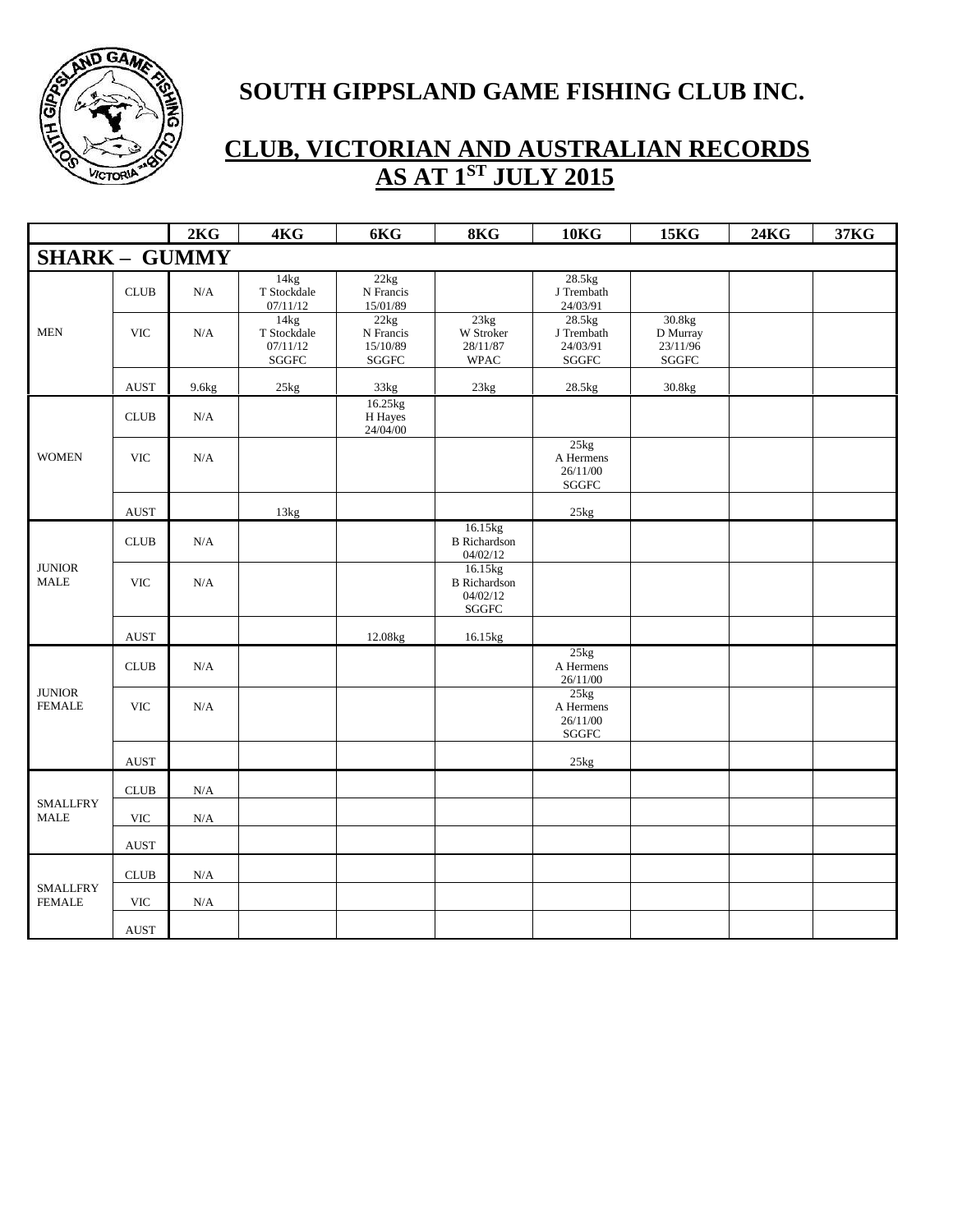

|                                  |             | 2KG       | 4KG     | 6KG                                             | 8KG                          | <b>10KG</b>                       | <b>15KG</b>                                       | <b>24KG</b>                                        | 37KG                            |
|----------------------------------|-------------|-----------|---------|-------------------------------------------------|------------------------------|-----------------------------------|---------------------------------------------------|----------------------------------------------------|---------------------------------|
| <b>SHARK - HAMMERHEAD</b>        |             |           |         |                                                 |                              |                                   |                                                   |                                                    |                                 |
|                                  | <b>CLUB</b> | N/A       |         |                                                 | 26kg<br>H DeHass<br>26/02/88 | 44kg<br>G Phipps<br>14/04/82      | 169kg<br>R Hermens<br>18/04/90                    | 172kg<br>M VanDyke<br>01/02/89                     | 124kg<br>P McKinnon<br>15/02/87 |
| <b>MEN</b>                       | <b>VIC</b>  | N/A       |         | 26.76kg<br>D Hawkey<br>29/01/77<br>${\rm VGFC}$ |                              |                                   | 123kg<br>I Hutchinson<br>06/03/82<br>${\rm VGFC}$ | 140kg<br>G Stephenson<br>23/01/05<br>${\bf SGGFC}$ |                                 |
|                                  | <b>AUST</b> | 19kg      | 154.8kg | 134.5kg                                         | 153.2kg                      | 184kg                             | 358kg                                             | 236kg                                              | 239.49kg                        |
|                                  | <b>CLUB</b> | N/A       |         |                                                 |                              | 28.5kg<br>M Eygenraam<br>02/04/88 | 108kg<br>P Willmott<br>11/02/88                   | 123kg<br>J McKinnon<br>10/01/87                    | 67.5kg<br>M Ipsen<br>17/02/88   |
| <b>WOMEN</b>                     | <b>VIC</b>  | N/A       |         |                                                 |                              |                                   |                                                   |                                                    |                                 |
|                                  | <b>AUST</b> | 17kg      | 12.6kg  | 69kg                                            | 83kg                         | 189 <sub>kg</sub>                 | 185kg                                             | 224.53kg                                           | 169.19kg                        |
|                                  | CLUB        | N/A       |         |                                                 |                              |                                   |                                                   | 125kg<br>M Calder<br>25/01/95                      |                                 |
| <b>JUNIOR</b><br><b>MALE</b>     | <b>VIC</b>  | $\rm N/A$ |         |                                                 |                              |                                   |                                                   |                                                    |                                 |
|                                  | <b>AUST</b> |           |         | 97kg                                            | 90 <sub>kg</sub>             | 27.2kg                            | 220kg                                             | 160kg                                              |                                 |
|                                  | <b>CLUB</b> | N/A       |         |                                                 |                              |                                   |                                                   |                                                    |                                 |
| <b>JUNIOR</b><br><b>FEMALE</b>   | <b>VIC</b>  | N/A       |         |                                                 |                              |                                   |                                                   |                                                    |                                 |
|                                  | <b>AUST</b> |           | 12.6kg  |                                                 |                              |                                   |                                                   |                                                    |                                 |
|                                  | CLUB        | $\rm N/A$ |         |                                                 |                              |                                   |                                                   |                                                    |                                 |
| <b>SMALLFRY</b><br><b>MALE</b>   | <b>VIC</b>  | $\rm N/A$ |         |                                                 |                              |                                   |                                                   |                                                    |                                 |
|                                  | <b>AUST</b> |           |         |                                                 |                              |                                   |                                                   |                                                    |                                 |
|                                  | CLUB        | N/A       |         |                                                 |                              |                                   |                                                   |                                                    |                                 |
| <b>SMALLFRY</b><br><b>FEMALE</b> | <b>VIC</b>  | $\rm N/A$ |         |                                                 |                              |                                   |                                                   |                                                    |                                 |
|                                  | <b>AUST</b> |           |         |                                                 |                              |                                   |                                                   |                                                    |                                 |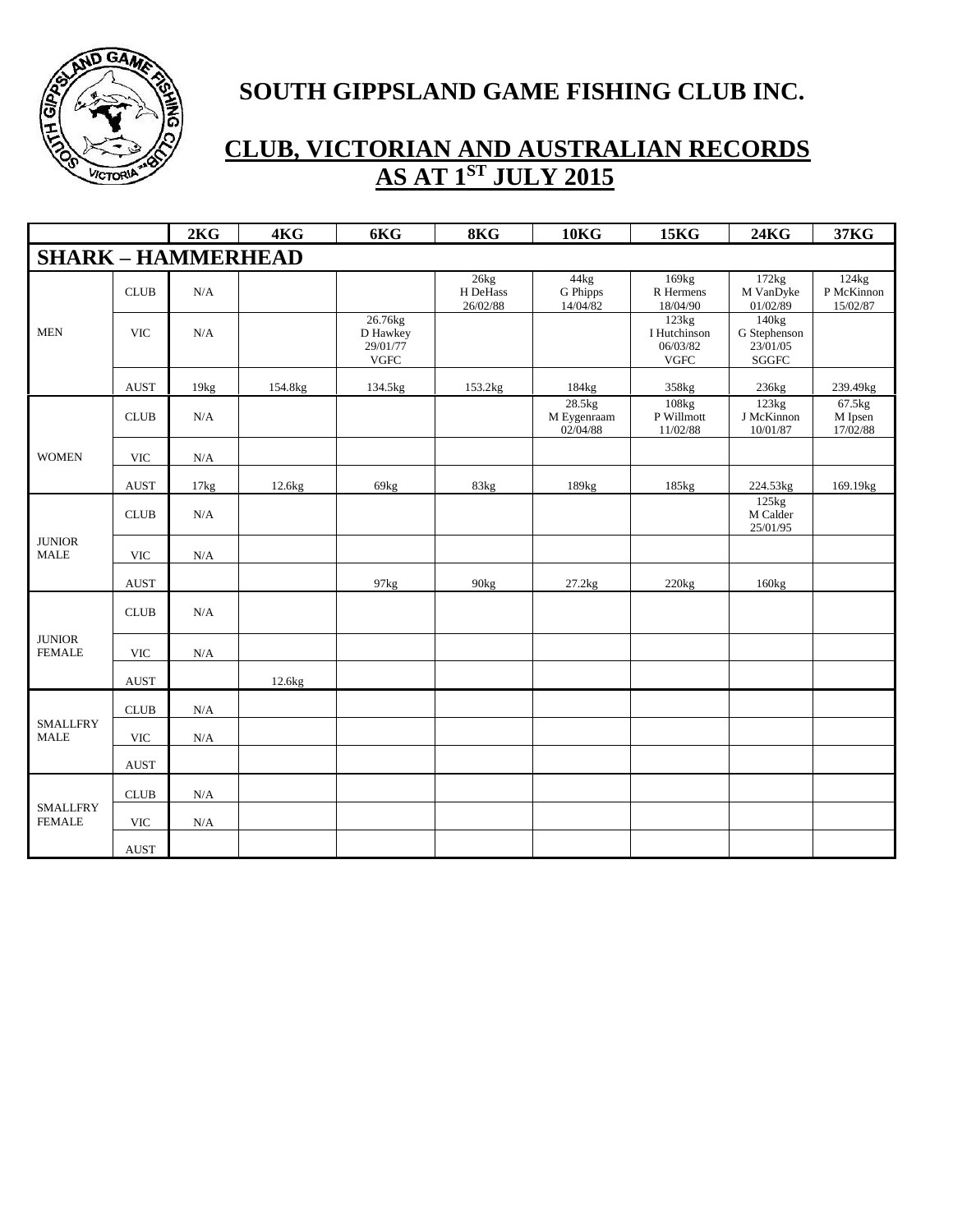

|                                |             | 2KG  | 4KG                                               | 6KG                                              | 8KG                                              | <b>10KG</b>                                            | <b>15KG</b>                                   | <b>24KG</b>                                        | 37KG                                               |
|--------------------------------|-------------|------|---------------------------------------------------|--------------------------------------------------|--------------------------------------------------|--------------------------------------------------------|-----------------------------------------------|----------------------------------------------------|----------------------------------------------------|
| <b>SHARK - MAKO</b>            |             |      |                                                   |                                                  |                                                  |                                                        |                                               |                                                    |                                                    |
|                                | <b>CLUB</b> | N/A  | 23kg<br>R Smith<br>12/03/89                       | 33.5kg<br>D Richardson<br>27/02/11               | 97.5kg<br>W O'Flaherty<br>04/11/89               | 110kg<br>R Hermens<br>04/11/89                         | 197.2kg<br>R Kemna<br>07/06/97                | 317kg<br>W Bastin<br>16/06/05                      | 273.6kg<br>T Stockdale<br>04/02/12                 |
| <b>MEN</b>                     | <b>VIC</b>  | N/A  | 47.5kg<br>C Adlington<br>17/02/07<br><b>BSGFC</b> | 70.5kg<br>S Sanders<br>01/06/09<br><b>PMOAC</b>  | 101.6kg<br>S Sanders<br>12/12/10<br><b>PMOAC</b> | 176.1kg<br><b>B</b> Carter<br>29/12/11<br><b>PMOAC</b> | 260kg<br>P Irvine<br>18/01/09<br><b>BSGFC</b> | 289.5kg<br>D Proudlock<br>21/03/09<br><b>BSGFC</b> | 273.6kg<br>T Stockdale<br>04/02/12<br><b>SGGFC</b> |
|                                | <b>AUST</b> | 26kg | 126.3kg                                           | 296kg                                            | 317.5kg                                          | 329kg                                                  | 443.5kg                                       | 467kg                                              | 428.1kg                                            |
|                                | <b>CLUB</b> | N/A  |                                                   | 54.5kg<br>J McKinnon<br>21/02/88                 |                                                  | 71kg<br>P Willmott<br>24/06/90                         | 156kg<br>J McKinnon<br>27/09/87               | 225.5kg<br>J McKinnon<br>30/01/88                  | 77kg<br>M Ipsen<br>30/06/88                        |
| <b>WOMEN</b>                   | <b>VIC</b>  | N/A  |                                                   | 28.85kg<br>A Stuelten<br>22/03/09<br><b>VGFC</b> | 60.3kg<br>R Smith<br>03/01/88<br>WO&LGFC         | 58.4kg<br>S Grant<br>20/01/02<br><b>BSGFC</b>          | 125kg<br>S Grant<br>19/01/03<br><b>BSGFC</b>  | 59kg<br>S Grant<br>16/02/03<br><b>BSGFC</b>        |                                                    |
|                                | <b>AUST</b> |      |                                                   | 147.8kg                                          | 185.8kg                                          | 181kg                                                  | 288kg                                         | 317kg                                              | 366kg                                              |
|                                | <b>CLUB</b> | N/A  |                                                   |                                                  | 24.2kg<br><b>B</b> Richardson<br>16/01/10        | 28.95kg<br><b>B</b> Richardson<br>23/12/09             | 107.8kg<br>D Kemna<br>14/06/05                |                                                    |                                                    |
| <b>JUNIOR</b><br><b>MALE</b>   | <b>VIC</b>  | N/A  | 40kg<br>C Considine<br>30/04/88<br>WO&LGFC        |                                                  | 41.2kg<br>A Barr<br>10/06/84<br><b>VGFC</b>      | 67.80kg<br>N Taranto<br>05/03/11<br><b>BSGFC</b>       | 68.4kg<br>E Smith<br>14/12/02<br><b>BSGFC</b> |                                                    |                                                    |
|                                | <b>AUST</b> |      | 40kg                                              | 118.1kg                                          | 185.8kg                                          | 214kg                                                  | 324.8kg                                       | 285.5kg                                            | 212kg                                              |
|                                | <b>CLUB</b> | N/A  |                                                   |                                                  |                                                  |                                                        |                                               |                                                    |                                                    |
| <b>JUNIOR</b><br><b>FEMALE</b> | <b>VIC</b>  | N/A  |                                                   | 34.6kg<br>J Dance<br>12/01/91<br>WO&LGFC         |                                                  |                                                        |                                               |                                                    |                                                    |
|                                | <b>AUST</b> |      |                                                   |                                                  |                                                  |                                                        | 110 <sub>kg</sub>                             | 95.1kg                                             | 106kg                                              |
|                                | <b>CLUB</b> | N/A  |                                                   |                                                  |                                                  | 35kg<br>J Stockdale<br>31/01/09                        |                                               |                                                    |                                                    |
| <b>SMALLFRY</b><br><b>MALE</b> | <b>VIC</b>  | N/A  |                                                   | 34.15kg<br>L Bulk<br>13/03/10<br><b>BSGFC</b>    | 34kg<br>N Taranto<br>18/03/07<br><b>BSGFC</b>    | 35kg<br>J Stockdale<br>31/01/09<br><b>SGGFC</b>        |                                               |                                                    |                                                    |
|                                | <b>AUST</b> |      |                                                   |                                                  | 112.4kg                                          | 105.6kg                                                | 216kg                                         | 152kg                                              | 87.6kg                                             |
|                                | <b>CLUB</b> | N/A  |                                                   |                                                  |                                                  |                                                        |                                               |                                                    |                                                    |
| <b>SMALLFRY</b>                | <b>VIC</b>  | N/A  |                                                   |                                                  |                                                  |                                                        |                                               |                                                    |                                                    |
| <b>FEMALE</b>                  | <b>AUST</b> |      |                                                   | 118.1kg                                          |                                                  |                                                        | 97kg                                          |                                                    |                                                    |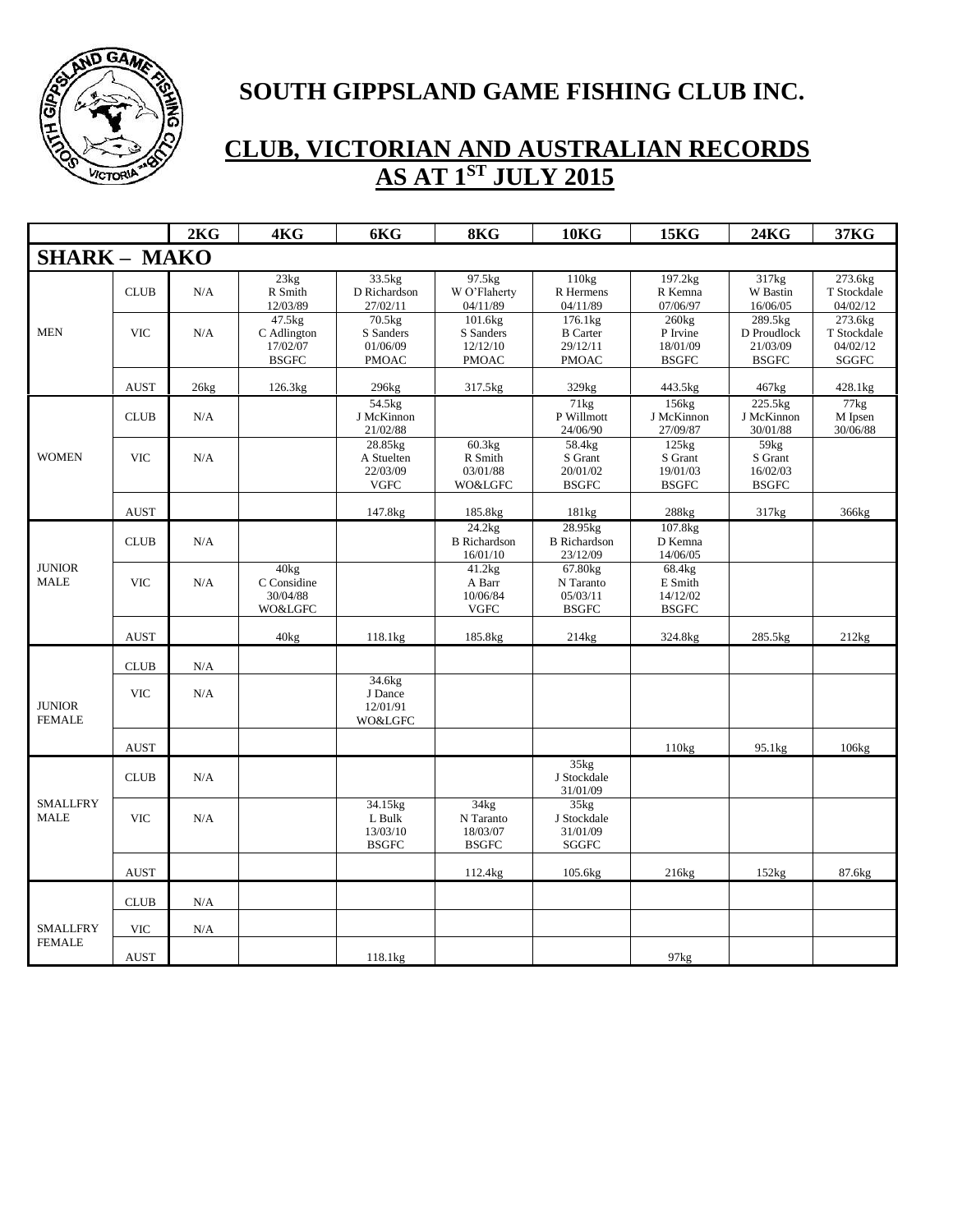

|                                  |                           | 2KG       | 4KG  | 6KG                                     | 8KG                                           | <b>10KG</b>                                   | <b>15KG</b>                                     | <b>24KG</b>                                   | <b>37KG</b>                  |
|----------------------------------|---------------------------|-----------|------|-----------------------------------------|-----------------------------------------------|-----------------------------------------------|-------------------------------------------------|-----------------------------------------------|------------------------------|
| <b>SHARK - THRESHER</b>          |                           |           |      |                                         |                                               |                                               |                                                 |                                               |                              |
|                                  | CLUB                      | N/A       |      | 89.4kg<br>R Taylor<br>04/12/97          | 69kg<br><b>M</b> Burrows<br>26/01/92          | $60.5$ kg<br>K Bayberry<br>26/03/95           | 77.5kg<br>J Gina<br>01/11/90                    | 47.5kg<br>N Blunden<br>19/11/89               |                              |
| <b>MEN</b>                       | <b>VIC</b>                | N/A       |      | 89.4kg<br>R Taylor<br>04/12/97<br>SGGFC | 69kg<br>M Burrows<br>26/01/92<br><b>SGGFC</b> | 88.5kg<br>P Svilar<br>04/01/97<br><b>VGFC</b> | 86kg<br>R Rowley<br>17/04/93<br><b>LVGFC</b>    | 68kg<br>S Wasmayr<br>19/11/89<br><b>LVGFC</b> |                              |
|                                  | <b>AUST</b>               |           | 72kg | 89.4kg                                  | 84kg                                          | 88.5kg                                        | 155.4kg                                         | 182kg                                         | 227.25kg                     |
|                                  | <b>CLUB</b>               | N/A       |      |                                         |                                               |                                               | 37kg<br>P Willmott<br>22/02/92                  | 144kg<br>P Willmott<br>25/04/96               | 168kg<br>M Ipsen<br>26/06/88 |
| <b>WOMEN</b>                     | <b>VIC</b>                | N/A       |      |                                         | 47kg<br>C Grech<br>26/02/95<br><b>MGFC</b>    | 28kg<br>R Farmer<br>02/01/93<br><b>LVGFC</b>  | 37kg<br>P Willmott<br>22/02/92<br>${\bf SGGFC}$ | 83.5kg<br>P Willmott<br>27/01/92<br>SGGFC     |                              |
|                                  | $\operatorname{AUST}$     |           |      |                                         | 47kg                                          | 93.4kg                                        | 48kg                                            | 144kg                                         | 91.5kg                       |
|                                  | <b>CLUB</b>               | N/A       |      |                                         |                                               |                                               | 89kg<br>L Lansdown<br>17/11/91                  |                                               |                              |
| <b>JUNIOR</b><br><b>MALE</b>     | <b>VIC</b>                | N/A       |      |                                         | 64kg<br>D Newman<br>17/02/96<br><b>WPAC</b>   | 55kg<br>D Newman<br>11/03/95<br><b>WPAC</b>   | 89kg<br>L Lansdown<br>17/11/91<br>${\bf SGGFC}$ |                                               |                              |
|                                  | <b>AUST</b>               |           |      |                                         | 64kg                                          | 55kg                                          | 151.4kg                                         |                                               |                              |
|                                  | CLUB                      | N/A       |      |                                         |                                               |                                               |                                                 |                                               |                              |
| <b>JUNIOR</b><br><b>FEMALE</b>   | <b>VIC</b>                | $\rm N/A$ |      |                                         |                                               |                                               |                                                 |                                               |                              |
|                                  | <b>AUST</b>               |           |      |                                         |                                               |                                               |                                                 |                                               |                              |
| <b>SMALLFRY</b>                  | CLUB                      | N/A       |      |                                         |                                               |                                               |                                                 |                                               |                              |
| <b>MALE</b>                      | $\ensuremath{\text{VIC}}$ | $\rm N/A$ |      |                                         |                                               |                                               |                                                 |                                               |                              |
|                                  | <b>AUST</b>               |           |      |                                         |                                               |                                               |                                                 |                                               |                              |
|                                  | CLUB                      | N/A       |      |                                         |                                               |                                               |                                                 |                                               |                              |
| <b>SMALLFRY</b><br><b>FEMALE</b> | <b>VIC</b>                | N/A       |      |                                         |                                               |                                               |                                                 |                                               |                              |
|                                  | $\operatorname{AUST}$     |           |      |                                         |                                               |                                               |                                                 |                                               |                              |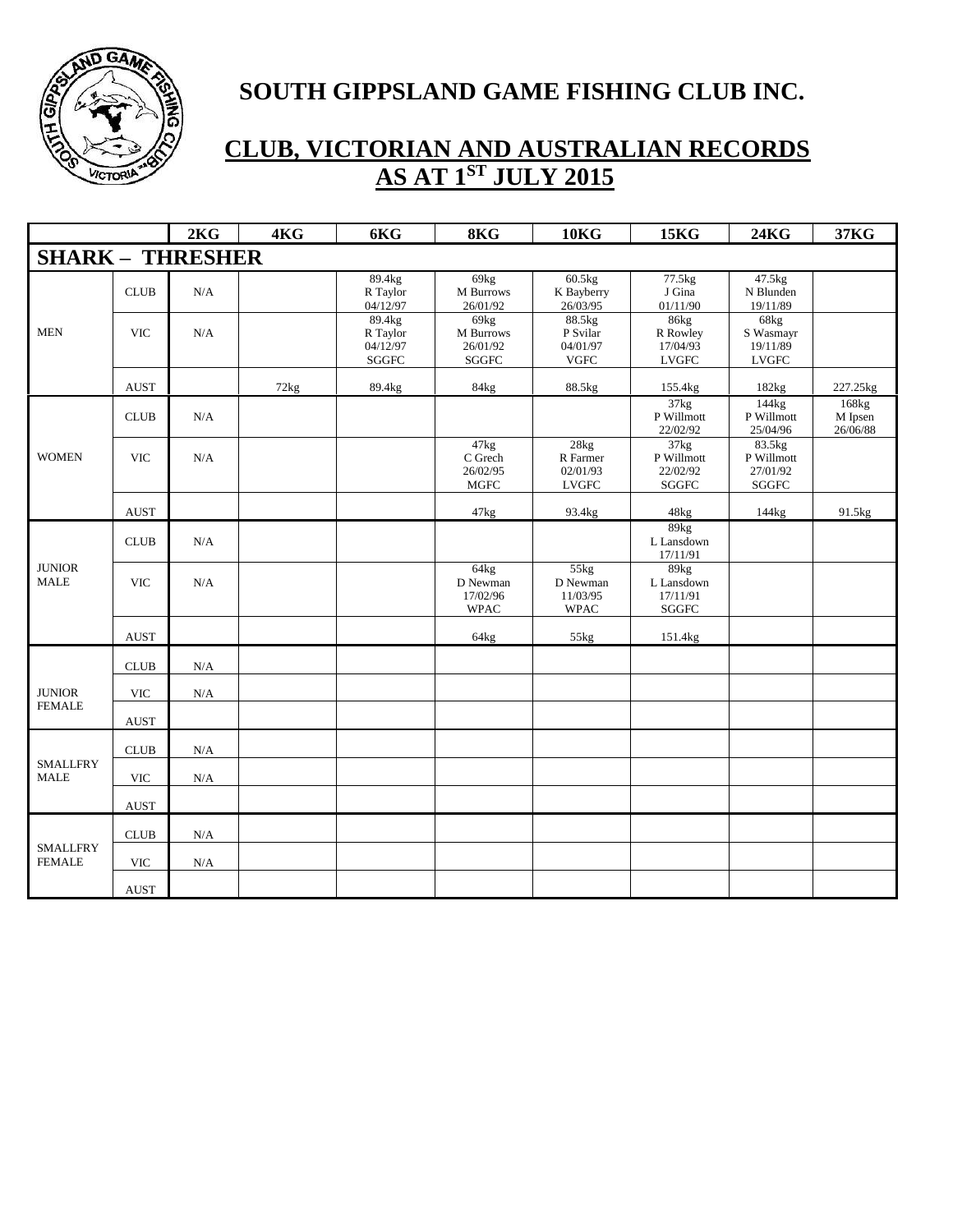

|                              |                              | 2KG                     | 4KG             | 6KG     | 8KG   | 10 <sub>K</sub> | <b>15KG</b>                                             | <b>24KG</b>                                | 37KG     |
|------------------------------|------------------------------|-------------------------|-----------------|---------|-------|-----------------|---------------------------------------------------------|--------------------------------------------|----------|
| <b>SHARK - TIGER</b>         |                              |                         |                 |         |       |                 |                                                         |                                            |          |
|                              | $\ensuremath{\mathsf{CLUB}}$ | N/A                     |                 |         |       |                 | 322kg<br>R Hermens<br>05/11/91                          | 300 <sub>kg</sub><br>R Hermens<br>27/01/96 |          |
| <b>MEN</b>                   | <b>VIC</b>                   | $\rm N/A$               |                 |         |       |                 |                                                         |                                            |          |
|                              | <b>AUST</b>                  |                         | 111.6kg (3 L/C) | 168.5kg | 381kg | 412kg           | 619kg                                                   | 579.5kg                                    | 591.94kg |
|                              | <b>CLUB</b>                  | $\mathbf{N}/\mathbf{A}$ |                 |         |       |                 |                                                         |                                            |          |
|                              | <b>VIC</b>                   | $\rm N/A$               |                 |         |       |                 |                                                         |                                            |          |
| <b>WOMEN</b>                 | $\operatorname{AUST}$        | 7.7kg                   |                 | 74.5kg  |       | 194kg           | 548kg                                                   | 476kg                                      | 532.06kg |
|                              | $\ensuremath{\mathsf{CLUB}}$ | $\rm N/A$               |                 |         |       |                 |                                                         |                                            |          |
| <b>JUNIOR</b><br><b>MALE</b> | <b>VIC</b>                   | $\rm N/A$               |                 |         |       |                 | 44.5kg<br><b>B</b> Titchener<br>07/03/81<br><b>VGFC</b> |                                            |          |
|                              | $\operatorname{AUST}$        |                         |                 |         | 102kg | 282kg           | 434kg                                                   | 439.8kg                                    | 375.5kg  |
|                              | $\ensuremath{\mathsf{CLUB}}$ | $\rm N/A$               |                 |         |       |                 |                                                         |                                            |          |
| <b>JUNIOR</b>                | <b>VIC</b>                   | $\rm N/A$               |                 |         |       |                 |                                                         |                                            |          |
| <b>FEMALE</b>                | <b>AUST</b>                  |                         |                 |         |       |                 |                                                         |                                            |          |
|                              | CLUB                         | $\rm N/A$               |                 |         |       |                 |                                                         |                                            |          |
| <b>SMALLFRY</b>              | <b>VIC</b>                   | N/A                     |                 |         |       |                 |                                                         |                                            |          |
| $\operatorname{MALE}$        | <b>AUST</b>                  |                         |                 |         |       |                 |                                                         |                                            |          |
|                              | $\ensuremath{\mathsf{CLUB}}$ | $\rm N/A$               |                 |         |       |                 |                                                         |                                            |          |
| <b>SMALLFRY</b>              | <b>VIC</b>                   | N/A                     |                 |         |       |                 |                                                         |                                            |          |
| <b>FEMALE</b>                | <b>AUST</b>                  |                         |                 |         |       |                 |                                                         |                                            |          |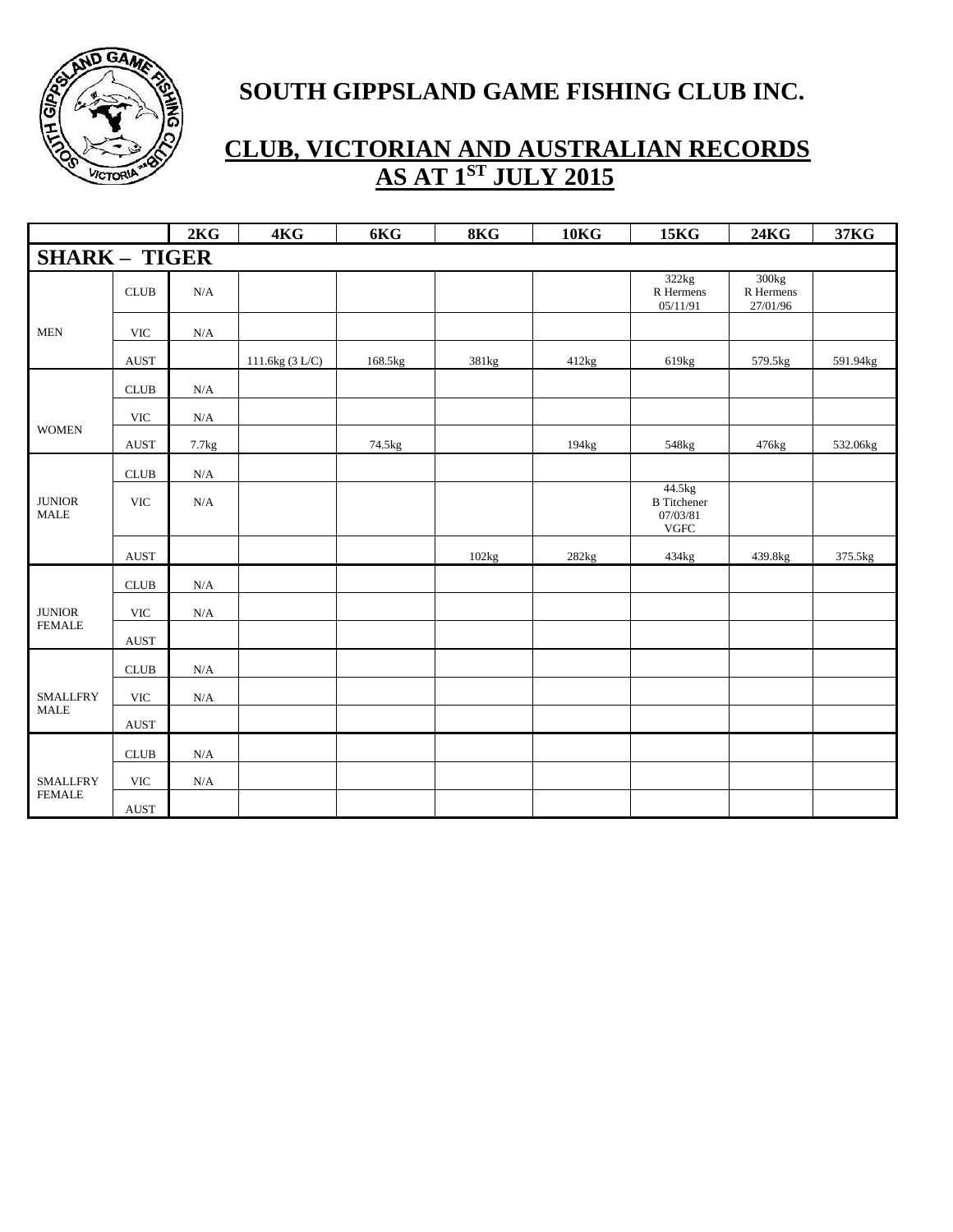

|                                  |             | 2KG       | 4KG                                      | 6KG                                                         | 8KG                                                         | <b>10KG</b>                                | <b>15KG</b>                                 | <b>24KG</b>               | 37KG |
|----------------------------------|-------------|-----------|------------------------------------------|-------------------------------------------------------------|-------------------------------------------------------------|--------------------------------------------|---------------------------------------------|---------------------------|------|
| <b>SHARK - TOPE</b>              |             |           |                                          |                                                             |                                                             |                                            |                                             |                           |      |
|                                  | <b>CLUB</b> | N/A       | 23.5kg<br>D Richardson<br>22/11/10       | 17.3kg<br>S Marland<br>21/11/04                             | 22.2kg<br>S Marland<br>16/01/14                             | 21.3kg<br>R McFarlane<br>18/11/07          |                                             | 24kg<br>W Fry<br>09/11/88 |      |
| <b>MEN</b>                       | <b>VIC</b>  | N/A       |                                          | 25.6kg<br>S Sanders<br>17/07/09<br><b>PMOAC</b>             | 22.25kg<br><b>B</b> Richardson<br>11/06/12<br>SGGFC         | 21.3kg<br>R McFarlane<br>18/11/07<br>SGGFC | 30kg<br>T Porter<br>19/11/89<br><b>WPAC</b> |                           |      |
|                                  | <b>AUST</b> |           | 22.44kg                                  | 25.6kg                                                      | 22.25kg                                                     | 21.3kg                                     | 30kg                                        |                           |      |
|                                  | CLUB        | N/A       | 7.5kg<br>P Willmott<br>27/01/90          |                                                             |                                                             |                                            | 26kg<br>J Vandenham<br>23/11/85             |                           |      |
| <b>WOMEN</b>                     | <b>VIC</b>  | N/A       |                                          |                                                             |                                                             |                                            |                                             |                           |      |
|                                  | <b>AUST</b> |           |                                          |                                                             | 16.4kg                                                      |                                            |                                             |                           |      |
|                                  | <b>CLUB</b> | N/A       | 15.5kg<br><b>B</b> Richardson<br>4/12/10 | 12.55kg<br><b>B</b> Richardson<br>13/11/11                  | 22.25kg<br><b>B</b> Richardson<br>11/06/12                  |                                            |                                             |                           |      |
| <b>JUNIOR</b><br><b>MALE</b>     | <b>VIC</b>  | N/A       |                                          | 12.55kg<br><b>B</b> Richardson<br>13/11/11<br>${\bf SGGFC}$ | 22.25kg<br><b>B</b> Richardson<br>11/06/12<br>${\bf SGGFC}$ |                                            |                                             |                           |      |
|                                  | <b>AUST</b> |           |                                          | 12.55kg                                                     | 22.25kg                                                     |                                            |                                             |                           |      |
|                                  | CLUB        | $\rm N/A$ |                                          |                                                             |                                                             |                                            |                                             |                           |      |
| <b>JUNIOR</b><br><b>FEMALE</b>   | <b>VIC</b>  | $\rm N/A$ |                                          |                                                             |                                                             |                                            |                                             |                           |      |
|                                  | <b>AUST</b> |           |                                          |                                                             |                                                             |                                            |                                             |                           |      |
|                                  | CLUB        | N/A       |                                          |                                                             |                                                             |                                            |                                             |                           |      |
| <b>SMALLFRY</b><br><b>MALE</b>   | <b>VIC</b>  | N/A       |                                          |                                                             |                                                             |                                            |                                             |                           |      |
|                                  | <b>AUST</b> |           |                                          |                                                             |                                                             |                                            |                                             |                           |      |
|                                  | <b>CLUB</b> | N/A       |                                          |                                                             |                                                             |                                            |                                             |                           |      |
| <b>SMALLFRY</b><br><b>FEMALE</b> | <b>VIC</b>  | N/A       |                                          |                                                             |                                                             |                                            |                                             |                           |      |
|                                  | <b>AUST</b> |           |                                          |                                                             |                                                             |                                            |                                             |                           |      |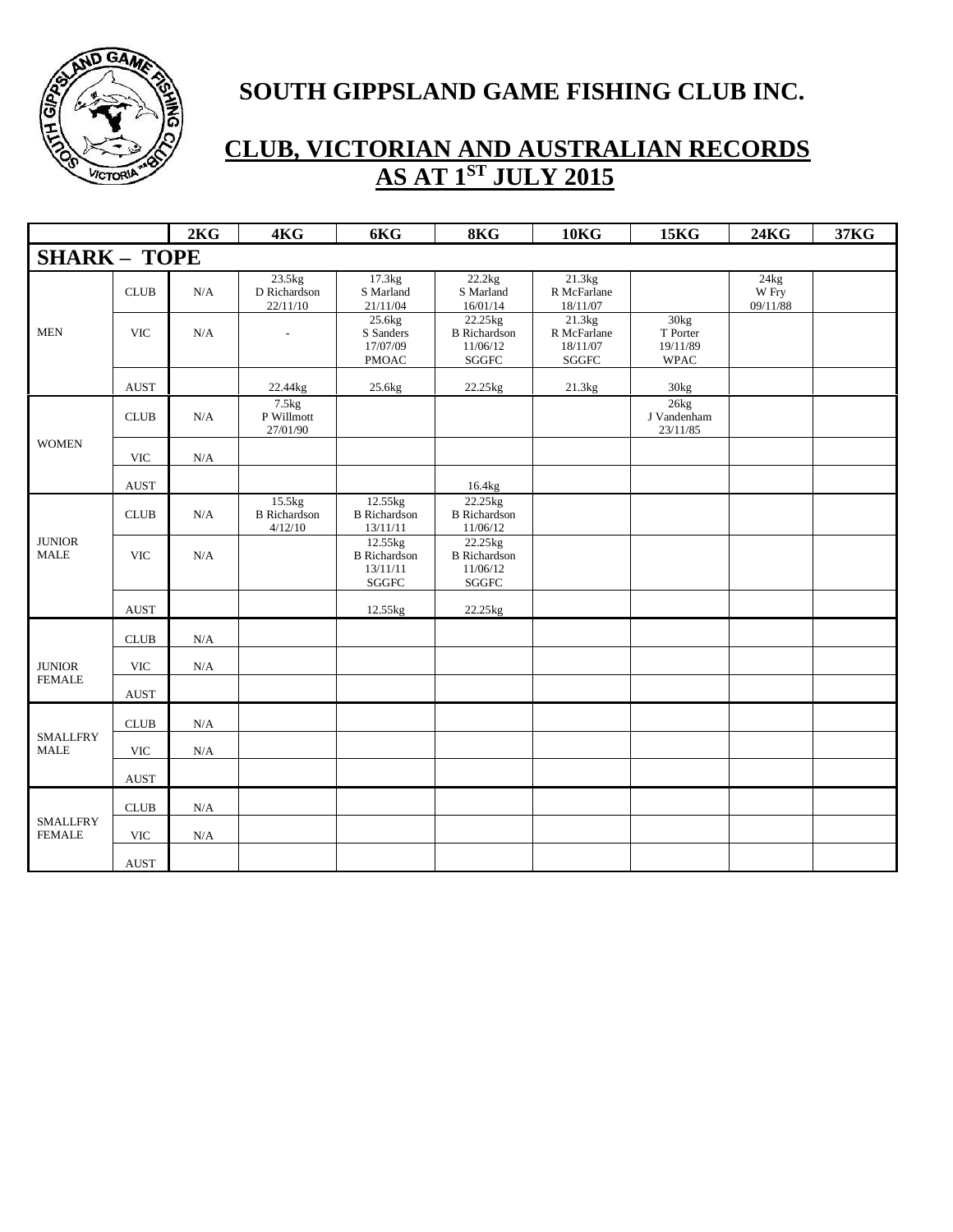

|                                |                              | 2KG       | 4KG     | 6KG                                          | 8KG                                                | <b>10KG</b>                                                  | <b>15KG</b>                              | <b>24KG</b>                                                | 37KG                                          |
|--------------------------------|------------------------------|-----------|---------|----------------------------------------------|----------------------------------------------------|--------------------------------------------------------------|------------------------------------------|------------------------------------------------------------|-----------------------------------------------|
| <b>SHARK - WHALER</b>          |                              |           |         |                                              |                                                    |                                                              |                                          |                                                            |                                               |
|                                | <b>CLUB</b>                  | N/A       |         | 69kg<br>H DeHaas<br>27/02/87                 | $70\text{kg}$<br>A Eastgate<br>27/05/94            | 65kg<br>R Fisher<br>04/03/90                                 | 258kg<br>A Kemna<br>05/04/98             | 206kg<br>D Whelan<br>31/01/07                              | 193.5kg<br>J O'Farrell<br>20/01/02            |
| <b>MEN</b>                     | <b>VIC</b>                   | N/A       |         |                                              | 60 <sub>kg</sub><br>S Marland<br>09/03/06<br>SGGFC | 76.10 <sub>kg</sub><br>S Graske<br>20/02/10<br><b>BSDGFC</b> | 151.5kg<br>D Jarvie<br>04/03/90<br>SGGFC | 239 <sub>kg</sub><br>G Wightman<br>03/01/79<br><b>VGFC</b> | 193.5kg<br>J O'Farrell<br>20/01/02<br>$SGGFC$ |
|                                | <b>AUST</b>                  | 28.15kg   | 65kg    | 126.55kg                                     | 185kg                                              | 199kg                                                        | 346kg                                    | 334.3kg                                                    | 311.62kg                                      |
|                                | CLUB                         | N/A       |         |                                              |                                                    |                                                              |                                          | 131.4kg<br>N Whelan<br>31/03/08                            |                                               |
| <b>WOMEN</b>                   | <b>VIC</b>                   | N/A       |         |                                              |                                                    | 135.5kg<br>J Rowler<br>20/01/79<br><b>VGFC</b>               |                                          |                                                            |                                               |
|                                | <b>AUST</b>                  | 13.5kg    | 22kg    | 63kg                                         | 71.5kg                                             | 156kg                                                        | 250kg                                    | 334kg                                                      | 268.98kg                                      |
|                                | CLUB                         | $\rm N/A$ |         |                                              |                                                    |                                                              |                                          | 125kg<br>M Calder<br>25/01/95                              |                                               |
| <b>JUNIOR</b><br><b>MALE</b>   | <b>VIC</b>                   | N/A       |         | 12.2kg<br>M Horn<br>06/02/94<br><b>LVGFC</b> |                                                    |                                                              |                                          |                                                            |                                               |
|                                | <b>AUST</b>                  | 10.6kg    |         | 78kg                                         | 107kg                                              | 83.5kg                                                       | 268.6kg                                  | 323.6kg                                                    |                                               |
|                                | $\ensuremath{\mathsf{CLUB}}$ | $\rm N/A$ |         |                                              |                                                    |                                                              |                                          |                                                            |                                               |
| <b>JUNIOR</b><br><b>FEMALE</b> | <b>VIC</b>                   | $\rm N/A$ |         |                                              |                                                    |                                                              |                                          |                                                            |                                               |
|                                | <b>AUST</b>                  |           | 13.65kg |                                              |                                                    |                                                              | 88.5kg                                   |                                                            |                                               |
|                                | $\ensuremath{\mathsf{CLUB}}$ | N/A       |         |                                              |                                                    |                                                              |                                          |                                                            |                                               |
| <b>SMALLFRY</b>                | <b>VIC</b>                   | $\rm N/A$ |         |                                              |                                                    |                                                              |                                          |                                                            |                                               |
| <b>MALE</b>                    | <b>AUST</b>                  | 4.5kg     |         |                                              |                                                    |                                                              |                                          |                                                            |                                               |
|                                | CLUB                         | $\rm N/A$ |         |                                              |                                                    |                                                              |                                          |                                                            |                                               |
| <b>SMALLFRY</b>                | <b>VIC</b>                   | $\rm N/A$ |         |                                              |                                                    |                                                              |                                          |                                                            |                                               |
| <b>FEMALE</b>                  | $\operatorname{AUST}$        | N/A       |         | 19.6kg                                       |                                                    |                                                              |                                          |                                                            |                                               |

|                                               |             | 4KG           | 6KG           | 8KG           | 10 <sub>K</sub> G                      | 15KG                                          | 24KG                                      | 37KG                                            | <b>60KG</b>                                        |  |  |  |
|-----------------------------------------------|-------------|---------------|---------------|---------------|----------------------------------------|-----------------------------------------------|-------------------------------------------|-------------------------------------------------|----------------------------------------------------|--|--|--|
| <b>SHARK - WHITE POINTER - CLOSED RECORDS</b> |             |               |               |               |                                        |                                               |                                           |                                                 |                                                    |  |  |  |
|                                               | <b>CLUB</b> | <b>CLOSED</b> | <b>CLOSED</b> | <b>CLOSED</b> | 137kg<br>R Taylor<br>23/11/94          | 79kg<br>K Bellingham<br>03/12/83              | 140kg<br>R Fisher<br>25/11/84             | 138kg<br><b>B</b> Patching<br>06/02/82          | <b>CLOSED</b>                                      |  |  |  |
| <b>MEN</b>                                    | VIC         | <b>CLOSED</b> | <b>CLOSED</b> | <b>CLOSED</b> | 137kg<br>R Taylor<br>23/11/94<br>SGGFC | 75.5kg<br>T Morey<br>17/01/93<br><b>BSGFC</b> | $140$ kg<br>R Fisher<br>25/11/84<br>SGGFC | 259kg<br>R Anderson<br>25/11/95<br><b>BSGFC</b> | $500$ $kg$<br>G Dalziel<br>12/03/89<br><b>VGFC</b> |  |  |  |
|                                               | <b>AUST</b> | <b>CLOSED</b> | 81kg          | 95.5kg        | 484.44kg                               | 699.5kg                                       | 850.94kg                                  | 1063.2kg                                        | 1208.4kg                                           |  |  |  |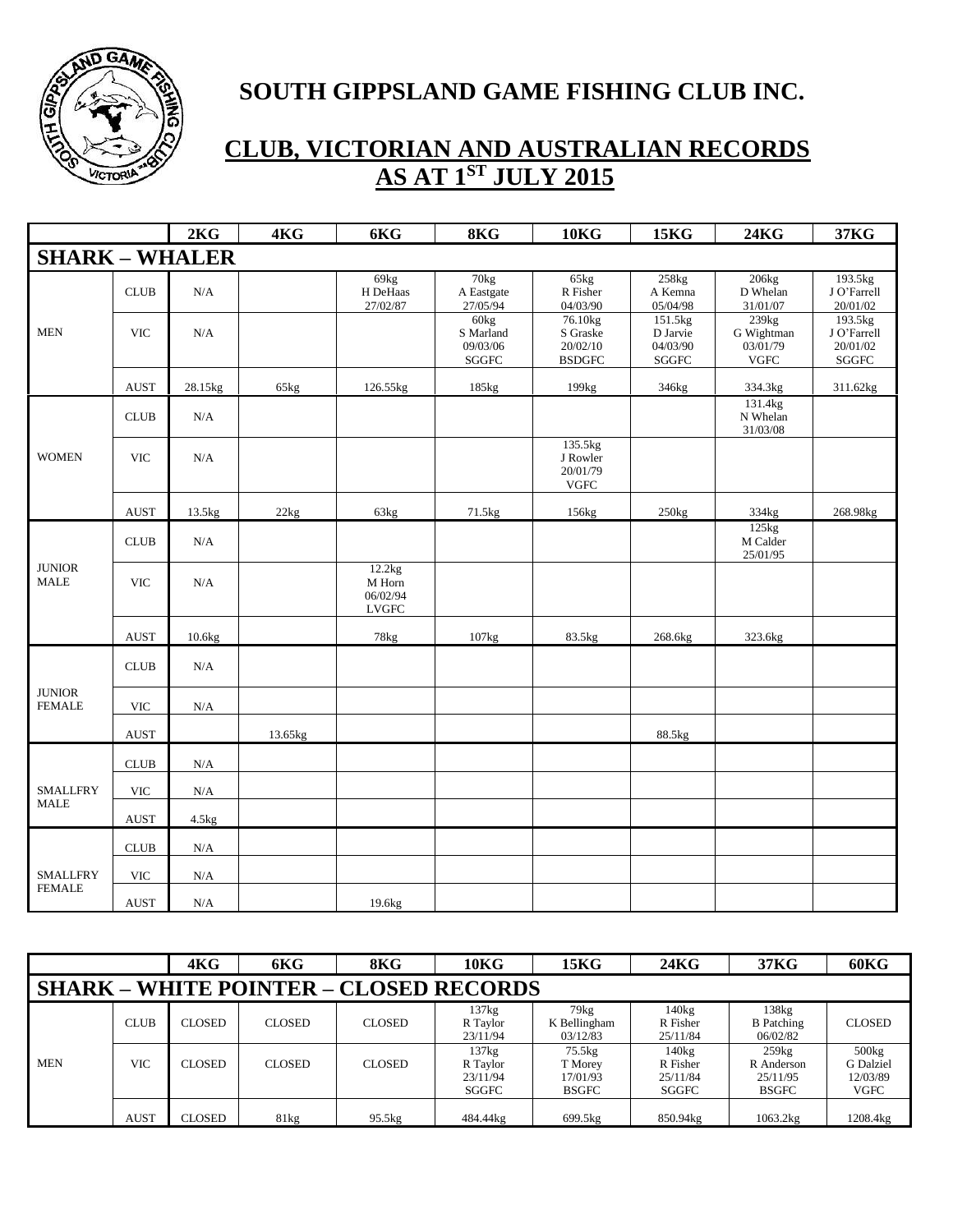

|                                  |                           | 2KG                                                  | 3KG     | 4KG                                             | 6KG                                             | 8KG                                            | <b>10KG</b>                                      | <b>15KG</b>                                       | <b>24KG</b> |
|----------------------------------|---------------------------|------------------------------------------------------|---------|-------------------------------------------------|-------------------------------------------------|------------------------------------------------|--------------------------------------------------|---------------------------------------------------|-------------|
| <b>TUNA - ALBACORE</b>           |                           |                                                      |         |                                                 |                                                 |                                                |                                                  |                                                   |             |
|                                  | <b>CLUB</b>               | 5kg<br>R Ellis<br>04/11/78                           |         | 13.25kg<br>P Watson<br>08/07/89                 | 15kg<br>L Lewis<br>24/04/83                     | 14.55kg<br>Dillon Paul<br>06/05/14             | 16.2kg<br>M Lewis<br>17/01/83                    | 20.1kg<br>A Dean<br>24/05/07                      |             |
| <b>MEN</b>                       | <b>VIC</b>                | 3.8kg<br><b>B</b> Jenkins<br>24/03/83<br><b>VGFC</b> |         | 23.4kg<br>T Malcolm<br>04/06/10<br><b>PMOAC</b> | 11kg<br>Dillon Paul<br>07/04/14<br><b>SGGFC</b> | 15.8kg<br>P Irvine<br>27/03/10<br><b>BSGFC</b> | 19.39kg<br>T Malcolm<br>04/06/10<br><b>PMOAC</b> | 18.1kg<br>Dillon Paul<br>07/04/14<br><b>SGGFC</b> |             |
|                                  | <b>AUST</b>               | 10.15kg                                              | 15.75kg | 23.4kg                                          | 24.4kg                                          | 25.95kg                                        | 28.85kg                                          | 29.6kg                                            | 30.42kg     |
|                                  | CLUB                      |                                                      |         | 7.5kg<br>P Willmott<br>04/06/92                 | $10.5$ kg<br>M Ipsen<br>07/03/81                | 11kg<br>P Willmott<br>30/05/92                 | $12.5$ kg<br>M Eygenraam<br>30/05/92             |                                                   |             |
| <b>WOMEN</b>                     | <b>VIC</b>                |                                                      |         |                                                 | 13.6kg<br>R Jenkins<br>08/03/81<br><b>VGFC</b>  |                                                |                                                  |                                                   |             |
|                                  | <b>AUST</b>               | 5.2kg                                                | 12.5kg  | 11kg                                            | 15kg                                            | 20.1kg                                         | 17.05kg                                          | 20.1kg                                            |             |
|                                  | <b>CLUB</b>               |                                                      |         | 6.3kg<br>R Day<br>30/09/86                      | 7.5kg<br>D Court<br>19/05/86                    | 10.4kg<br>Dillon Paul<br>21/06/13              | 12.6kg<br>D Lewis<br>07/01/83                    |                                                   |             |
| <b>JUNIOR</b><br><b>MALE</b>     | <b>VIC</b>                |                                                      |         |                                                 |                                                 |                                                |                                                  |                                                   |             |
|                                  | <b>AUST</b>               | 3.8kg                                                |         | 12kg                                            | 16.4kg                                          | 19kg                                           | 17.8kg                                           | 21.9kg                                            |             |
|                                  | CLUB                      |                                                      |         |                                                 |                                                 |                                                |                                                  |                                                   |             |
| <b>JUNIOR</b>                    | <b>VIC</b>                |                                                      |         |                                                 |                                                 |                                                |                                                  |                                                   |             |
| <b>FEMALE</b>                    | <b>AUST</b>               |                                                      | 4.64kg  |                                                 | 13.29kg                                         | 11.58kg                                        |                                                  |                                                   |             |
|                                  | <b>CLUB</b>               |                                                      |         |                                                 |                                                 |                                                |                                                  |                                                   |             |
| <b>SMALLFRY</b><br><b>MALE</b>   | <b>VIC</b>                |                                                      |         |                                                 |                                                 |                                                |                                                  |                                                   |             |
|                                  | <b>AUST</b>               |                                                      |         | 7.8kg                                           | 13.8kg                                          | 10.7kg                                         | 17.7kg                                           | 20kg                                              |             |
|                                  | <b>CLUB</b>               |                                                      |         |                                                 |                                                 |                                                |                                                  |                                                   |             |
| <b>SMALLFRY</b><br><b>FEMALE</b> | $\ensuremath{\text{VIC}}$ |                                                      |         |                                                 |                                                 |                                                |                                                  |                                                   |             |
|                                  | <b>AUST</b>               |                                                      |         | 5.2kg                                           | 9.6kg                                           |                                                |                                                  |                                                   |             |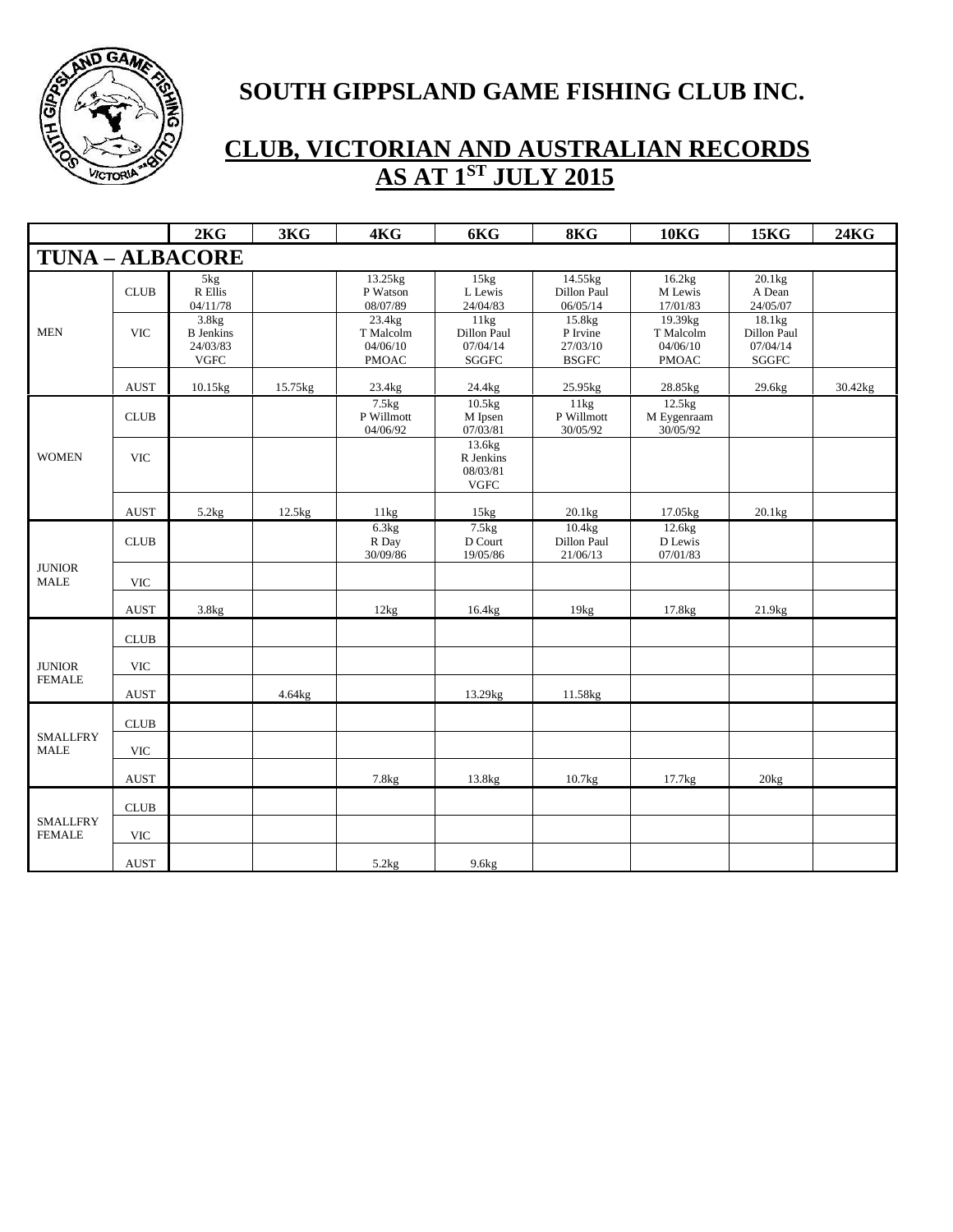

|                                  |                              | 2KG                          | 3KG    | 4KG                          | 6KG     | 8KG    | 10 <sub>K</sub>  | <b>15KG</b>                        | <b>24KG</b> |
|----------------------------------|------------------------------|------------------------------|--------|------------------------------|---------|--------|------------------|------------------------------------|-------------|
| <b>TUNA - LONGTAIL</b>           |                              |                              |        |                              |         |        |                  |                                    |             |
|                                  | <b>CLUB</b>                  | 5.3kg<br>K Trigg<br>11/06/89 |        | 5.6kg<br>K Trigg<br>06/06/89 |         |        |                  | 23.6kg<br>M Stephenson<br>14/04/79 |             |
| <b>MEN</b>                       | <b>VIC</b>                   |                              |        |                              |         |        |                  |                                    |             |
|                                  | <b>AUST</b>                  | 13.6kg                       | 13.8kg | 23.5kg                       | 23.75kg | 27.5kg | 28kg             | 35.9kg                             | 27.21kg     |
|                                  | $CLUB$                       |                              |        |                              |         |        |                  |                                    |             |
| <b>WOMEN</b>                     | $\ensuremath{\text{VIC}}$    |                              |        |                              |         |        |                  |                                    |             |
|                                  | <b>AUST</b>                  | 15kg                         | 11.6kg | 21.25kg                      | 23.5kg  | 25.6kg | 22kg             | 26.5kg                             |             |
|                                  | $\ensuremath{\mathsf{CLUB}}$ |                              |        |                              |         |        |                  |                                    |             |
| <b>JUNIOR</b><br><b>MALE</b>     | $\ensuremath{\text{VIC}}$    |                              |        |                              |         |        |                  |                                    |             |
|                                  | <b>AUST</b>                  | 13.6kg                       | 12.9kg | 18.5kg                       | 22.5kg  | 22.5kg | 20 <sub>kg</sub> |                                    |             |
|                                  | CLUB                         |                              |        |                              |         |        |                  |                                    |             |
| <b>JUNIOR</b><br><b>FEMALE</b>   | <b>VIC</b>                   |                              |        |                              |         |        |                  |                                    |             |
|                                  | $\operatorname{AUST}$        |                              |        |                              |         |        |                  |                                    |             |
|                                  | CLUB                         |                              |        |                              |         |        |                  |                                    |             |
| <b>SMALLFRY</b><br><b>MALE</b>   | <b>VIC</b>                   |                              |        |                              |         |        |                  |                                    |             |
|                                  | <b>AUST</b>                  | 13.6kg                       | 12.9kg | 12.6kg                       | 13kg    |        |                  |                                    |             |
|                                  | $\ensuremath{\mathsf{CLUB}}$ |                              |        |                              |         |        |                  |                                    |             |
| <b>SMALLFRY</b><br><b>FEMALE</b> | <b>VIC</b>                   |                              |        |                              |         |        |                  |                                    |             |
|                                  | $\operatorname{AUST}$        |                              |        |                              |         |        |                  |                                    |             |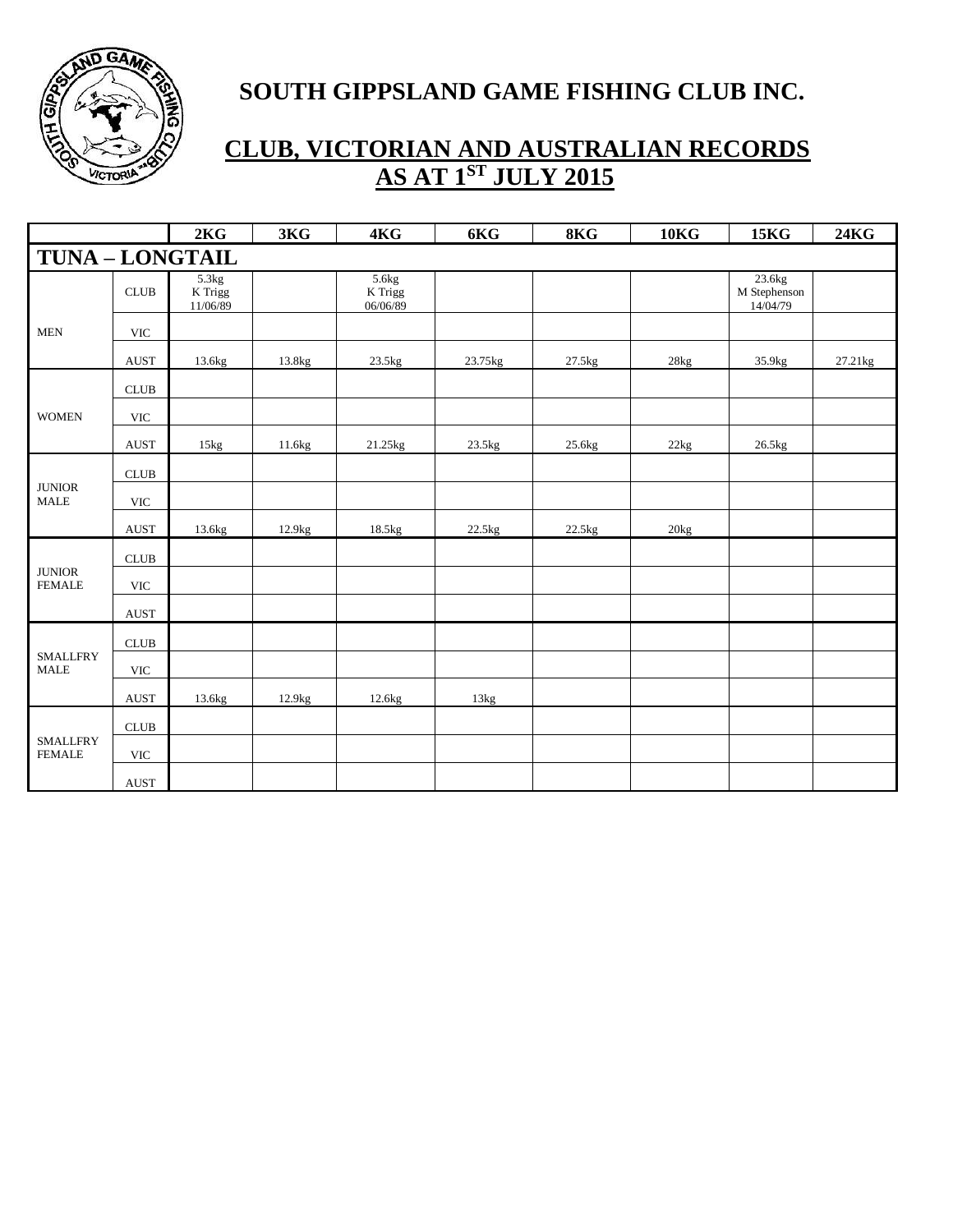

|                                  |                              | 2KG                          | 3KG                | 4KG                              | 6KG                            | 8KG                        | <b>10KG</b> | <b>15KG</b> | <b>24KG</b> |
|----------------------------------|------------------------------|------------------------------|--------------------|----------------------------------|--------------------------------|----------------------------|-------------|-------------|-------------|
|                                  |                              |                              |                    | TUNA - MACKEREL TUNA (KAWA KAWA) |                                |                            |             |             |             |
|                                  | CLUB                         | 6.4kg<br>K Trigg<br>11/06/89 |                    | 5.4kg<br>$K$ Trigg<br>18/08/99   | 6.5kg<br>$K$ Trigg<br>20/06/89 | 8kg<br>R Scott<br>13/06/88 |             |             |             |
| <b>MEN</b>                       | <b>VIC</b>                   |                              |                    |                                  |                                |                            |             |             |             |
|                                  | <b>AUST</b>                  | 7.5kg                        | 8.84kg             | 8.8kg                            | 9.07kg                         | 11kg                       | 9.07kg      |             |             |
|                                  | $\ensuremath{\mathsf{CLUB}}$ |                              |                    |                                  |                                |                            |             |             |             |
| <b>WOMEN</b>                     | <b>VIC</b>                   |                              |                    |                                  |                                |                            |             |             |             |
|                                  | <b>AUST</b>                  | 5.8kg                        | 7.71 <sub>kg</sub> | 9.3kg                            | 8.61kg                         | 8.5kg                      |             |             |             |
|                                  | CLUB                         |                              |                    |                                  |                                |                            |             |             |             |
| <b>JUNIOR</b><br><b>MALE</b>     | <b>VIC</b>                   |                              |                    |                                  |                                |                            |             |             |             |
|                                  | <b>AUST</b>                  | 5.9 <sub>kg</sub>            |                    | 8.2kg                            |                                | 11kg                       |             |             |             |
|                                  | $\ensuremath{\mathsf{CLUB}}$ |                              |                    |                                  |                                |                            |             |             |             |
| <b>JUNIOR</b><br><b>FEMALE</b>   | <b>VIC</b>                   |                              |                    |                                  |                                |                            |             |             |             |
|                                  | <b>AUST</b>                  |                              | 6.8kg              |                                  | 7.7kg                          |                            |             |             |             |
|                                  | CLUB                         |                              |                    |                                  |                                |                            |             |             |             |
| <b>SMALLFRY</b><br><b>MALE</b>   | <b>VIC</b>                   |                              |                    |                                  |                                |                            |             |             |             |
|                                  | <b>AUST</b>                  | 5.9 <sub>kg</sub>            | 6.6kg              | 7kg                              |                                |                            |             |             |             |
|                                  | CLUB                         |                              |                    |                                  |                                |                            |             |             |             |
| <b>SMALLFRY</b><br><b>FEMALE</b> | <b>VIC</b>                   |                              |                    |                                  |                                |                            |             |             |             |
|                                  | <b>AUST</b>                  |                              |                    |                                  |                                |                            |             |             |             |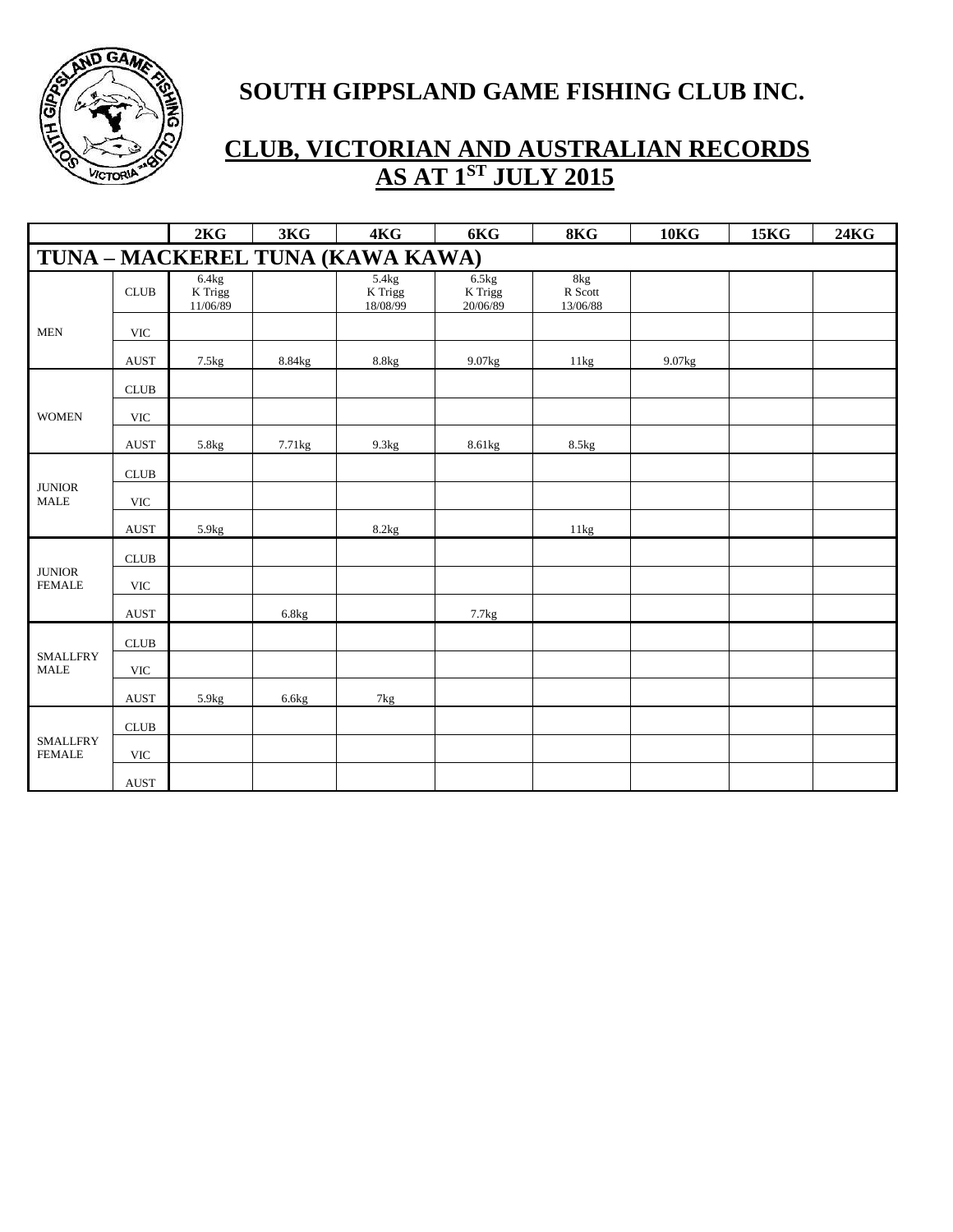

|                                          |                              | 2KG                                            | 3KG                                            | 4KG   | 6KG                                        | 8KG               | <b>10KG</b> | <b>15KG</b> | <b>24KG</b> |
|------------------------------------------|------------------------------|------------------------------------------------|------------------------------------------------|-------|--------------------------------------------|-------------------|-------------|-------------|-------------|
|                                          |                              | TUNA - SKIPJACK (STRIPED TUNA)                 |                                                |       |                                            |                   |             |             |             |
|                                          | CLUB                         | 4.06kg<br>L Lewis<br>12/02/83                  |                                                |       | 7.8 <sub>kg</sub><br>D Fleming<br>02/11/80 |                   |             |             |             |
| $\operatorname{\mathsf{MEN}}$            | $\ensuremath{\text{VIC}}$    | 4.06kg<br>L Lewis<br>12/02/83<br>${\bf SGGFC}$ | 5.8kg<br>G Jenkins<br>28/01/79<br>${\rm VGFC}$ |       |                                            |                   |             |             |             |
|                                          | <b>AUST</b>                  | $7.5\mathrm{kg}$                               | 7.4kg                                          | 7.8kg | 10.5kg                                     | $11.5\mathrm{kg}$ | 12.5kg      |             |             |
|                                          | $\ensuremath{\mathsf{CLUB}}$ | $2.75$ kg<br>M Ipsen<br>$06/\overline{03}/82$  |                                                |       | 7.25kg<br>M Ipsen<br>24/02/81              |                   |             |             |             |
| <b>WOMEN</b>                             | <b>VIC</b>                   |                                                | 4.25kg<br>R Jenkins<br>27/01/79<br><b>VGFC</b> |       |                                            |                   |             |             |             |
|                                          | AUST                         | 4.1kg                                          | 5.68kg                                         | 6.2kg | 8.5kg                                      |                   |             |             |             |
|                                          | <b>CLUB</b>                  |                                                |                                                |       |                                            |                   |             |             |             |
| <b>JUNIOR</b><br>$\operatorname{MALE}$   | $\ensuremath{\text{VIC}}$    |                                                |                                                |       |                                            |                   |             |             |             |
|                                          | <b>AUST</b>                  |                                                |                                                | 6kg   |                                            |                   | 10kg        |             |             |
|                                          | CLUB                         |                                                |                                                |       |                                            |                   |             |             |             |
| <b>JUNIOR</b><br><b>FEMALE</b>           | <b>VIC</b>                   |                                                |                                                |       |                                            |                   |             |             |             |
|                                          | <b>AUST</b>                  | 4.1kg                                          | 4.64kg                                         |       | 8.5kg                                      |                   |             |             |             |
|                                          | $\ensuremath{\mathsf{CLUB}}$ |                                                |                                                |       |                                            |                   |             |             |             |
| <b>SMALLFRY</b><br>$\operatorname{MALE}$ | $\ensuremath{\text{VIC}}$    |                                                |                                                |       |                                            |                   |             |             |             |
|                                          | <b>AUST</b>                  |                                                |                                                |       |                                            |                   | 10kg        |             |             |
| <b>SMALLFRY</b><br><b>FEMALE</b>         | <b>CLUB</b>                  |                                                |                                                |       |                                            |                   |             |             |             |
|                                          | <b>VIC</b>                   |                                                |                                                |       |                                            |                   |             |             |             |
|                                          | <b>AUST</b>                  |                                                | 3.8kg                                          |       |                                            |                   |             |             |             |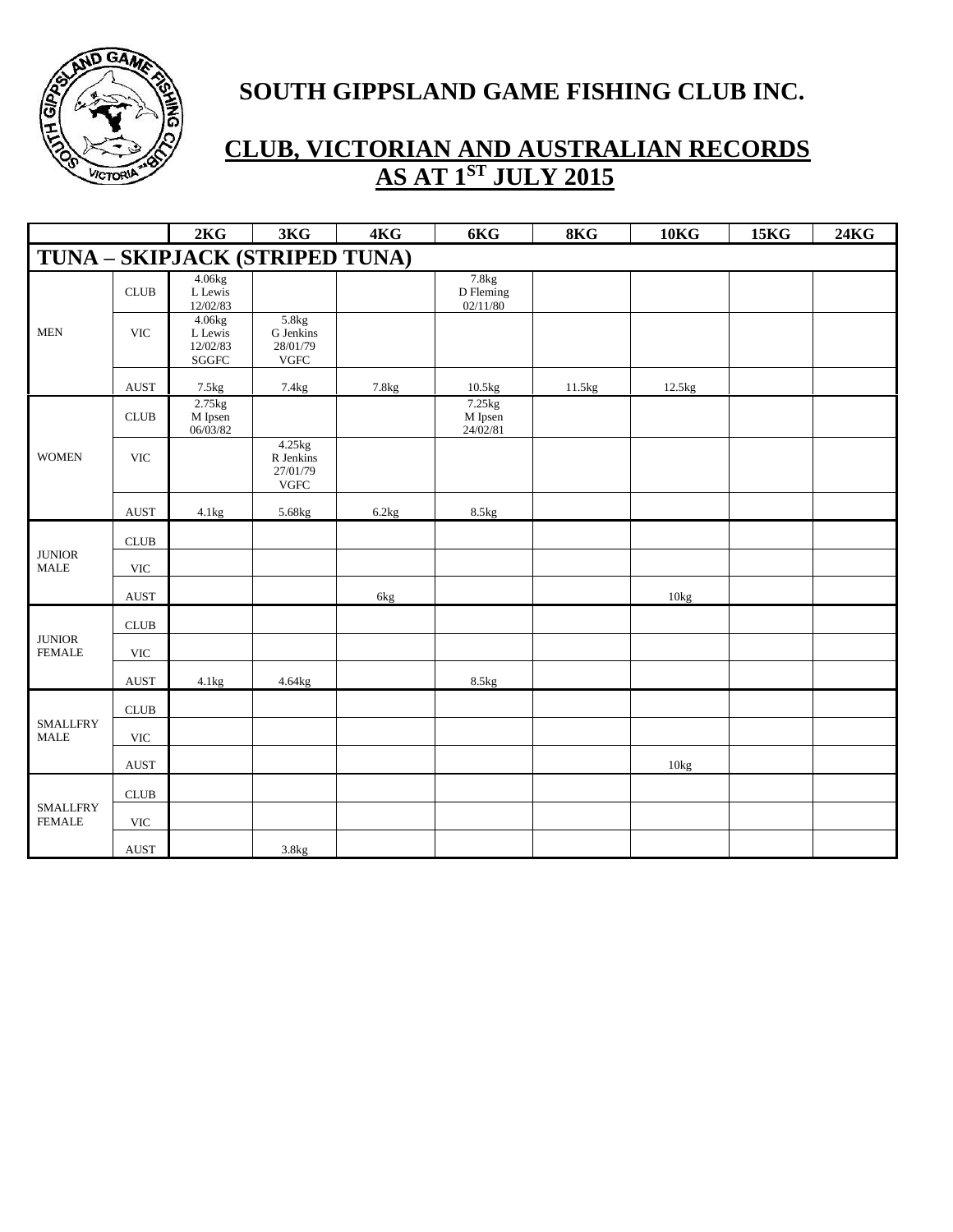

|                                  |             | 2KG                                     | 3KG                                           | 4KG                                                                                                | 6KG                                                                                       | 8KG                                          | 10 <sub>K</sub>                                    | 15KG                                          | 24KG                                             | 37KG                                             |
|----------------------------------|-------------|-----------------------------------------|-----------------------------------------------|----------------------------------------------------------------------------------------------------|-------------------------------------------------------------------------------------------|----------------------------------------------|----------------------------------------------------|-----------------------------------------------|--------------------------------------------------|--------------------------------------------------|
|                                  |             | <b>TUNA - SOUTHERN BLUEFIN</b>          |                                               |                                                                                                    |                                                                                           |                                              |                                                    |                                               |                                                  |                                                  |
|                                  | <b>CLUB</b> |                                         |                                               | 14kg<br>R Bellingham<br>11/05/85                                                                   | 21kg<br>G Phipps<br>16/05/82                                                              | 21kg<br>H DeHass<br>20/01/90                 | 16.6kg<br>L Lewis<br>25/05/83                      | 44kg<br>G Gargan<br>18/06/10                  | 137.7kg<br>Dennis Paul<br>09/04/15               | 131.5kg<br>A Mangion<br>7/5/2011                 |
| <b>MEN</b>                       | <b>VIC</b>  | 9.8kg<br>N Dance<br>14/06/82<br>WO&LGFC | 14.6kg<br>L Rowler<br>07/06/81<br><b>VGFC</b> | 16.65kg<br>P Goode<br>22/07/12<br>WO&LGFC                                                          | $21kg$ (Tie)<br>K Mole<br>07/06/81<br><b>VGFC</b><br>G Phipps<br>16/05/82<br><b>SGGFC</b> | 21kg<br>H DeHaas<br>22/01/90<br><b>SGGFC</b> | 32.75kg<br>R Salmon<br>11/07/79<br>WO&LGFC         | 23.5kg<br>D Thomas<br>06/05/90<br>PS&GFC      | 125.1kg<br>S Taranto<br>19/05/10<br><b>BSGFC</b> | 131.5kg<br>A Mangion<br>7/5/2011<br><b>SGGFC</b> |
|                                  | <b>AUST</b> | 12.88kg                                 | 20.5kg                                        | 24.1kg                                                                                             | 36.5kg                                                                                    | 34kg                                         | 58.96kg                                            | 106.5kg                                       | 153kg                                            | 167.5kg                                          |
|                                  | <b>CLUB</b> |                                         |                                               | 6kg<br>J Lewis<br>29/05/82                                                                         | 14.8kg<br>P Stephens<br>13/06/81                                                          |                                              | 14.8kg<br>L Lewis<br>15/05/81                      |                                               |                                                  |                                                  |
| <b>WOMEN</b>                     | <b>VIC</b>  |                                         |                                               | 12.4kg (Tie)<br>R Jenkins<br>14/06/82<br>12.75kg (Tie)<br>K Fisher<br>10/07/82<br><b>Both VGFC</b> | 18.25kg<br>R Jenkins<br>06/02/79<br><b>VGFC</b>                                           | 20.7kg<br>R Lane<br>06/04/13<br><b>BSGFC</b> | 18.4kg<br>A McClelland<br>10/04/09<br><b>BSGFC</b> | 22kg<br>R Nolan<br>07/02/09<br><b>BSGFC</b>   |                                                  |                                                  |
|                                  | <b>AUST</b> | 3.81kg                                  | 14.3kg                                        | 16.2kg                                                                                             | 31.34kg                                                                                   | 28.08kg                                      | 49.0kg                                             | 143.7kg                                       | 79.83kg                                          | 112.8kg                                          |
|                                  | <b>CLUB</b> |                                         |                                               |                                                                                                    | 14.7kg<br>D Lewis<br>21/05/83                                                             | 14.5kg<br><b>B</b> Richardson<br>15/05/10    | 19.6kg<br>Dillon Paul<br>04/04/13                  | 16.65kg<br>Dillon Paul<br>04/04/13            |                                                  |                                                  |
| <b>JUNIOR</b><br><b>MALE</b>     | <b>VIC</b>  |                                         | 10kg<br>D Coleman<br>14/06/82<br><b>VGFC</b>  | 14.2kg<br>J Jones<br>26/05/91<br>PS&GFC                                                            | 14.4kg<br>R Torossi<br>11/06/83<br><b>VGFC</b>                                            | 20.64kg<br>A Dance<br>28/04/91<br>WO&LGFC    | 15.3kg<br>N Taranto<br>21/05/09<br><b>BSGFC</b>    | 22.6kg<br>R Smith<br>10/04/13<br><b>BBGAC</b> |                                                  |                                                  |
|                                  | <b>AUST</b> |                                         | 11.8kg                                        | 14.64kg                                                                                            | 20.4kg                                                                                    | 30.1kg                                       | 38kg                                               | 70.4kg                                        | (and World)<br>90.2kg                            | 98.6kg                                           |
|                                  | <b>CLUB</b> |                                         |                                               |                                                                                                    |                                                                                           |                                              |                                                    |                                               |                                                  |                                                  |
| <b>JUNIOR</b>                    | <b>VIC</b>  |                                         |                                               |                                                                                                    |                                                                                           |                                              |                                                    |                                               |                                                  |                                                  |
| <b>FEMALE</b>                    | <b>AUST</b> |                                         |                                               |                                                                                                    | 11.96kg                                                                                   | 17.14kg                                      | 24.5kg                                             | 20kg                                          |                                                  |                                                  |
|                                  | <b>CLUB</b> |                                         |                                               |                                                                                                    |                                                                                           |                                              |                                                    |                                               |                                                  |                                                  |
| <b>SMALLFRY</b><br><b>MALE</b>   | <b>VIC</b>  |                                         |                                               |                                                                                                    |                                                                                           |                                              |                                                    | 22.6kg<br>R Smith<br>10/04/13<br><b>BBGAC</b> |                                                  |                                                  |
|                                  | <b>AUST</b> |                                         |                                               |                                                                                                    | 13.66kg                                                                                   | 23.4kg                                       | 27.4kg                                             | 27.8kg                                        | 44.8kg                                           |                                                  |
|                                  | <b>CLUB</b> |                                         |                                               |                                                                                                    |                                                                                           |                                              |                                                    |                                               |                                                  |                                                  |
| <b>SMALLFRY</b><br><b>FEMALE</b> | <b>VIC</b>  |                                         |                                               |                                                                                                    |                                                                                           |                                              |                                                    |                                               |                                                  |                                                  |
|                                  | <b>AUST</b> |                                         | 3kg                                           |                                                                                                    |                                                                                           |                                              |                                                    |                                               | $24.5$ kg                                        |                                                  |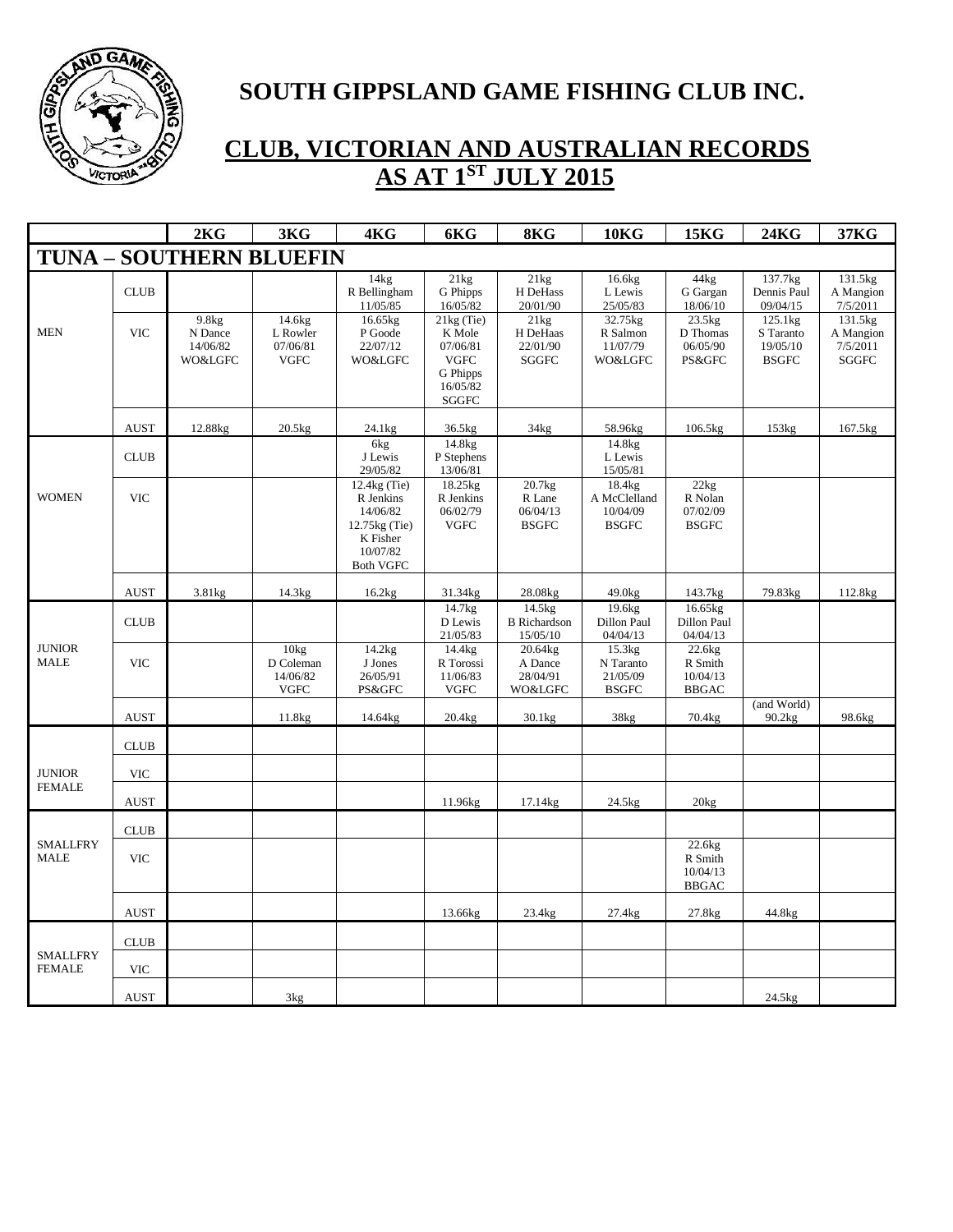

|                                  |             | 2KG                                       | 3KG     | 4KG                        | 6KG                                          | 8KG                               | <b>10KG</b>                                     | <b>15KG</b>                                       | <b>24KG</b>                                    | 37KG                           |
|----------------------------------|-------------|-------------------------------------------|---------|----------------------------|----------------------------------------------|-----------------------------------|-------------------------------------------------|---------------------------------------------------|------------------------------------------------|--------------------------------|
|                                  |             | <b>TUNA - YELLOWFIN</b>                   |         |                            |                                              |                                   |                                                 |                                                   |                                                |                                |
|                                  | <b>CLUB</b> |                                           |         | 7.2kg<br>R Day<br>13/05/86 | 48.7kg<br>H Eygenraam<br>21/05/86            | 41.8kg<br>G Brenchley<br>09/06/86 | 75kg<br>R Fisher<br>09/05/82                    | 76kg<br>R Day<br>08/05/90                         | 101kg<br>G Brenchley<br>13/05/89               | 83kg<br>P McKinnon<br>01/04/86 |
| <b>MEN</b>                       | <b>VIC</b>  |                                           |         |                            | 34.6kg<br>G Meade<br>06/03/82<br><b>VGFC</b> |                                   | 51kg<br>V Albanese<br>11/04/92<br><b>SGGFC</b>  | $30.5$ kg<br>A Osborne<br>11/03/79<br><b>VGFC</b> | 62.2kg<br>J Dawson<br>31/03/93<br><b>LVGFC</b> |                                |
|                                  | <b>AUST</b> | 9kg                                       | 19.38kg | 39.5kg                     | 74kg                                         | 86.5kg                            | 84kg                                            | 99kg                                              | 124kg                                          | 99.5kg                         |
|                                  | <b>CLUB</b> | 2.8kg<br>M Ipsen<br>$05/\overline{03}/82$ |         |                            | 16.5kg<br>M Ipsen<br>08/03/81                | 41kg<br>P Willmott<br>06/06/92    | 29kg<br>M Eygenraam<br>25/05/92                 | 68kg<br>J VanDenHam<br>30/04/84                   | 63.5kg<br>J McKinnon<br>13/12/87               | 77kg<br>M Ipsen<br>30/05/82    |
| <b>WOMEN</b>                     | <b>VIC</b>  |                                           |         |                            |                                              |                                   |                                                 |                                                   |                                                |                                |
|                                  | <b>AUST</b> | 2.8kg                                     | 11.8kg  | 24.6kg                     | 53kg                                         | 41kg                              | 67.5kg                                          | 89.5kg                                            | 97kg                                           | 92.6kg                         |
|                                  | <b>CLUB</b> |                                           |         |                            |                                              | 22.4kg<br>S Smith<br>12/06/92     | 35.6kg<br>M VanRyswyk<br>15/06/93               | 33kg<br>L Sandy<br>12/05/91                       | 37.2kg<br>A Court<br>22/05/86                  |                                |
| $\qquad$ JUNIOR<br><b>MALE</b>   | <b>VIC</b>  |                                           |         |                            |                                              |                                   | 17.1kg<br>D Coleman<br>08/03/81<br>${\rm VGFC}$ |                                                   |                                                |                                |
|                                  | <b>AUST</b> |                                           |         | 20.6kg                     | 43.4kg                                       | 44kg                              | 59.4kg                                          | 94.5kg                                            | 90kg                                           | 79.2kg                         |
|                                  | <b>CLUB</b> |                                           |         |                            |                                              |                                   |                                                 |                                                   |                                                |                                |
| <b>JUNIOR</b>                    | <b>VIC</b>  |                                           |         |                            |                                              |                                   |                                                 |                                                   |                                                |                                |
| <b>FEMALE</b>                    | <b>AUST</b> |                                           |         |                            |                                              | 12kg                              | 15.6kg                                          |                                                   | 59.5kg                                         |                                |
|                                  | <b>CLUB</b> |                                           |         |                            |                                              |                                   |                                                 |                                                   |                                                |                                |
| <b>SMALLFRY</b><br><b>MALE</b>   | <b>VIC</b>  |                                           |         |                            |                                              |                                   |                                                 |                                                   |                                                |                                |
|                                  | <b>AUST</b> |                                           |         |                            | 23.5kg                                       |                                   | 29.4kg                                          | 35.2kg                                            | 27.4kg                                         |                                |
|                                  | <b>CLUB</b> |                                           |         |                            |                                              |                                   |                                                 |                                                   |                                                |                                |
| <b>SMALLFRY</b><br><b>FEMALE</b> | <b>VIC</b>  |                                           |         |                            |                                              |                                   |                                                 |                                                   |                                                |                                |
|                                  | <b>AUST</b> |                                           |         |                            |                                              | 14kg                              |                                                 |                                                   |                                                |                                |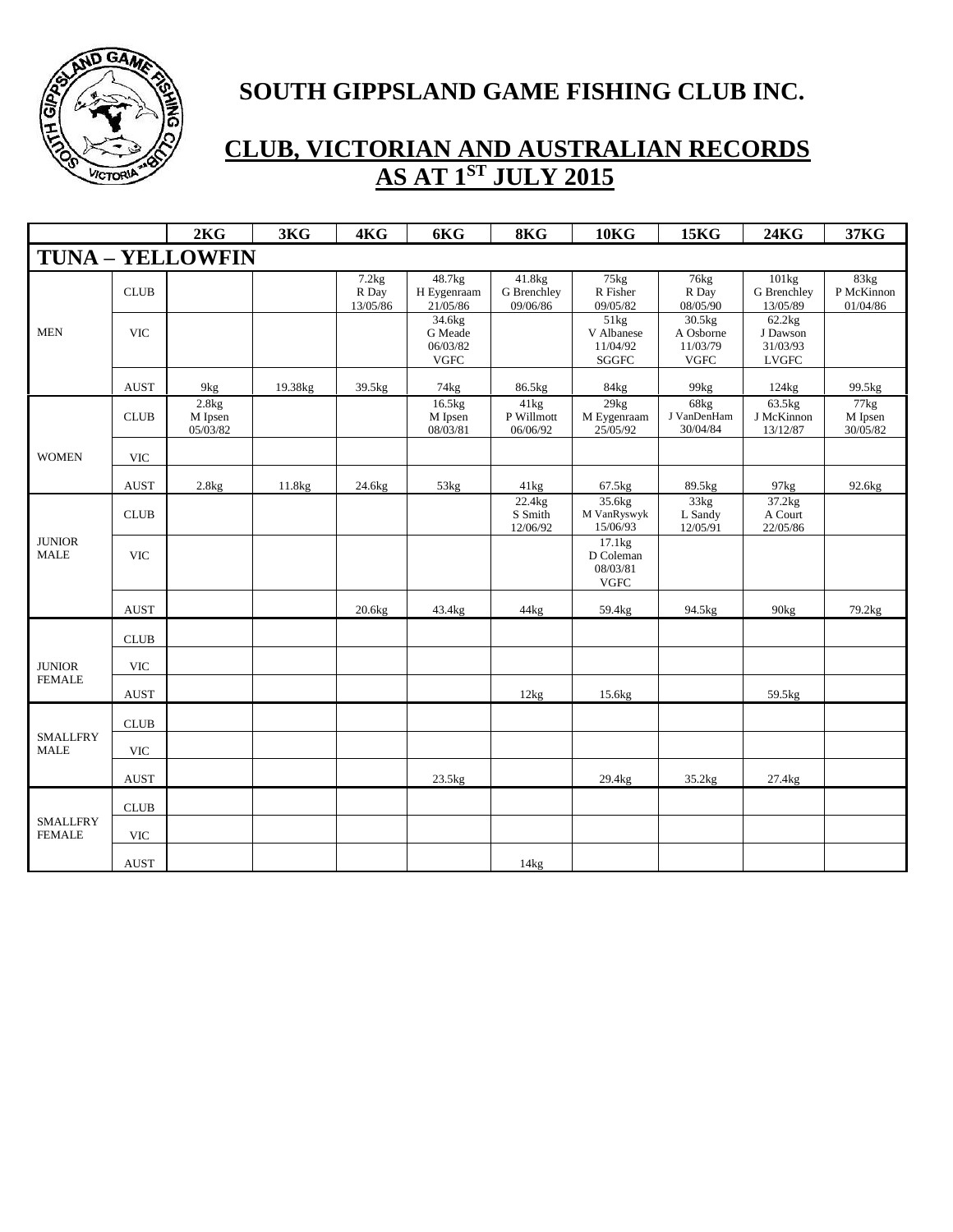

|                                          |                              | 2KG    | 3KG    | 4KG    | 6KG    | 8KG     | 10 <sub>K</sub>               | <b>15KG</b>                          | <b>24KG</b> |
|------------------------------------------|------------------------------|--------|--------|--------|--------|---------|-------------------------------|--------------------------------------|-------------|
| <b>WAHOO</b>                             |                              |        |        |        |        |         |                               |                                      |             |
|                                          | CLUB                         |        |        |        |        |         |                               | 25.6kg<br>K Bellingham<br>$13/03/84$ |             |
| $\operatorname{\mathsf{MEN}}$            | <b>VIC</b>                   |        |        |        |        |         |                               |                                      |             |
|                                          | <b>AUST</b>                  | 12.4kg | 16.1kg | 20kg   | 35kg   | 30.6kg  | 44kg                          | 43.6kg                               | 47kg        |
|                                          | $\ensuremath{\mathsf{CLUB}}$ |        |        |        |        |         | 15kg<br>$M$ Ipsen<br>06/03/81 |                                      |             |
| <b>WOMEN</b>                             | $\ensuremath{\text{VIC}}$    |        |        |        |        |         |                               |                                      |             |
|                                          | AUST                         |        |        | 16kg   | 34.5kg | 28.5kg  | 27.8kg                        | 36.5kg                               | 41.4kg      |
|                                          | $\ensuremath{\mathsf{CLUB}}$ |        |        |        |        |         |                               |                                      |             |
| <b>JUNIOR</b><br><b>MALE</b>             | <b>VIC</b>                   |        |        |        |        |         |                               |                                      |             |
|                                          | AUST                         |        |        | 11.5kg | 16.8kg |         | 25kg                          | 29.4kg                               | 40.15kg     |
|                                          | $CLUB$                       |        |        |        |        |         |                               |                                      |             |
| <b>JUNIOR</b><br><b>FEMALE</b>           | $\ensuremath{\text{VIC}}$    |        |        |        |        |         |                               |                                      |             |
|                                          | $\operatorname{AUST}$        |        |        |        |        | 24kg    |                               |                                      |             |
|                                          | $\ensuremath{\mathsf{CLUB}}$ |        |        |        |        |         |                               |                                      |             |
| <b>SMALLFRY</b><br>$\operatorname{MALE}$ | $\ensuremath{\text{VIC}}$    |        |        |        |        |         |                               |                                      |             |
|                                          | AUST                         |        |        |        |        | 20.20kg |                               |                                      |             |
|                                          | ${\rm CLUB}$                 |        |        |        |        |         |                               |                                      |             |
| <b>SMALLFRY</b><br><b>FEMALE</b>         | $\ensuremath{\text{VIC}}$    |        |        |        |        |         |                               |                                      |             |
|                                          | <b>AUST</b>                  |        |        |        |        |         |                               |                                      |             |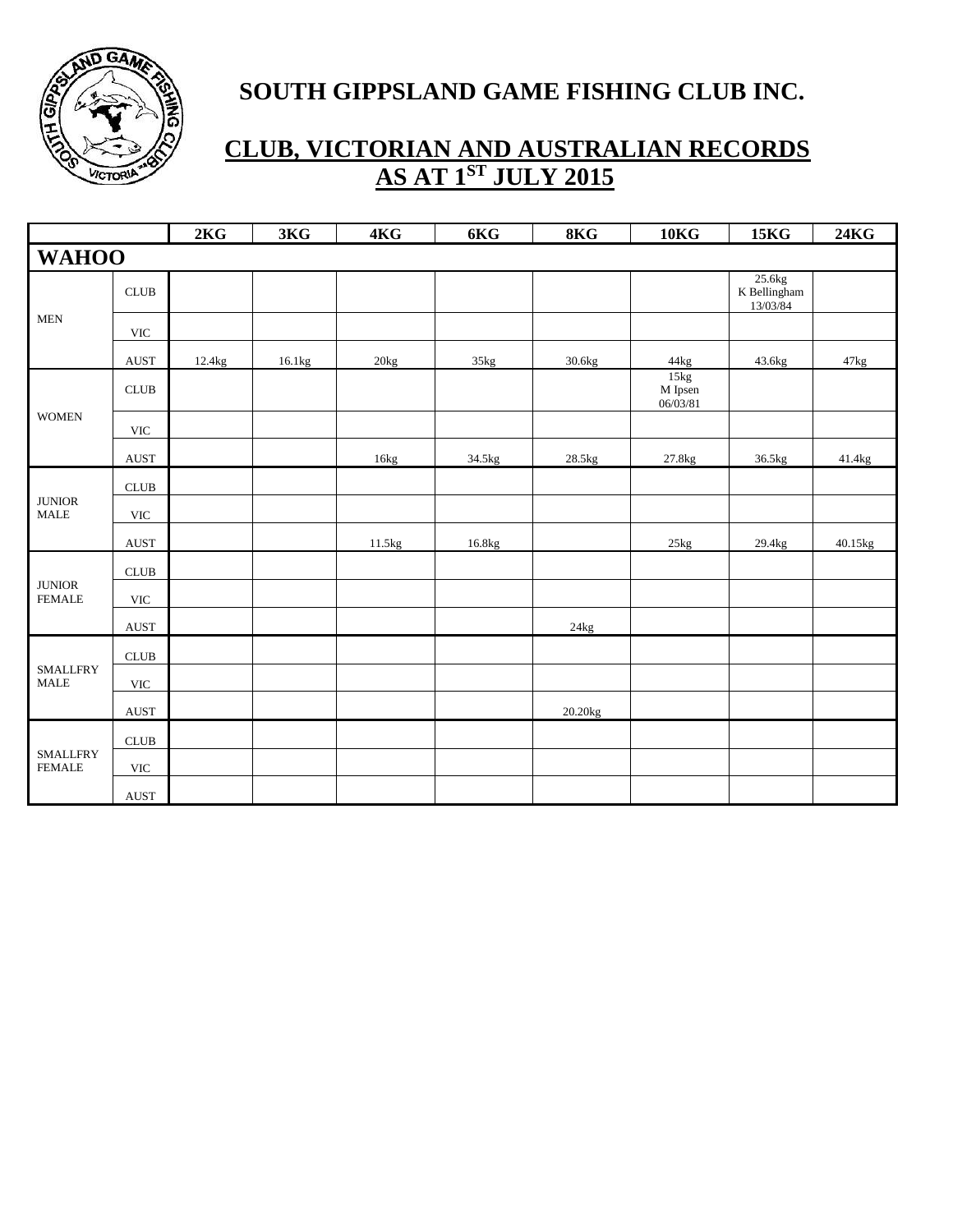

|                                  |                       | 2KG                          | 3KG    | 4KG                                                  | 6KG                                             | 8KG                                                           | <b>10KG</b>                                                 | <b>15KG</b>                                       | <b>24KG</b> |
|----------------------------------|-----------------------|------------------------------|--------|------------------------------------------------------|-------------------------------------------------|---------------------------------------------------------------|-------------------------------------------------------------|---------------------------------------------------|-------------|
|                                  |                       | YELLOWTAIL KINGFISH          |        |                                                      |                                                 |                                                               |                                                             |                                                   |             |
|                                  | <b>CLUB</b>           | 2.4kg<br>N Ipsen<br>16/03/83 |        | 6kg<br>K Trigg<br>11/02/89                           | 22.2kg<br>K Oates<br>11/06/03                   | 15.5kg<br>H DeHaas<br>21/06/87                                | 22kg<br>P McKinnon<br>14/06/87                              | 19.5kg<br>N Ipsen<br>27/05/85                     |             |
| <b>MEN</b>                       | <b>VIC</b>            |                              |        | 4.0kg<br><b>B</b> Jenkins<br>15/02/86<br><b>VGFC</b> | 14.75kg<br>A Fisher<br>22/03/81<br>${\rm VGFC}$ | 12.9 <sub>kg</sub><br>C Adlington<br>02/02/14<br><b>BSGFC</b> | 15.5kg<br><b>B</b> Higginbottom<br>08/03/80<br>${\rm VGFC}$ | 19.6kg<br>D Di Pietro<br>02/03/82<br>${\rm VGFC}$ |             |
|                                  | <b>AUST</b>           | 5.15kg                       | 11.1kg | $21.8\mathrm{kg}$                                    | 20.86kg                                         | 22kg                                                          | $37\mathrm{kg}$                                             | 35kg                                              | 42kg        |
|                                  | <b>CLUB</b>           |                              |        |                                                      | 29.4kg<br>S Oates<br>08/06/97                   | 11.6 <sub>kg</sub><br>P Willmott<br>15/06/93                  |                                                             |                                                   |             |
| <b>WOMEN</b>                     | <b>VIC</b>            |                              |        |                                                      |                                                 | 11.4kg<br>M Tanian<br>02/04/87<br><b>LVGFC</b>                | 11.5kg<br>R Jenkins<br>09/01/80<br><b>VGFC</b>              |                                                   |             |
|                                  | AUST                  | 2.8kg                        | 7.25kg |                                                      | 16.78kg                                         | 20.2kg                                                        | 21.31kg                                                     | 34.2kg                                            | 30.5kg      |
|                                  | <b>CLUB</b>           |                              |        |                                                      |                                                 |                                                               |                                                             |                                                   |             |
| <b>JUNIOR</b><br><b>MALE</b>     | <b>VIC</b>            |                              |        |                                                      |                                                 |                                                               |                                                             |                                                   |             |
|                                  | $\operatorname{AUST}$ | 2.99kg                       | 3.15kg | 7.5kg                                                | 9.5kg                                           | 15.4kg                                                        | 12.8kg                                                      |                                                   |             |
|                                  | <b>CLUB</b>           |                              |        |                                                      |                                                 |                                                               |                                                             |                                                   |             |
| <b>JUNIOR</b><br><b>FEMALE</b>   | <b>VIC</b>            |                              |        |                                                      |                                                 |                                                               |                                                             |                                                   |             |
|                                  | <b>AUST</b>           |                              |        |                                                      |                                                 |                                                               |                                                             |                                                   |             |
|                                  | CLUB                  |                              |        |                                                      |                                                 |                                                               |                                                             |                                                   |             |
| <b>SMALLFRY</b><br><b>MALE</b>   | <b>VIC</b>            |                              |        |                                                      |                                                 |                                                               |                                                             |                                                   |             |
|                                  | <b>AUST</b>           |                              |        |                                                      |                                                 |                                                               |                                                             |                                                   |             |
|                                  | <b>CLUB</b>           |                              |        |                                                      |                                                 |                                                               |                                                             |                                                   |             |
| <b>SMALLFRY</b><br><b>FEMALE</b> | <b>VIC</b>            |                              |        |                                                      |                                                 |                                                               |                                                             |                                                   |             |
|                                  | <b>AUST</b>           |                              |        |                                                      |                                                 |                                                               |                                                             |                                                   |             |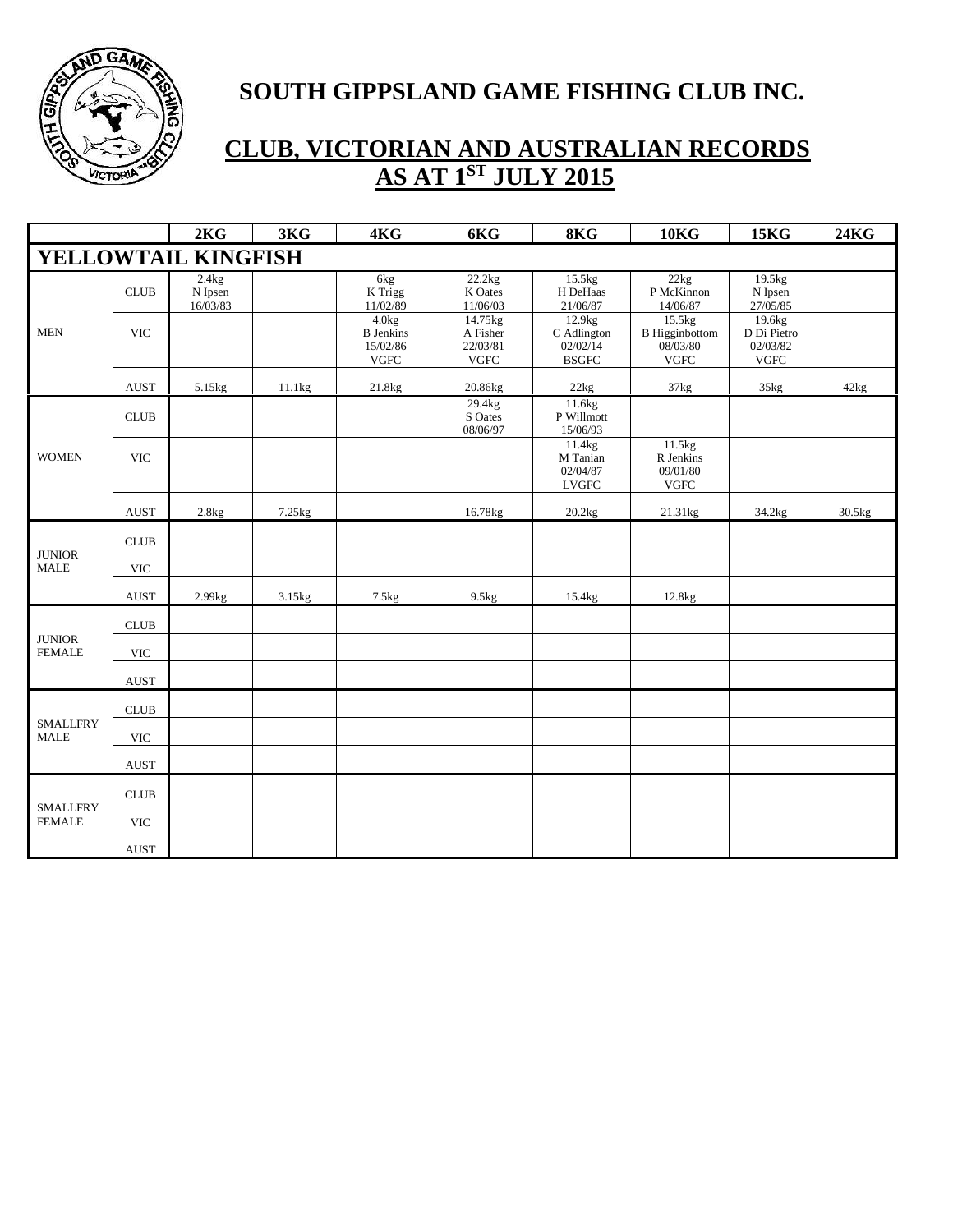

|                                        |                              | 2KG    | 3KG     | 4KG                                    | 6KG                                    | 8KG    | <b>10KG</b> | <b>15KG</b>                     | <b>24KG</b> |
|----------------------------------------|------------------------------|--------|---------|----------------------------------------|----------------------------------------|--------|-------------|---------------------------------|-------------|
| <b>BARRACUDA</b>                       |                              |        |         |                                        |                                        |        |             |                                 |             |
|                                        | CLUB                         |        |         | 5.6kg<br>$\mathbf K$ Trigg<br>06/06/89 | 6.2kg<br>$\mathbf K$ Trigg<br>02/08/89 |        |             | 18.5kg<br>$K$ Trigg<br>13/05/96 |             |
| <b>MEN</b>                             | <b>VIC</b>                   |        |         |                                        |                                        |        |             |                                 |             |
|                                        | <b>AUST</b>                  | 11.6kg | 22.42kg | 26.5kg                                 | 26.6kg                                 | 27.1kg | 30.84kg     | 27.21kg                         | 25.85kg     |
|                                        | CLUB                         |        |         |                                        |                                        |        |             |                                 |             |
|                                        | $\ensuremath{\text{VIC}}$    |        |         |                                        |                                        |        |             |                                 |             |
| <b>WOMEN</b>                           | <b>AUST</b>                  | 20kg   | 15.6kg  | 21.3kg                                 | 22.6kg                                 | 25.2kg | 32kg        | 31.6kg                          | 24.04kg     |
|                                        | CLUB                         |        |         |                                        |                                        |        |             |                                 |             |
| <b>JUNIOR</b><br>$\operatorname{MALE}$ | $\ensuremath{\text{VIC}}$    |        |         |                                        |                                        |        |             |                                 |             |
|                                        | <b>AUST</b>                  | 12.6kg |         | 15.95kg                                | 21kg                                   | 16.2kg | 14.1kg      |                                 |             |
|                                        | CLUB                         |        |         |                                        |                                        |        |             |                                 |             |
| <b>JUNIOR</b><br><b>FEMALE</b>         | <b>VIC</b>                   |        |         |                                        |                                        |        |             |                                 |             |
|                                        | <b>AUST</b>                  |        | 15.9kg  |                                        |                                        |        |             |                                 |             |
|                                        | $\ensuremath{\mathsf{CLUB}}$ |        |         |                                        |                                        |        |             |                                 |             |
| <b>SMALLFRY</b><br><b>MALE</b>         | <b>VIC</b>                   |        |         |                                        |                                        |        |             |                                 |             |
|                                        | AUST                         |        | 7.4kg   | 6.4kg                                  | 6.5kg                                  | 8.4kg  |             |                                 |             |
|                                        | $\ensuremath{\mathsf{CLUB}}$ |        |         |                                        |                                        |        |             |                                 |             |
| <b>SMALLFRY</b><br><b>FEMALE</b>       | <b>VIC</b>                   |        |         |                                        |                                        |        |             |                                 |             |
|                                        | $\operatorname{AUST}$        |        |         |                                        |                                        |        |             |                                 |             |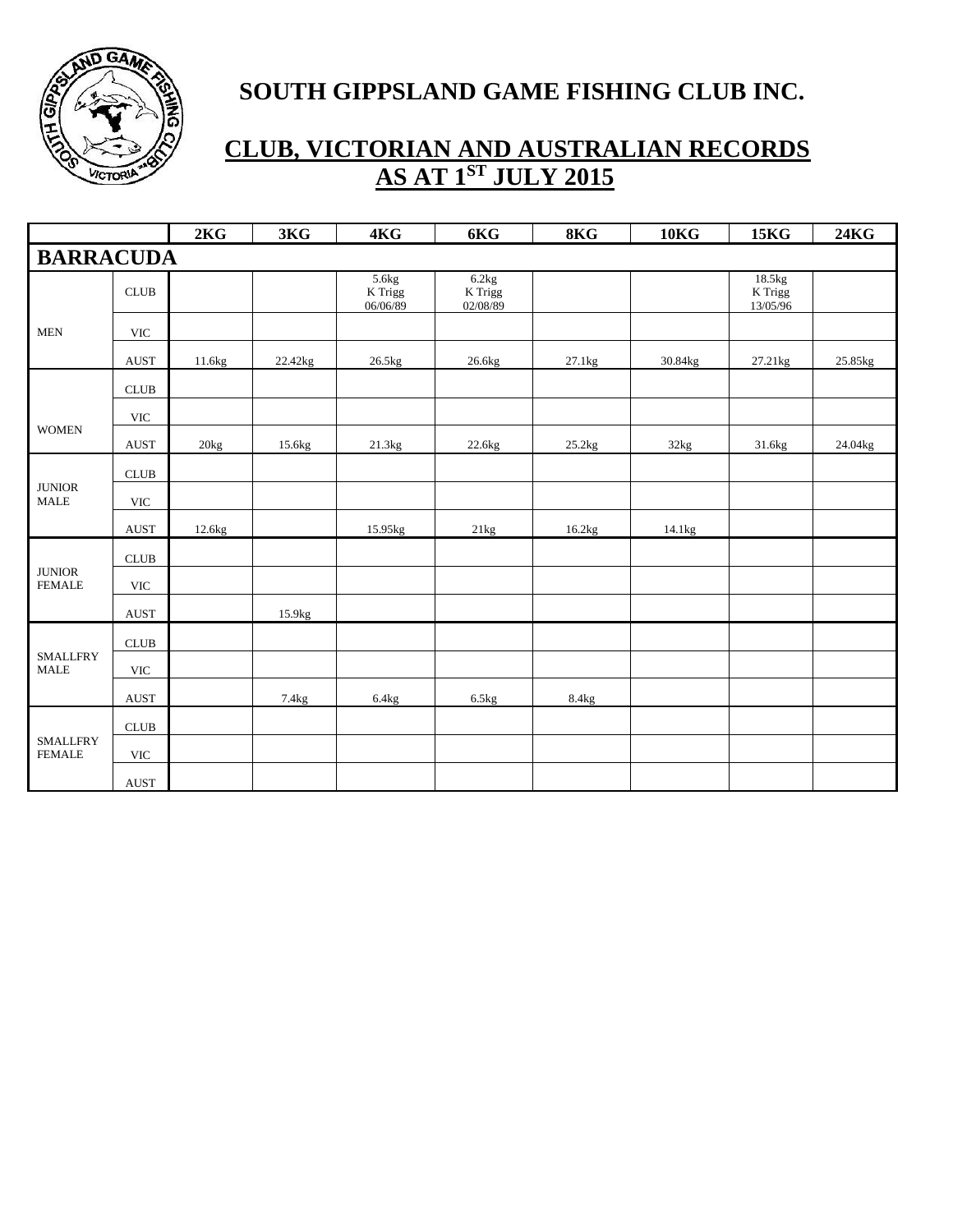

|                                          |                              | 2KG                          | 3KG    | 4KG                          | 6KG    | 8KG                          | <b>10KG</b> | <b>15KG</b> | <b>24KG</b> |
|------------------------------------------|------------------------------|------------------------------|--------|------------------------------|--------|------------------------------|-------------|-------------|-------------|
| <b>BARRAMUNDI</b>                        |                              |                              |        |                              |        |                              |             |             |             |
|                                          | <b>CLUB</b>                  | 3.8kg<br>K Trigg<br>19/10/03 |        | 7.6kg<br>K Trigg<br>18/10/03 |        | 9.8kg<br>K Trigg<br>30/10/03 |             |             |             |
| <b>MEN</b>                               | $\ensuremath{\text{VIC}}$    |                              |        |                              |        |                              |             |             |             |
|                                          | <b>AUST</b>                  | 15.3kg                       | 22.1kg | 22.2kg                       | 23.4kg | 27.1kg                       | 19.6kg      | 15.1kg      |             |
|                                          | $\ensuremath{\mathsf{CLUB}}$ |                              |        |                              |        |                              |             |             |             |
| <b>WOMEN</b>                             | $\ensuremath{\text{VIC}}$    |                              |        |                              |        |                              |             |             |             |
|                                          | <b>AUST</b>                  | 7.8kg                        | 11kg   | 18.8kg                       | 20.7kg | 18.7kg                       | 10.5kg      |             |             |
|                                          | $\ensuremath{\mathsf{CLUB}}$ |                              |        |                              |        |                              |             |             |             |
| $\qquad$ JUNIOR<br>$\operatorname{MALE}$ | $\ensuremath{\text{VIC}}$    |                              |        |                              |        |                              |             |             |             |
|                                          | <b>AUST</b>                  | 8.4kg                        |        | 15.2kg                       | 17.8kg | 27.1kg                       |             |             |             |
|                                          | CLUB                         |                              |        |                              |        |                              |             |             |             |
| <b>JUNIOR</b><br><b>FEMALE</b>           | <b>VIC</b>                   |                              |        |                              |        |                              |             |             |             |
|                                          | $\operatorname{AUST}$        |                              | 9.4kg  |                              |        |                              |             |             |             |
|                                          | CLUB                         |                              |        |                              |        |                              |             |             |             |
| <b>SMALLFRY</b><br><b>MALE</b>           | $\ensuremath{\text{VIC}}$    |                              |        |                              |        |                              |             |             |             |
|                                          | <b>AUST</b>                  |                              |        | 6kg                          |        | 12.2kg                       |             |             |             |
|                                          | ${\rm CLUB}$                 |                              |        |                              |        |                              |             |             |             |
| <b>SMALLFRY</b><br><b>FEMALE</b>         | <b>VIC</b>                   |                              |        |                              |        |                              |             |             |             |
|                                          | $\operatorname{AUST}$        |                              | 9.4kg  |                              |        |                              |             |             |             |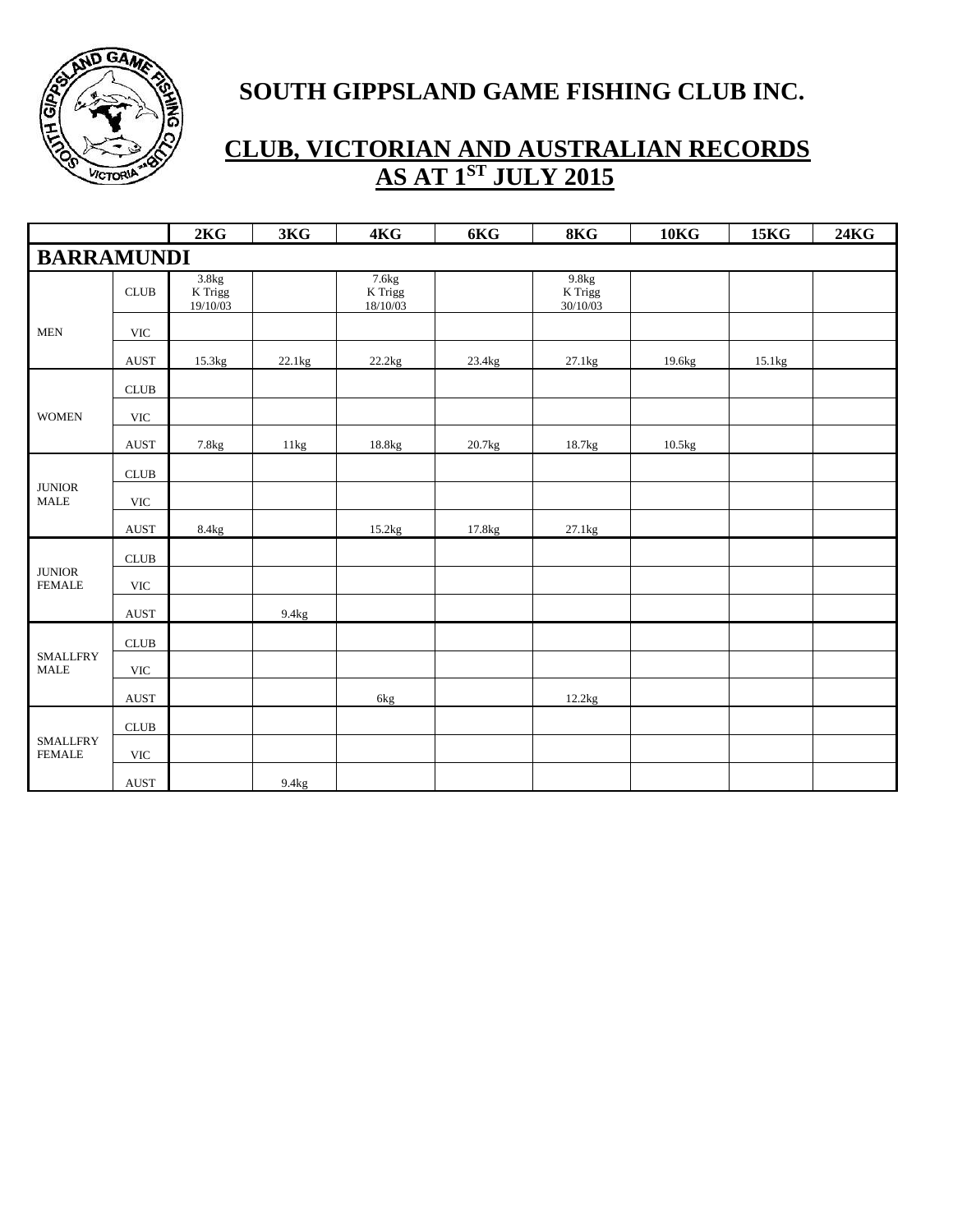

|                                  |                              | 2KG                                   | 3KG   | 4KG             | 6KG                                      | 8KG | 10 <sub>K</sub> | <b>15KG</b> | 24KG |
|----------------------------------|------------------------------|---------------------------------------|-------|-----------------|------------------------------------------|-----|-----------------|-------------|------|
| <b>BONITO</b>                    |                              |                                       |       |                 |                                          |     |                 |             |      |
|                                  | CLUB                         | $1.18kg(1L/C)$<br>K Trigg<br>04/03/99 |       | 5kg<br>H DeHaas |                                          |     |                 |             |      |
| <b>MEN</b>                       | <b>VIC</b>                   |                                       |       |                 |                                          |     |                 |             |      |
|                                  | <b>AUST</b>                  | 2.83kg (1L/C)<br>4.71kg (2L/C)        | 5.1kg | 6kg             |                                          | 8kg |                 |             |      |
|                                  | CLUB                         |                                       |       |                 | $6\mathrm{kg}$<br>J McKinnon<br>15/05/87 |     |                 |             |      |
| <b>WOMEN</b>                     | <b>VIC</b>                   |                                       |       |                 |                                          |     |                 |             |      |
|                                  | $\operatorname{AUST}$        | $3\mathrm{kg}$                        |       | 5.4kg           | 7.5kg                                    |     |                 |             |      |
|                                  | $\ensuremath{\mathsf{CLUB}}$ |                                       |       |                 |                                          |     |                 |             |      |
| $\qquad$ JUNIOR<br><b>MALE</b>   | $\ensuremath{\text{VIC}}$    |                                       |       |                 |                                          |     |                 |             |      |
|                                  | $\operatorname{AUST}$        |                                       |       |                 |                                          |     |                 |             |      |
|                                  | $\ensuremath{\mathsf{CLUB}}$ |                                       |       |                 |                                          |     |                 |             |      |
| $\qquad$ JUNIOR<br><b>FEMALE</b> | <b>VIC</b>                   |                                       |       |                 |                                          |     |                 |             |      |
|                                  | $\operatorname{AUST}$        |                                       |       |                 |                                          |     |                 |             |      |
|                                  | $\ensuremath{\mathsf{CLUB}}$ |                                       |       |                 |                                          |     |                 |             |      |
| <b>SMALLFRY</b><br><b>MALE</b>   | $\ensuremath{\text{VIC}}$    |                                       |       |                 |                                          |     |                 |             |      |
|                                  | <b>AUST</b>                  |                                       |       |                 |                                          |     |                 |             |      |
|                                  | $CLUB$                       |                                       |       |                 |                                          |     |                 |             |      |
| <b>SMALLFRY</b><br><b>FEMALE</b> | $\ensuremath{\text{VIC}}$    |                                       |       |                 |                                          |     |                 |             |      |
|                                  | $\operatorname{AUST}$        |                                       |       |                 |                                          |     |                 |             |      |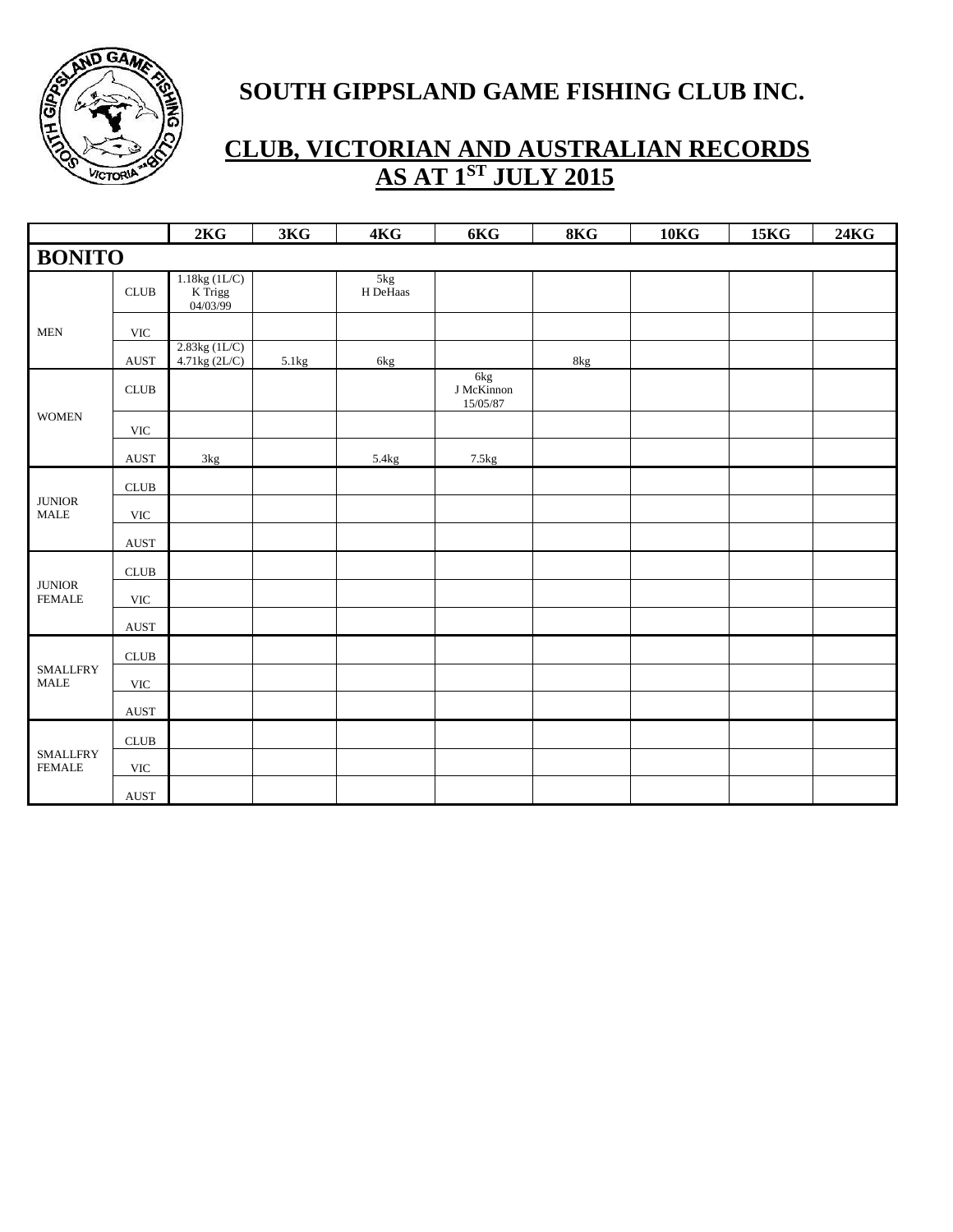

|                                  |                              | 2KG            | 3KG                             | 4KG    | 6KG    | 8KG                           | 10 <sub>K</sub> G | <b>15KG</b> | <b>24KG</b> |
|----------------------------------|------------------------------|----------------|---------------------------------|--------|--------|-------------------------------|-------------------|-------------|-------------|
|                                  |                              |                | <b>DOLPHIN FISH (MAHI-MAHI)</b> |        |        |                               |                   |             |             |
|                                  | CLUB                         |                |                                 |        |        | 10.5kg<br>K Trigg<br>03/02/98 |                   |             |             |
| <b>MEN</b>                       | <b>VIC</b>                   |                |                                 |        |        |                               |                   |             |             |
|                                  | <b>AUST</b>                  | 9.4kg          | 10.4kg                          | 13.5kg | 20kg   | 27.9kg                        | 26.5kg            | 30.5kg      | 31kg        |
|                                  | ${\rm CLUB}$                 |                |                                 |        |        |                               |                   |             |             |
| <b>WOMEN</b>                     | <b>VIC</b>                   |                |                                 |        |        |                               |                   |             |             |
|                                  | <b>AUST</b>                  | $7\mathrm{kg}$ | 10.43kg                         | 8.7kg  | 21kg   | 21.4kg                        | 24kg              | 25.9kg      |             |
| $\qquad$ JUNIOR<br><b>MALE</b>   | ${\rm CLUB}$                 |                |                                 |        |        |                               |                   |             |             |
|                                  | <b>VIC</b>                   |                |                                 |        |        |                               |                   |             |             |
|                                  | <b>AUST</b>                  | 3.5kg          |                                 | 9.25kg | 14.5kg | 18kg                          | 21kg              | 20kg        | 25kg        |
|                                  | CLUB                         |                |                                 |        |        |                               |                   |             |             |
| <b>JUNIOR</b><br><b>FEMALE</b>   | <b>VIC</b>                   |                |                                 |        |        |                               |                   |             |             |
|                                  | <b>AUST</b>                  |                | 4.5kg                           |        |        |                               | 13.3kg            |             |             |
|                                  | CLUB                         |                |                                 |        |        |                               |                   |             |             |
| <b>SMALLFRY</b><br><b>MALE</b>   | <b>VIC</b>                   |                |                                 |        |        |                               |                   |             |             |
|                                  | <b>AUST</b>                  |                | 3.0kg                           |        | 14.5kg | 18kg                          |                   |             |             |
| <b>SMALLFRY</b><br><b>FEMALE</b> | $\ensuremath{\mathsf{CLUB}}$ |                |                                 |        |        |                               |                   |             |             |
|                                  | $\ensuremath{\text{VIC}}$    |                |                                 |        |        |                               |                   |             |             |
|                                  | <b>AUST</b>                  |                |                                 |        |        |                               | 16.4kg            |             |             |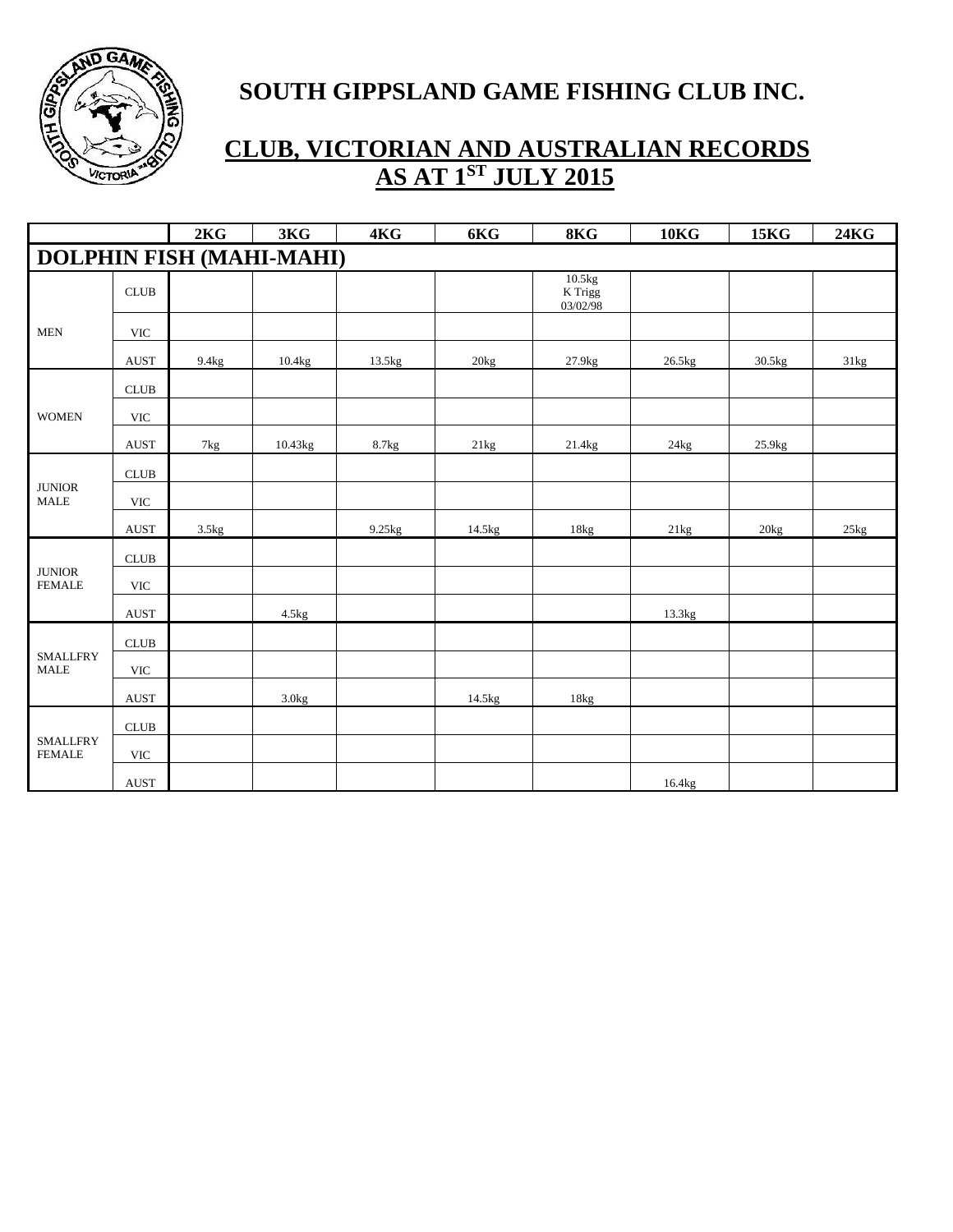

|                                  |                           | 2KG                           | 3KG  | 4KG                                      | 6KG                                    | 8KG                         | <b>10KG</b>                    | <b>15KG</b>                                 | <b>24KG</b> |
|----------------------------------|---------------------------|-------------------------------|------|------------------------------------------|----------------------------------------|-----------------------------|--------------------------------|---------------------------------------------|-------------|
| <b>EAGLE RAY</b>                 |                           |                               |      |                                          |                                        |                             |                                |                                             |             |
|                                  | <b>CLUB</b>               | 5.5kg<br>H DeHaas<br>20/01/88 |      | 30.5kg<br>S Marland<br>20/01/15          | 34kg<br>K Trigg<br>29/11/87            | 16kg<br>K Trigg<br>19/11/89 | 34kg<br>V Albanese<br>07/10/90 | 36.5kg<br>K Roberson<br>29/11/87            |             |
| <b>MEN</b>                       | <b>VIC</b>                |                               |      | 30.5kg<br>S Marland<br>20/01/15<br>SGGFC |                                        |                             |                                | 30kg<br>T Porter<br>17/11/90<br><b>WPAC</b> |             |
|                                  | <b>AUST</b>               | 21kg                          | 41kg | 56.5kg                                   | 66kg                                   | 55.8kg                      | 56.5kg                         | 55kg                                        | 72.5kg      |
|                                  | <b>CLUB</b>               |                               |      |                                          |                                        |                             |                                |                                             |             |
| <b>WOMEN</b>                     | <b>VIC</b>                |                               |      |                                          |                                        |                             |                                |                                             |             |
|                                  | <b>AUST</b>               | $10\text{kg}$                 | 16kg | 31.5kg                                   | 35kg                                   | 41.5kg                      | 68.5kg                         | 35.5kg                                      |             |
| $\qquad$ JUNIOR                  | <b>CLUB</b>               |                               |      |                                          | 9 <sub>kg</sub><br>D Sandy<br>29/01/89 |                             |                                |                                             |             |
| <b>MALE</b>                      | <b>VIC</b>                |                               |      |                                          |                                        |                             |                                |                                             |             |
|                                  | <b>AUST</b>               | 9.4kg                         | 11kg |                                          | 30kg                                   | 43kg                        |                                | 37kg                                        |             |
| <b>JUNIOR</b>                    | <b>CLUB</b>               |                               |      |                                          |                                        |                             |                                |                                             |             |
| <b>FEMALE</b>                    | <b>VIC</b>                |                               |      |                                          |                                        |                             |                                |                                             |             |
|                                  | <b>AUST</b>               |                               |      | 13kg                                     |                                        |                             | 68.5kg                         |                                             |             |
|                                  | CLUB                      |                               |      |                                          |                                        |                             |                                |                                             |             |
| <b>SMALLFRY</b><br><b>MALE</b>   | $\ensuremath{\text{VIC}}$ |                               |      |                                          |                                        |                             |                                |                                             |             |
|                                  | <b>AUST</b>               |                               |      |                                          |                                        |                             |                                |                                             |             |
| <b>SMALLFRY</b><br><b>FEMALE</b> | CLUB                      |                               |      |                                          |                                        |                             |                                |                                             |             |
|                                  | <b>VIC</b>                |                               |      |                                          |                                        |                             |                                |                                             |             |
|                                  | <b>AUST</b>               |                               |      |                                          |                                        |                             |                                |                                             |             |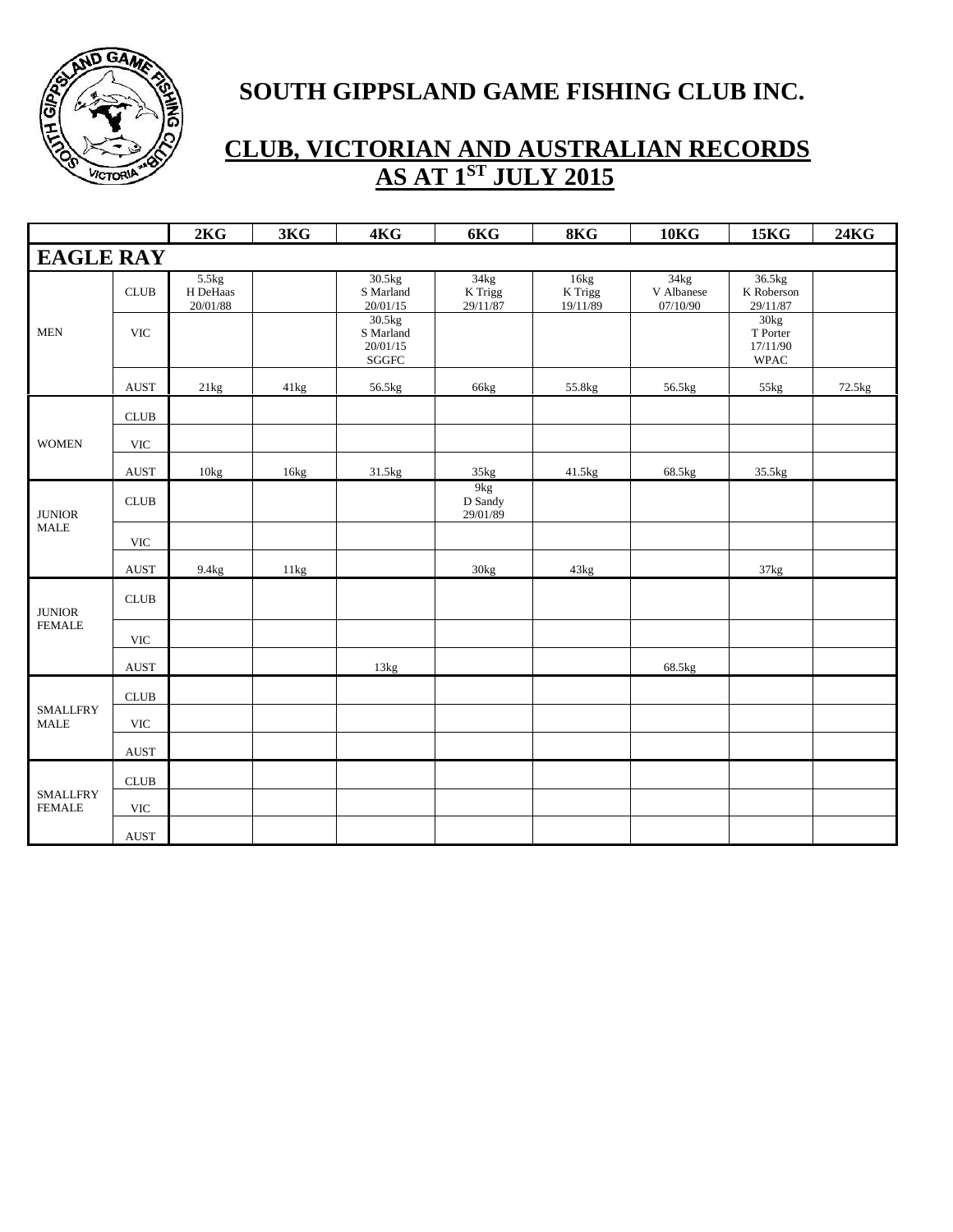

|                                          |                              | 2KG    | 3KG    | 4KG                          | 6KG                           | 8KG                          | 10 <sub>K</sub> | <b>15KG</b> | <b>24KG</b> |
|------------------------------------------|------------------------------|--------|--------|------------------------------|-------------------------------|------------------------------|-----------------|-------------|-------------|
| <b>GIANT TREVALLY</b>                    |                              |        |        |                              |                               |                              |                 |             |             |
|                                          | <b>CLUB</b>                  |        |        | 7.2kg<br>K Trigg<br>25/06/94 | 11.5kg<br>K Trigg<br>08/07/89 | 8.8kg<br>K Trigg<br>08/07/89 |                 |             |             |
| <b>MEN</b>                               | <b>VIC</b>                   |        |        |                              |                               |                              |                 |             |             |
|                                          | <b>AUST</b>                  | 8kg    | 13kg   | 13.8kg                       | 30.2kg                        | 39.5kg                       | 34.6kg          | 36.3kg      | 37.6kg      |
|                                          | $\ensuremath{\mathsf{CLUB}}$ |        |        |                              |                               |                              |                 |             |             |
| <b>WOMEN</b>                             | <b>VIC</b>                   |        |        |                              |                               |                              |                 |             |             |
|                                          | <b>AUST</b>                  | 2.8kg  | 14.1kg | 14.5kg                       | 21.8kg                        | 16kg                         | 27kg            | 22.4kg      |             |
| <b>JUNIOR</b><br>$\operatorname{MALE}$   | $\ensuremath{\mathsf{CLUB}}$ |        |        |                              |                               |                              |                 |             |             |
|                                          | $\ensuremath{\text{VIC}}$    |        |        |                              |                               |                              |                 |             |             |
|                                          | <b>AUST</b>                  | 2kg    |        | 13.8kg                       | 23kg                          | 16.5kg                       | 26kg            | 18.35kg     |             |
|                                          | $\ensuremath{\mathsf{CLUB}}$ |        |        |                              |                               |                              |                 |             |             |
| <b>JUNIOR</b><br><b>FEMALE</b>           | $\ensuremath{\text{VIC}}$    |        |        |                              |                               |                              |                 |             |             |
|                                          | <b>AUST</b>                  |        | 14.1kg |                              |                               |                              |                 |             |             |
|                                          | $\ensuremath{\mathsf{CLUB}}$ |        |        |                              |                               |                              |                 |             |             |
| <b>SMALLFRY</b><br>$\operatorname{MALE}$ | $\ensuremath{\text{VIC}}$    |        |        |                              |                               |                              |                 |             |             |
|                                          | $\operatorname{AUST}$        | 2.15kg | 14.1kg |                              |                               |                              | 14.8kg          |             |             |
| <b>SMALLFRY</b><br><b>FEMALE</b>         | $\ensuremath{\mathsf{CLUB}}$ |        |        |                              |                               |                              |                 |             |             |
|                                          | $\ensuremath{\text{VIC}}$    |        |        |                              |                               |                              |                 |             |             |
|                                          | $\operatorname{AUST}$        |        |        |                              |                               |                              |                 |             |             |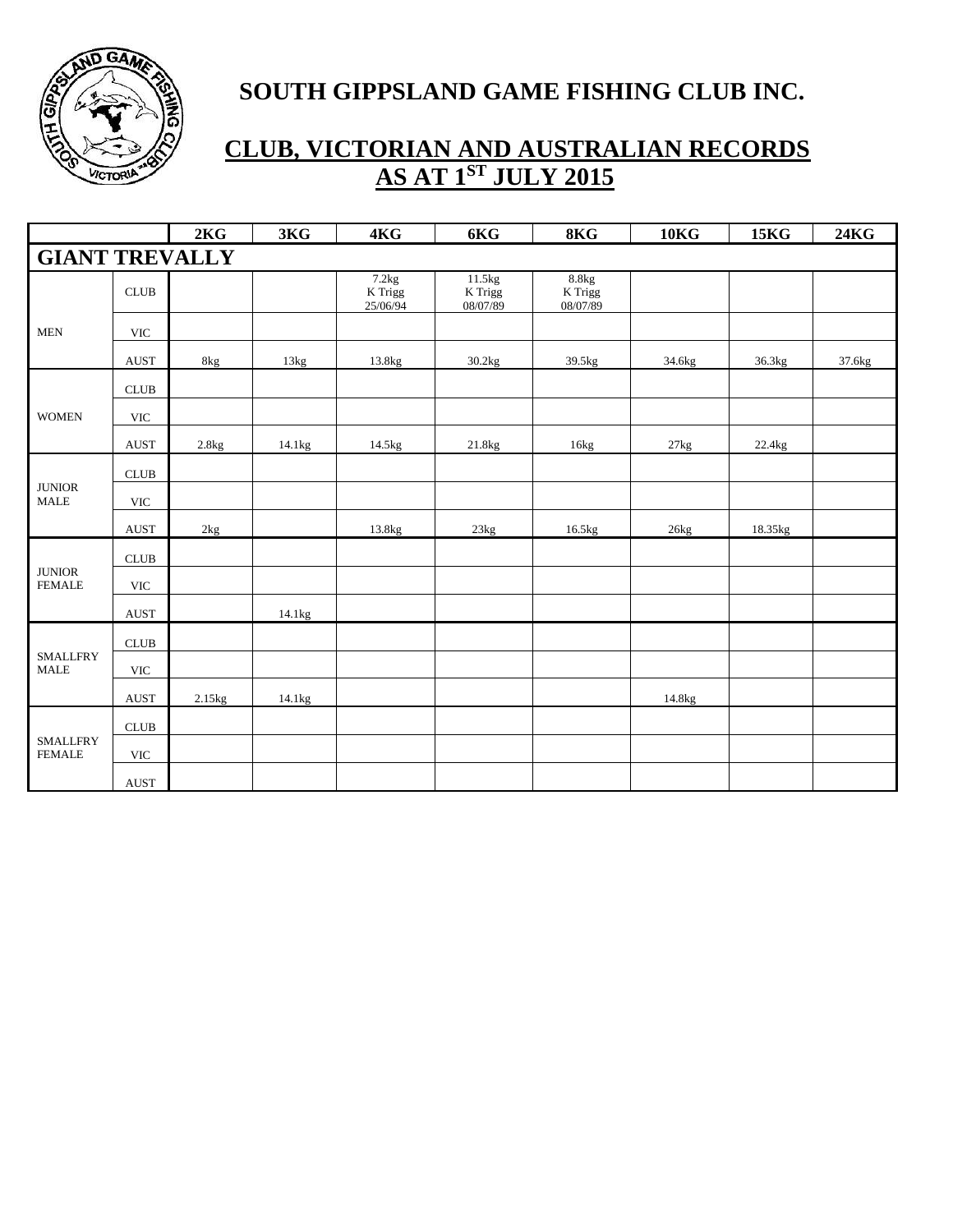

|                                  |                              | 2KG                    | 3KG   | 4KG                            | 6KG     | 8KG    | 10 <sub>K</sub> G | <b>15KG</b> | <b>24KG</b> |
|----------------------------------|------------------------------|------------------------|-------|--------------------------------|---------|--------|-------------------|-------------|-------------|
|                                  |                              | <b>GOLDEN TREVALLY</b> |       |                                |         |        |                   |             |             |
|                                  | <b>CLUB</b>                  |                        |       | 4.5kg<br>$K$ Trigg<br>10/06/89 |         |        |                   |             |             |
| <b>MEN</b>                       | <b>VIC</b>                   |                        |       |                                |         |        |                   |             |             |
|                                  | <b>AUST</b>                  | 9.4kg                  | 9.8kg | 12.6kg                         | 12.25kg | 14.1kg | 11.3kg            |             |             |
|                                  | CLUB                         |                        |       |                                |         |        |                   |             |             |
| <b>WOMEN</b>                     | <b>VIC</b>                   |                        |       |                                |         |        |                   |             |             |
|                                  | <b>AUST</b>                  | 8.9kg                  | 9.7kg | 10.3kg                         | 9.7kg   | 13.1kg | 10.4kg            |             |             |
| $\qquad$ JUNIOR<br><b>MALE</b>   | $\ensuremath{\mathsf{CLUB}}$ |                        |       |                                |         |        |                   |             |             |
|                                  | <b>VIC</b>                   |                        |       |                                |         |        |                   |             |             |
|                                  | <b>AUST</b>                  | $6.8\mathrm{kg}$       | 9.8kg | 10.4kg                         |         | 11.5kg |                   |             |             |
|                                  | $\ensuremath{\mathsf{CLUB}}$ |                        |       |                                |         |        |                   |             |             |
| <b>JUNIOR</b><br><b>FEMALE</b>   | <b>VIC</b>                   |                        |       |                                |         |        |                   |             |             |
|                                  | <b>AUST</b>                  |                        | 9.7kg |                                | 9.7kg   |        |                   |             |             |
|                                  | $\ensuremath{\mathsf{CLUB}}$ |                        |       |                                |         |        |                   |             |             |
| <b>SMALLFRY</b><br><b>MALE</b>   | <b>VIC</b>                   |                        |       |                                |         |        |                   |             |             |
|                                  | $\boldsymbol{\mathrm{AUST}}$ | 6.5kg                  | 8.1kg | 5.7kg                          |         |        |                   |             |             |
| <b>SMALLFRY</b><br><b>FEMALE</b> | ${\rm CLUB}$                 |                        |       |                                |         |        |                   |             |             |
|                                  | $\ensuremath{\text{VIC}}$    |                        |       |                                |         |        |                   |             |             |
|                                  | <b>AUST</b>                  |                        |       |                                |         |        |                   |             |             |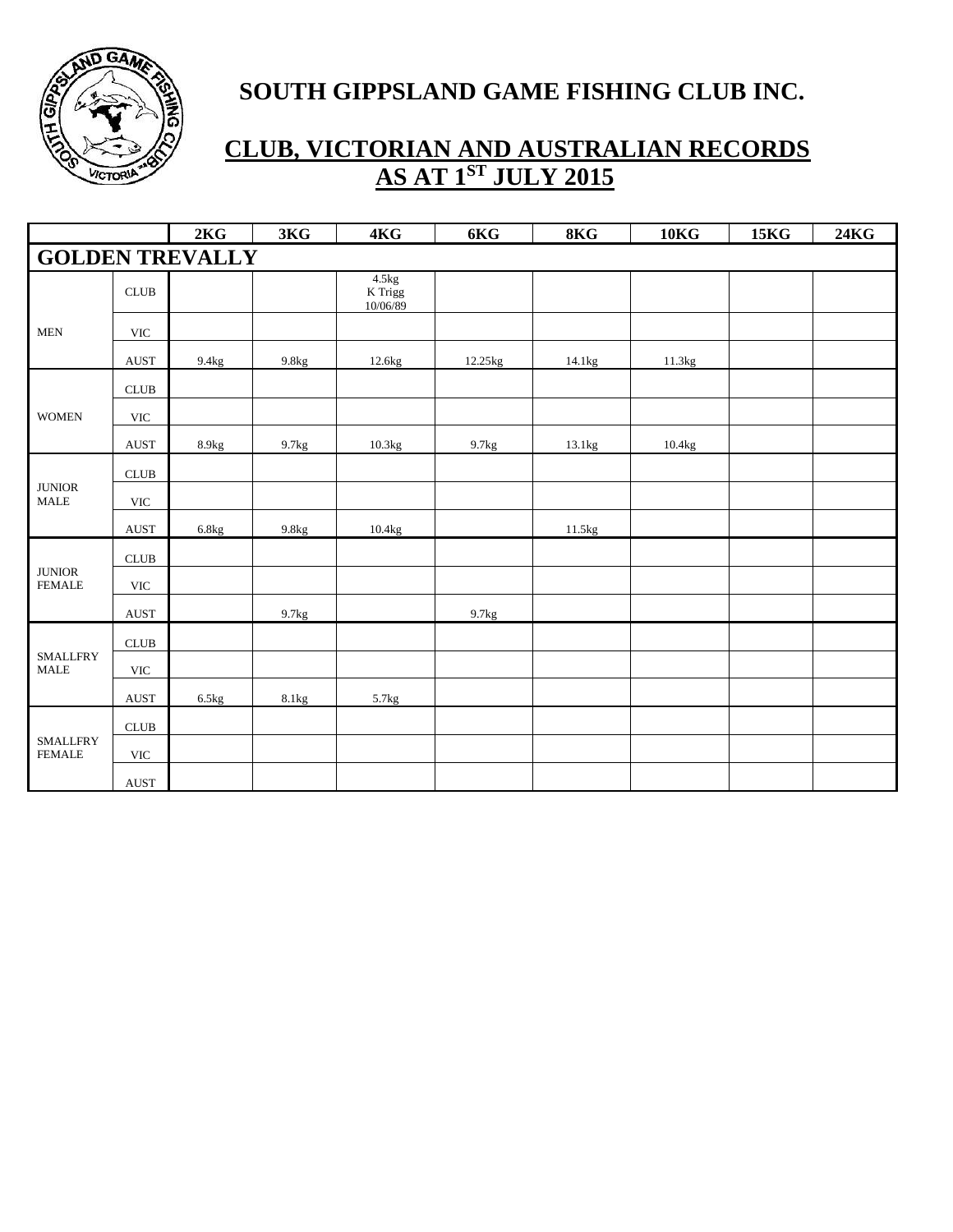

|                                  |                           | 2KG                          | 3KG                                | 4KG                          | 6KG                         | 8KG                         | <b>10KG</b> | <b>15KG</b> | <b>24KG</b> |
|----------------------------------|---------------------------|------------------------------|------------------------------------|------------------------------|-----------------------------|-----------------------------|-------------|-------------|-------------|
|                                  |                           |                              | MACKEREL (NARROW BARRED) TANGUIGUE |                              |                             |                             |             |             |             |
|                                  | <b>CLUB</b>               | 6.5kg<br>K Trigg<br>11/06/89 |                                    | 6.6kg<br>K Trigg<br>10/06/89 | 11kg<br>K Trigg<br>29/04/89 | 11kg<br>K Trigg<br>24/07/89 |             |             |             |
| <b>MEN</b>                       | <b>VIC</b>                |                              |                                    |                              |                             |                             |             |             |             |
|                                  | <b>AUST</b>               | 17.3kg                       | 36.4kg                             | 33kg                         | 35.2kg                      | 36.4kg                      | 35.38kg     | 34.47kg     | 38.75kg     |
|                                  | CLUB                      |                              |                                    |                              |                             |                             |             |             |             |
| <b>WOMEN</b>                     | <b>VIC</b>                |                              |                                    |                              |                             |                             |             |             |             |
|                                  | <b>AUST</b>               | 15.4kg                       | 22.8kg                             | 24.3kg                       | 31.7kg                      | 30.2kg                      | 33.8kg      | 30.84kg     | 34kg        |
| <b>JUNIOR</b><br><b>MALE</b>     | <b>CLUB</b>               |                              |                                    |                              |                             |                             |             |             |             |
|                                  | $\ensuremath{\text{VIC}}$ |                              |                                    |                              |                             |                             |             |             |             |
|                                  | <b>AUST</b>               | 10.2kg                       | 15.9kg                             |                              | 31kg                        |                             |             |             |             |
|                                  | CLUB                      |                              |                                    |                              |                             |                             |             |             |             |
| <b>JUNIOR</b><br><b>FEMALE</b>   | <b>VIC</b>                |                              |                                    |                              |                             |                             |             |             |             |
|                                  | <b>AUST</b>               |                              |                                    | 24.3kg                       |                             | 23.25kg                     | 33.1kg      | 19.39kg     |             |
|                                  | <b>CLUB</b>               |                              |                                    |                              |                             |                             |             |             |             |
| <b>SMALLFRY</b><br><b>MALE</b>   | <b>VIC</b>                |                              |                                    |                              |                             |                             |             |             |             |
|                                  | <b>AUST</b>               |                              |                                    | 17.8kg                       | 9.7kg                       | 11.4kg                      |             |             |             |
| <b>SMALLFRY</b><br><b>FEMALE</b> | <b>CLUB</b>               |                              |                                    |                              |                             |                             |             |             |             |
|                                  | <b>VIC</b>                |                              |                                    |                              |                             |                             |             |             |             |
|                                  | <b>AUST</b>               |                              | 12.5kg                             |                              |                             |                             | 33.1kg      | 24kg        |             |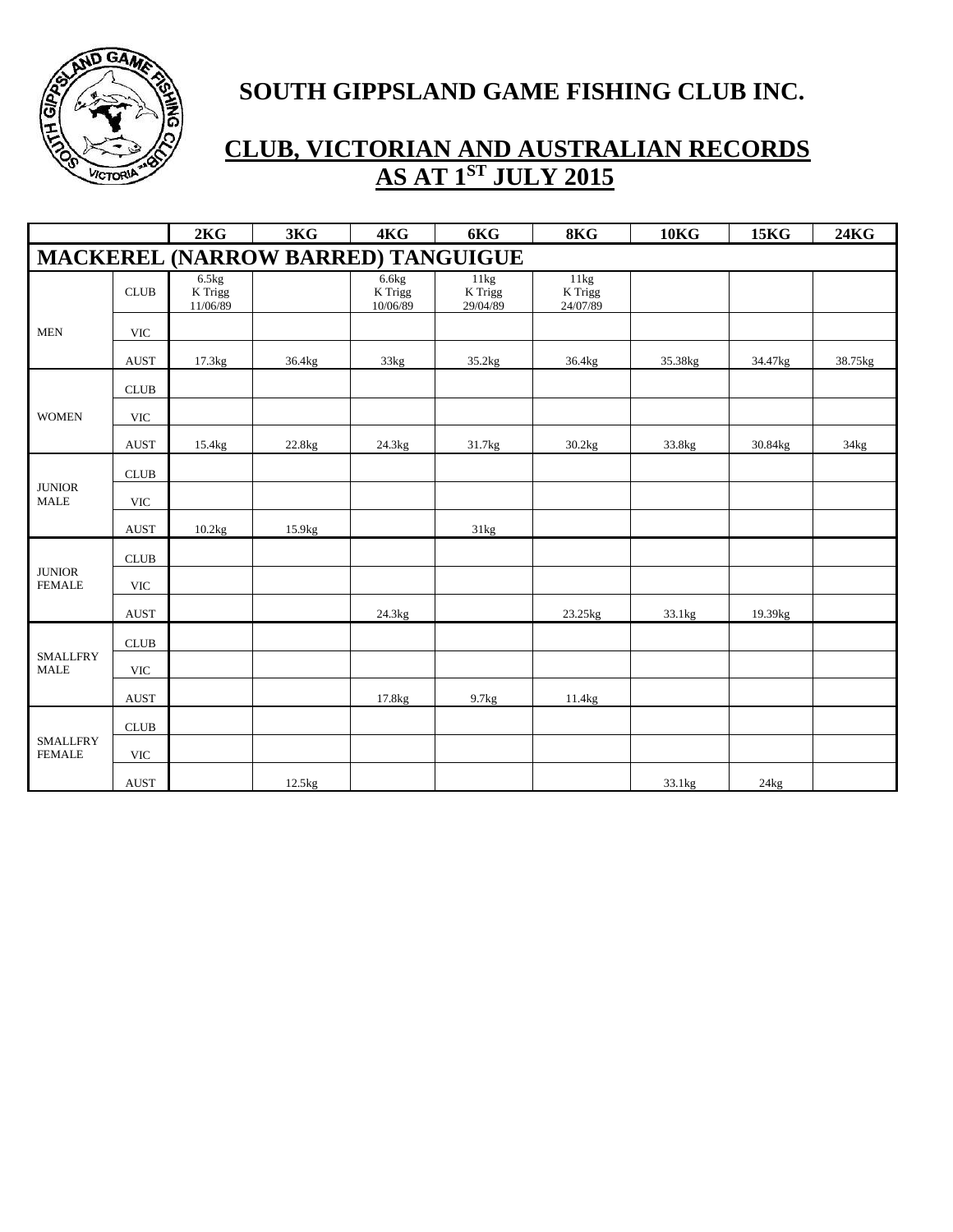

|                                  |                              | 2KG                       | 3KG               | 4KG                            | 6KG    | 8KG    | 10 <sub>K</sub> | <b>15KG</b> | 24KG |
|----------------------------------|------------------------------|---------------------------|-------------------|--------------------------------|--------|--------|-----------------|-------------|------|
|                                  |                              | <b>MULLOWAY (JEWFISH)</b> |                   |                                |        |        |                 |             |      |
|                                  | <b>CLUB</b>                  |                           |                   | 7.5kg<br>$K$ Trigg<br>02/05/89 |        |        |                 |             |      |
| <b>MEN</b>                       | <b>VIC</b>                   |                           |                   |                                |        |        |                 |             |      |
|                                  | <b>AUST</b>                  | 15.2kg                    | $20.2\mathrm{kg}$ | 17.8kg                         | 31.2kg | 28kg   | $28kg$          | 26.75kg     | 25kg |
|                                  | $\ensuremath{\mathsf{CLUB}}$ |                           |                   |                                |        |        |                 |             |      |
| <b>WOMEN</b>                     | <b>VIC</b>                   |                           |                   |                                |        |        |                 |             |      |
|                                  | <b>AUST</b>                  | 2.06kg                    | 12.1kg            | 14.4kg                         | 16.4kg |        | 27.8kg          |             |      |
| $\qquad$ JUNIOR<br><b>MALE</b>   | $\ensuremath{\mathsf{CLUB}}$ |                           |                   |                                |        |        |                 |             |      |
|                                  | <b>VIC</b>                   |                           |                   |                                |        |        |                 |             |      |
|                                  | <b>AUST</b>                  |                           |                   | 15kg                           | 16kg   | 12.8kg | 13.2kg          |             |      |
|                                  | CLUB                         |                           |                   |                                |        |        |                 |             |      |
| $\qquad$ JUNIOR<br><b>FEMALE</b> | <b>VIC</b>                   |                           |                   |                                |        |        |                 |             |      |
|                                  | <b>AUST</b>                  | 2.06kg                    |                   |                                |        |        |                 |             |      |
|                                  | $\ensuremath{\mathsf{CLUB}}$ |                           |                   |                                |        |        |                 |             |      |
| <b>SMALLFRY</b><br><b>MALE</b>   | <b>VIC</b>                   |                           |                   |                                |        |        |                 |             |      |
|                                  | <b>AUST</b>                  |                           |                   |                                |        |        |                 |             |      |
| <b>SMALLFRY</b><br><b>FEMALE</b> | $\ensuremath{\mathsf{CLUB}}$ |                           |                   |                                |        |        |                 |             |      |
|                                  | $\ensuremath{\text{VIC}}$    |                           |                   |                                |        |        |                 |             |      |
|                                  | <b>AUST</b>                  |                           |                   |                                |        |        |                 |             |      |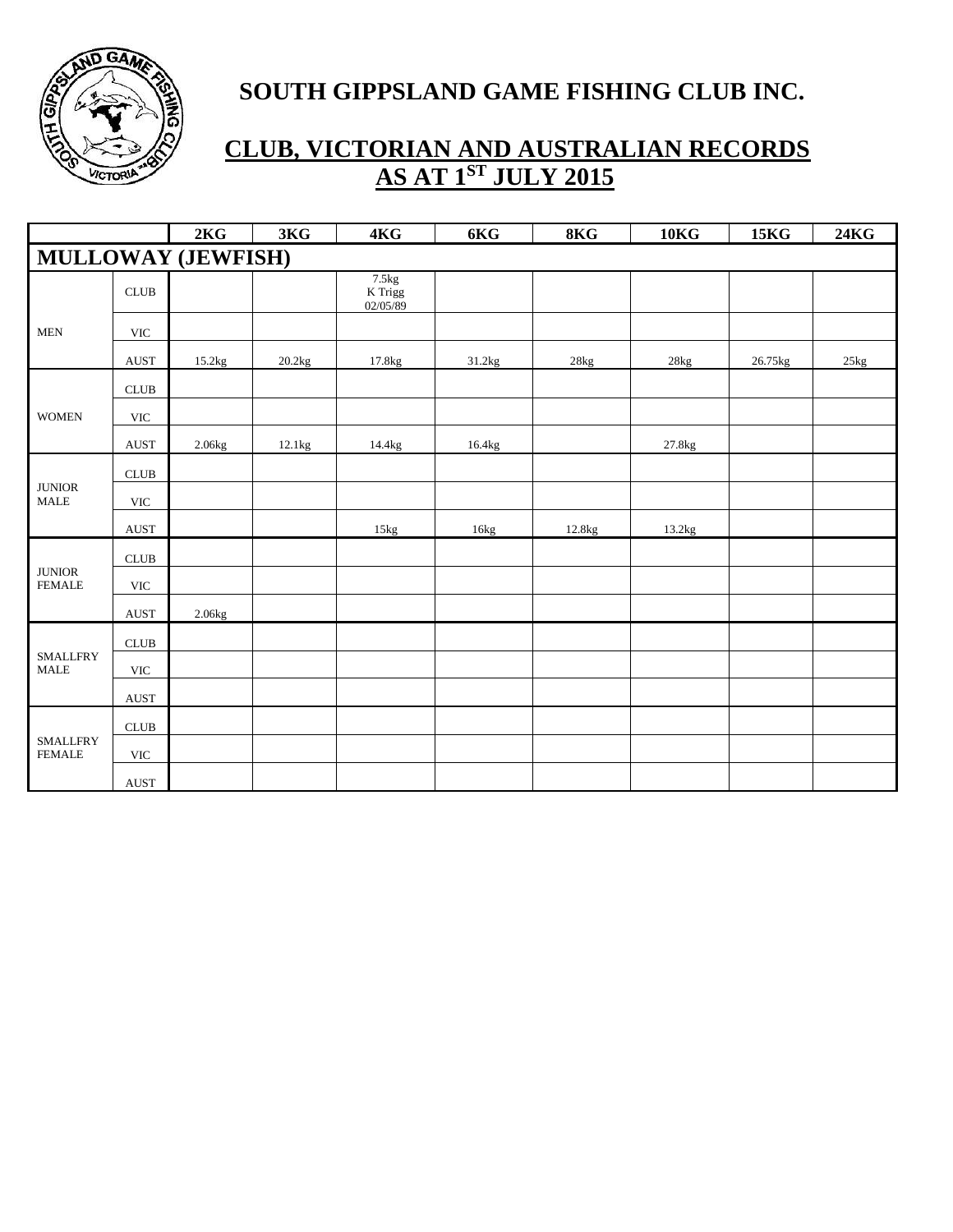

|                                  |                              | 2KG                          | 3KG                          | 4KG                                    | 6KG                          | 8KG   | 10 <sub>K</sub> | <b>15KG</b> | <b>24KG</b> |
|----------------------------------|------------------------------|------------------------------|------------------------------|----------------------------------------|------------------------------|-------|-----------------|-------------|-------------|
| <b>QUEENFISH</b>                 |                              |                              |                              |                                        |                              |       |                 |             |             |
|                                  | <b>CLUB</b>                  | 3.3kg<br>K Trigg<br>10/05/89 | 5.8kg<br>K Trigg<br>11/07/03 | 5.6kg<br>$\mathbf K$ Trigg<br>12/07/03 | 7.1kg<br>K Trigg<br>02/07/89 |       |                 |             |             |
| <b>MEN</b>                       | $\ensuremath{\text{VIC}}$    |                              |                              |                                        |                              |       |                 |             |             |
|                                  | <b>AUST</b>                  | 9.8kg                        | 7.8kg                        | 14kg                                   | 9.6kg                        | 9.5kg | 10.4kg          |             |             |
|                                  | $\ensuremath{\mathsf{CLUB}}$ |                              |                              |                                        |                              |       |                 |             |             |
| <b>WOMEN</b>                     | $\ensuremath{\text{VIC}}$    |                              |                              |                                        |                              |       |                 |             |             |
|                                  | AUST                         | $7\mathrm{kg}$               | 8.1kg                        | 10.5kg                                 | 9.29kg                       |       |                 |             |             |
| <b>JUNIOR</b><br><b>MALE</b>     | $\ensuremath{\mathsf{CLUB}}$ |                              |                              |                                        |                              |       |                 |             |             |
|                                  | $\ensuremath{\text{VIC}}$    |                              |                              |                                        |                              |       |                 |             |             |
|                                  | <b>AUST</b>                  | 8.5kg                        | 9.9kg                        | 9.45kg                                 | 9.6kg                        | 9.3kg |                 |             |             |
|                                  | CLUB                         |                              |                              |                                        |                              |       |                 |             |             |
| <b>JUNIOR</b><br><b>FEMALE</b>   | $\ensuremath{\text{VIC}}$    |                              |                              |                                        |                              |       |                 |             |             |
|                                  | AUST                         |                              |                              |                                        |                              | 8.8kg |                 |             |             |
|                                  | CLUB                         |                              |                              |                                        |                              |       |                 |             |             |
| <b>SMALLFRY</b><br><b>MALE</b>   | $\ensuremath{\text{VIC}}$    |                              |                              |                                        |                              |       |                 |             |             |
|                                  | <b>AUST</b>                  | 4.6kg                        | 9.9kg                        |                                        |                              |       |                 |             |             |
| <b>SMALLFRY</b><br><b>FEMALE</b> | CLUB                         |                              |                              |                                        |                              |       |                 |             |             |
|                                  | $\ensuremath{\text{VIC}}$    |                              |                              |                                        |                              |       |                 |             |             |
|                                  | AUST                         |                              |                              |                                        |                              |       |                 |             |             |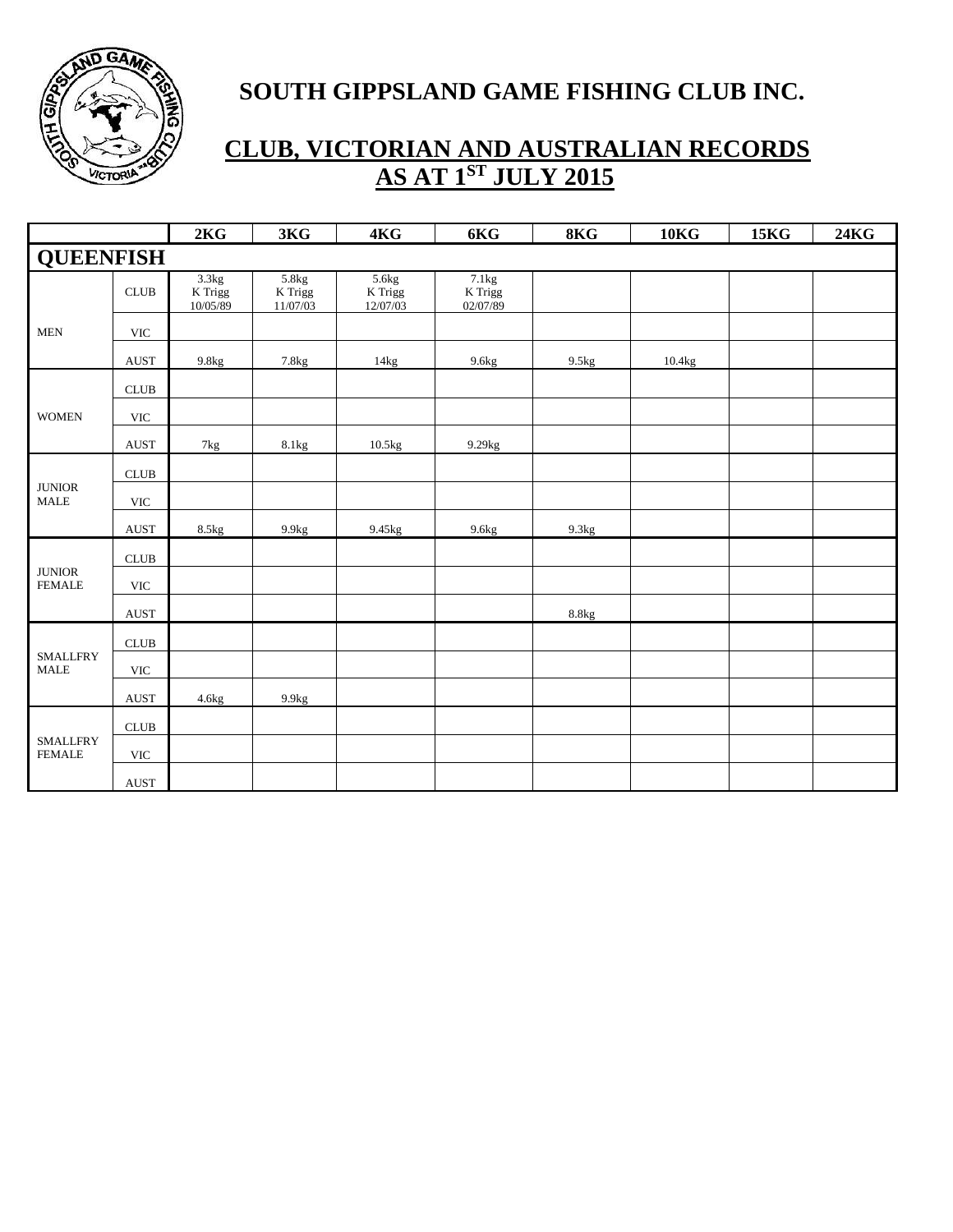

|                                  |                           | 2KG                                              | 3KG                                              | 4KG                                               | 6KG                                            | 8KG                                             | <b>10KG</b>                   | <b>15KG</b> | <b>24KG</b> |
|----------------------------------|---------------------------|--------------------------------------------------|--------------------------------------------------|---------------------------------------------------|------------------------------------------------|-------------------------------------------------|-------------------------------|-------------|-------------|
| <b>SNAPPER</b>                   |                           |                                                  |                                                  |                                                   |                                                |                                                 |                               |             |             |
|                                  | <b>CLUB</b>               | 5.25kg<br>S Marland<br>26/09/14                  | 5.35kg<br>S Marland<br>07/12/12                  | 7.5kg<br>K Trigg<br>19/11/88                      | 10.76kg<br>J Gina<br>10/10/90                  | 12kg<br>V Albanese<br>30/09/90                  | 11.25kg<br>J Gina<br>01/10/90 |             |             |
| <b>MEN</b>                       | <b>VIC</b>                | 5.25kg<br>S Marland<br>26/09/14<br>${\bf SGGFC}$ | 5.35kg<br>S Marland<br>07/12/12<br>${\bf SGGFC}$ | 4.9kg<br>Dennis Paul<br>18/11/13<br>${\bf SGGFC}$ | 10.76kg<br>J Gina<br>10/10/90<br>${\bf SGGFC}$ | 12kg<br>V Albanese<br>17/11/90<br>${\bf SGGFC}$ |                               |             |             |
|                                  | <b>AUST</b>               | 11.6kg                                           | 13.6kg                                           | 14.2kg                                            | 16.2kg                                         | 12.88kg                                         | 13.5kg                        |             |             |
| <b>WOMEN</b>                     | CLUB                      |                                                  |                                                  | 4.5kg<br>T Paul<br>03/11/14                       |                                                |                                                 |                               |             |             |
|                                  | <b>VIC</b>                |                                                  |                                                  | 4.5kg<br>T Paul<br>03/11/14<br>${\bf SGGFC}$      |                                                |                                                 |                               |             |             |
|                                  | $\operatorname{AUST}$     | 5kg                                              | 6.6kg                                            | 8.5kg                                             | 7.4kg                                          | 9.2kg                                           |                               |             |             |
|                                  | <b>CLUB</b>               |                                                  |                                                  |                                                   |                                                |                                                 |                               |             |             |
| <b>JUNIOR</b><br><b>MALE</b>     | <b>VIC</b>                | 4.01kg<br>A Gatt<br>28/10/12<br>GSGFC            |                                                  |                                                   |                                                |                                                 |                               |             |             |
|                                  | <b>AUST</b>               | 6.8kg                                            | 5.36kg                                           | 9.2kg                                             | 9.5kg                                          |                                                 |                               |             |             |
|                                  | CLUB                      |                                                  |                                                  |                                                   |                                                |                                                 |                               |             |             |
| <b>JUNIOR</b><br><b>FEMALE</b>   | <b>VIC</b>                |                                                  |                                                  |                                                   |                                                |                                                 |                               |             |             |
|                                  | $\operatorname{AUST}$     |                                                  |                                                  |                                                   |                                                |                                                 |                               |             |             |
|                                  | CLUB                      |                                                  |                                                  |                                                   |                                                |                                                 |                               |             |             |
| <b>SMALLFRY</b><br><b>MALE</b>   | $\ensuremath{\text{VIC}}$ |                                                  |                                                  |                                                   |                                                |                                                 |                               |             |             |
|                                  | <b>AUST</b>               | 2.8kg                                            |                                                  |                                                   |                                                |                                                 |                               |             |             |
| <b>SMALLFRY</b><br><b>FEMALE</b> | CLUB                      |                                                  |                                                  |                                                   |                                                |                                                 |                               |             |             |
|                                  | <b>VIC</b>                |                                                  |                                                  |                                                   |                                                |                                                 |                               |             |             |
|                                  | $\operatorname{AUST}$     |                                                  |                                                  |                                                   | 7.6 <sub>kg</sub>                              |                                                 |                               |             |             |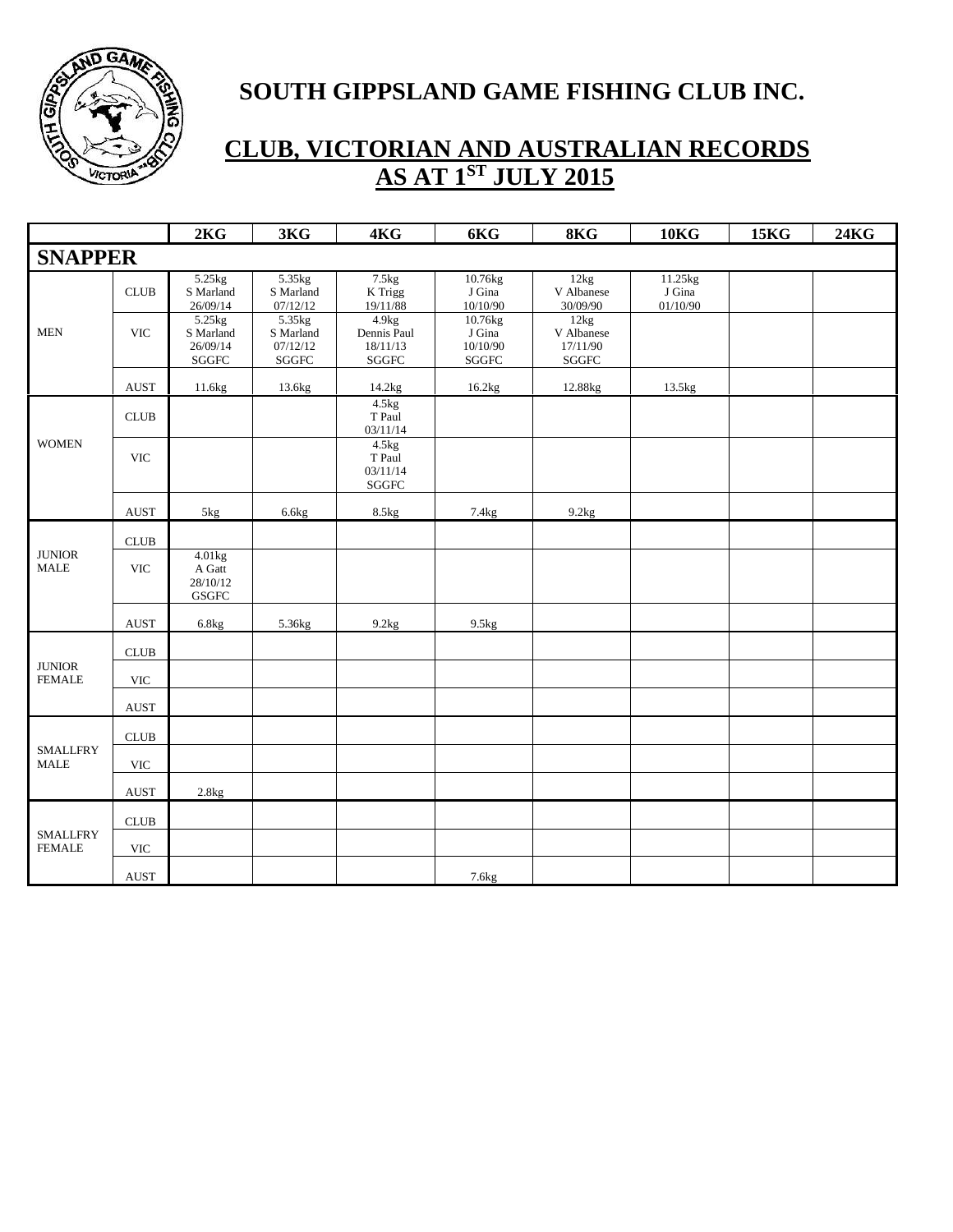

# **CLUB, VICTORIAN AND AUSTRALIAN RECORDS AS AT 1<sup>ST</sup> JULY 2015**

|                                          |                              | 2KG                     | 3KG   | 4KG                            | $6{\rm KG}$                      | 8KG   | 10 <sub>K</sub> | <b>15KG</b> | <b>24KG</b> |
|------------------------------------------|------------------------------|-------------------------|-------|--------------------------------|----------------------------------|-------|-----------------|-------------|-------------|
|                                          |                              | <b>THREADFIN SALMON</b> |       |                                |                                  |       |                 |             |             |
|                                          | CLUB                         |                         |       | 4.8kg<br>$K$ Trigg<br>17/10/03 | 8.2kg<br>G Brenchley<br>26/09/86 |       |                 |             |             |
| <b>MEN</b>                               | <b>VIC</b>                   |                         |       |                                |                                  |       |                 |             |             |
|                                          | <b>AUST</b>                  | 6.6kg                   | 7.8kg | 9.6kg                          | 14.6kg                           | 10kg  | 10.6kg          |             |             |
|                                          | CLUB                         |                         |       |                                |                                  |       |                 |             |             |
| <b>WOMEN</b>                             | $\ensuremath{\text{VIC}}$    |                         |       |                                |                                  |       |                 |             |             |
|                                          | AUST                         |                         | 4.8kg | 5.4kg                          | 9.6kg                            | 8.8kg |                 |             |             |
| $\qquad$ JUNIOR<br><b>MALE</b>           | CLUB                         |                         |       |                                |                                  |       |                 |             |             |
|                                          | $\ensuremath{\text{VIC}}$    |                         |       |                                |                                  |       |                 |             |             |
|                                          | <b>AUST</b>                  | 4.3kg                   |       |                                | 9.4kg                            |       |                 |             |             |
|                                          | $\ensuremath{\mathsf{CLUB}}$ |                         |       |                                |                                  |       |                 |             |             |
| $\qquad$ JUNIOR<br><b>FEMALE</b>         | <b>VIC</b>                   |                         |       |                                |                                  |       |                 |             |             |
|                                          | $\operatorname{AUST}$        |                         | 4.8kg | 10.5kg                         |                                  |       |                 |             |             |
|                                          | CLUB                         |                         |       |                                |                                  |       |                 |             |             |
| <b>SMALLFRY</b><br>$\operatorname{MALE}$ | $\ensuremath{\text{VIC}}$    |                         |       |                                |                                  |       |                 |             |             |
|                                          | $\operatorname{AUST}$        |                         |       |                                |                                  |       |                 |             |             |
| <b>SMALLFRY</b><br><b>FEMALE</b>         | $\ensuremath{\mathsf{CLUB}}$ |                         |       |                                |                                  |       |                 |             |             |
|                                          | <b>VIC</b>                   |                         |       |                                |                                  |       |                 |             |             |
|                                          | <b>AUST</b>                  |                         |       |                                |                                  |       |                 |             |             |

#### **ALL UNLISTED CLUB, VICTORIAN & AUSTRALIAN RECORDS ARE VACANT**

#### **MINIMUM LINE CLASS ACCEPTED BY SGGFC AND GFAV FOR CAPTURES OF GAMEFISH IS 2KG AND SHARKS 4KG.**

**NOTE:** 

**1, 2 AND 3 KG LINE CLASS IS ACCEPTED FOR RECORDS FOR SOME STATE FISHING ASSOCIATIONS, THE GAME FISHING ASSOCIATION OF AUSTRALIA (GFAA), AND THE INTERNATIONAL GAMEFISHING ASSOCIATION (IGFA). PLEASE CHECK WITH THE RELEVANT ASSOCIATION.**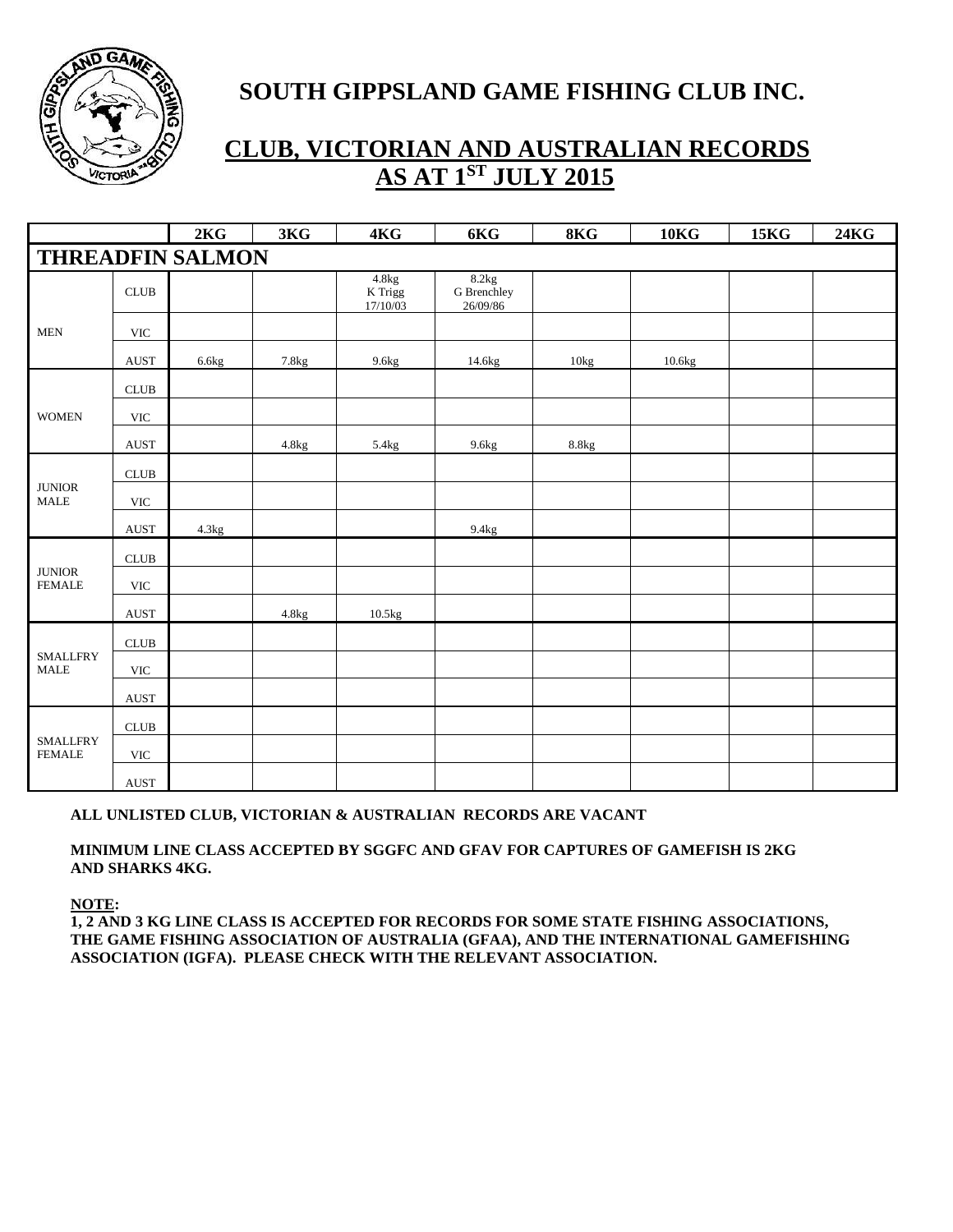

# **SPECIES ANALYSIS – SEASON 2014/2015**

# **FISH TAGGED & RELEASED, AND CAPTURED**

| <b>SPECIES</b>         | <b>TAG &amp; RELEASE</b> | <b>CAPTURE</b>           | <b>TOTAL</b>     |
|------------------------|--------------------------|--------------------------|------------------|
| <b>BROADBILL</b>       |                          |                          |                  |
| <b>SAILFISH</b>        |                          |                          |                  |
| <b>BLACK MARLIN</b>    | $\overline{\mathcal{L}}$ |                          | 4                |
| <b>BLUE MARLIN</b>     | $\mathbf{1}$             |                          | $\mathbf{1}$     |
| <b>STRIPED MARLIN</b>  | 11                       |                          | 11               |
| <b>BLUE SHARK</b>      | $\overline{\phantom{a}}$ |                          |                  |
| HAMMERHEAD SHARK       | 14                       | $\overline{\phantom{a}}$ | 14               |
| <b>MAKO SHARK</b>      |                          |                          |                  |
| THRESHER SHARK         |                          |                          |                  |
| <b>TIGER SHARK</b>     |                          |                          |                  |
| <b>WHALER SHARK</b>    | $\mathbf{1}$             |                          | 1                |
| <b>ALBACORE</b>        | $\mathbf{1}$             | 3                        | $\boldsymbol{4}$ |
| SOUTHERN BLUEFIN TUNA  | 58                       | 9                        | 67               |
| YELLOWFIN TUNA         | $\overline{\phantom{0}}$ | $\mathbf{1}$             | 1                |
| DOG TOOTH TUNA         |                          |                          |                  |
| <b>WAHOO</b>           |                          |                          |                  |
| <b>DOLPHIN FISH</b>    | $\mathbf{1}$             |                          | $\mathbf{1}$     |
| YELLOWTAIL KINGFISH    | $\mathbf{1}$             |                          | $\mathbf{1}$     |
| <b>GIANT TREVALLEY</b> |                          |                          |                  |
| <b>GUMMY SHARK</b>     |                          |                          |                  |
| TOPE / SCHOOL SHARK    |                          |                          |                  |
| <b>TOTALS</b>          | 92                       | 13                       | 105              |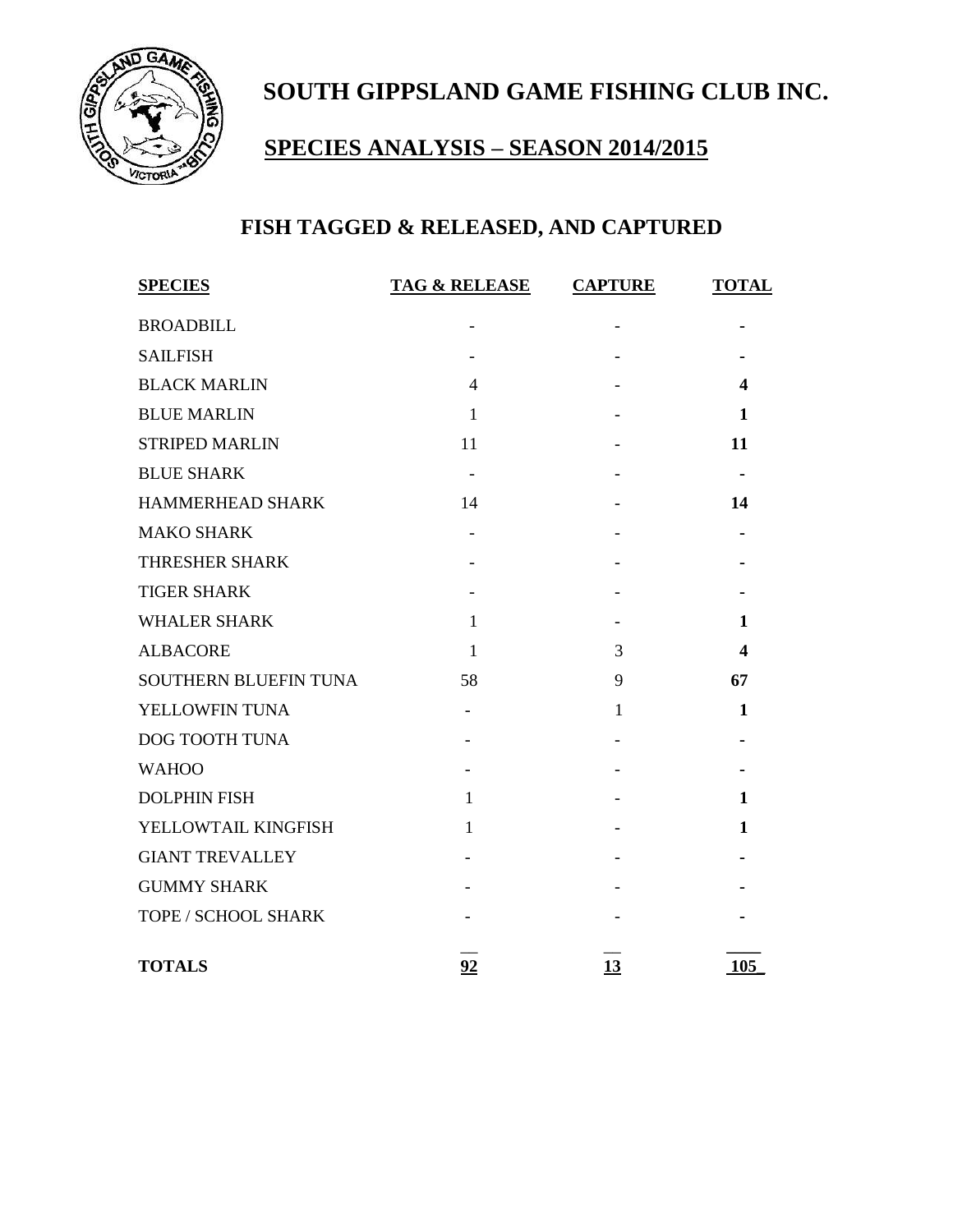

### **TROPHY WINNERS – SEASON 2014/2015**

#### **SPECIAL TROPHIES**

PRESIDENT'S TROPHY – **Judy Stockdale** DON BLACK MEMORIAL TROPHY – **Not Won**  ROY FISHER ENCOURAGEMENT AWARD – **Alyce Stoll** DON ANDERSON MEMORIAL TROPHY – **Dennis Paul** BILLFISH TAG & RELEASE BADGES – **Adrian Gruendler (4), Leah Timbs (4), Ibrahim Abou-Eid (1), Luke Edmonds (1), Bernie Gruendler (1), Reinier Hermens (1), Daniel Kemna (1), Rachel Kemna (1), Dennis Paul (1) and Godfrey Strong (1)** TAG AND RELEASE 5 DIFFERENT SPECIES IN ONE SEASON – **Not Won**

#### **VICTORIAN WATERS**

(Where possible, these trophies have been combined with Club Waters Trophies)

HEAVIEST AND MOST MERITORIOUS BILLFISH BY A SMALLFRY ANGLER – **Not Won** HEAVIEST AND MOST MERITORIOUS BILLFISH BY A JUNIOR ANGLER – **Not Won** HEAVIEST AND MOST MERITORIOUS BILLFISH – **Not Won**

HEAVIEST AND MOST MERITORIOUS TUNA BY A SMALLFRY ANGLER – **Not Won** HEAVIEST AND MOST MERITORIOUS TUNA BY A JUNIOR ANGLER – **Not Won** HEAVIEST AND MOST MERITORIOUS TUNA – **Dennis Paul, 19.6kg Southern Bluefin Tuna, 215.60 points**

HEAVIEST AND MOST MERITORIOUS SHARK BY A SMALLFRY ANGLER – **Not Won** HEAVIEST AND MOST MERITORIOUS SHARK BY A JUNIOR ANGLER – **Not Won** HEAVIEST AND MOST MERITORIOUS SHARK – **Not Won**

TAG & RELEASE MOST SPECIES BY A SMALLFRY ANGER (MIN 2) – **Not Won** TAG & RELEASE MOST SPECIES BY A JUNIOR ANGLER (MIN 2) – **Not Won** TAG & RELEASE MOST SPECIES BY A SENIOR ANGLER (MIN 2) – **Not Won**

HIGHEST POINT SCORING SMALLFRY ANGLER CAPTURES – **Not Won** HIGHEST POINT SCORING JUNIOR ANGLER CAPTURES – **Not Won** HIGHEST POINT SCORING ANGLER CAPTURES – **Dennis Paul, 427.90 points**

HIGHEST POINT SCORING SMALLFRY ANGLER TAG & RELEASE – **Not Won** HIGHEST POINT SCORING JUNIOR ANGLER TAG & RELEASE – **Not Won** HIGHEST POINT SCORING ANGLER TAG & RELEASE – **Dillon Paul, 24,200 points**

#### **CLUB WATERS**

(Where possible, Victorian Waters Trophies have been combined with Club Waters Trophies)

HEAVIEST AND MOST MERITORIOUS BILLFISH BY A SMALLFRY ANGLER – **Not Won** HEAVIEST AND MOST MERITORIOUS BILLFISH BY A JUNIOR ANGLER – **Not Won** HEAVIEST AND MOST MERITORIOUS BILLFISH – **Not Won**

HEAVIEST AND MOST MERITORIOUS TUNA BY A SMALLFRY ANGLER – **Not Won** HEAVIEST AND MOST MERITORIOUS TUNA BY A JUNIOR ANGLER – **Not Won** HEAVIEST AND MOST MERITORIOUS TUNA (AND HEAVIEST TUNA ON 24KG LINE CLASS) – **Dennis Paul, 137.7kg Southern Bluefin Tuna on 24kg Line Class, 860.62 points**

HEAVIEST AND MOST MERITORIOUS SHARK BY A SMALLFRY ANGLER – **Not Won** HEAVIEST AND MOST MERITORIOUS SHARK BY A JUNIOR ANGLER – **Not Won** HEAVIEST AND MOST MERITORIOUS SHARK – **Not Won**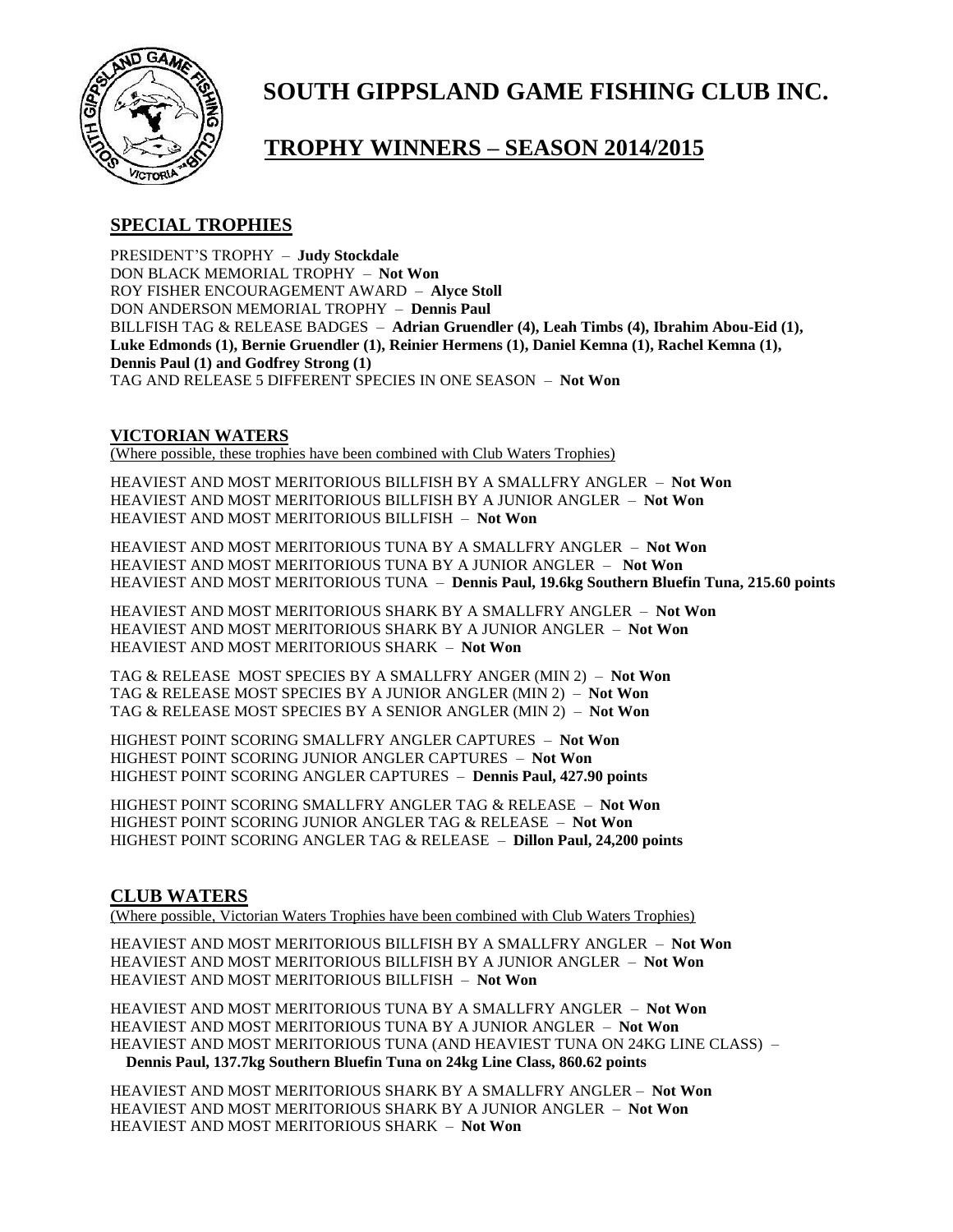

# **TROPHY WINNERS – SEASON 2014/2015**

#### **CLUB WATERS (Cont)**

CHAMPION SMALLFRY ANGLER CAPTURES – **Not Won** CHAMPION JUNIOR ANGLER CAPTURES – **Not Won**

CHAMPION SMALLFRY ANGLER TAG AND RELEASE – **Not Won** CHAMPION JUNIOR ANGLER TAG AND RELEASE – **Not Won** CHAMPION LADY ANGLER TAG AND RELEASE – **Leah Timbs, 40,000 points**

CLUB CHAMPION CAPTURES – **Dennis Paul, 1,918.14 points** CLUB CHAMPION TAG & RELEASE – **Dennis Paul, 81,200 points**

#### **OPEN WATERS**

CHAMPION SMALL FRY/JUNIOR ANGLER CAPTURES **– Not Won** CHAMPION ANGLER CAPTURES **– Not Won**

CHAMPION SMALL FRY/JUNIOR ANGLER TAG & RELEASE **– Not Won** CHAMPION ANGLER TAG & RELEASE **– Not Won**

#### **VICTORIAN WATERS BOAT TROPHIES**

(Where possible these trophies have been combined with Club Waters Boat Trophies)

CHAMPION BOAT UNDER 5.5 METRES CAPTURES **– Not Won** CHAMPION BOAT 5.5 METRES AND OVER CAPTURES **– Obsession, 638.55 points**

CHAMPION BOAT UNDER 5.5 METRES TAG & RELEASE **– Not Won** CHAMPION BOAT 5.5 METRES AND OVER TAG & RELEASE **– Obsession, 37,400 points**

#### **CLUB WATERS BOAT TROPHIES**

(Where possible Victorian Waters Boat Trophies have been combined with Club Waters Boat Trophies)

CHAMPION BOAT UNDER 5 METRES CAPTURES **– Not Won** CHAMPION BOAT 5.5 METRES AND OVER CAPTURES **– Obsession, 3,020.29 points**

CHAMPION BOAT UNDER 5.5 METRES TAG & RELEASE **– Not Won** CHAMPION BOAT 5.5 METRES AND OVER TAG & RELEASE **– Obsession, 126,900 points**

#### **LINE CLASS TROPHIES -**

HEAVIEST TUNA – 6KG LINE CLASS – **Dennis Paul, 13.35kg Southern Bluefin Tuna** HEAVIEST TUNA – 8KG LINE CLASS – **Shane Marshman, 11.75kg Southern Bluefin Tuna** HEAVIEST TUNA – 10KG LINE CLASS – **Dennis Paul, 17.5kg Southern Bluefin Tuna** HEAVIEST TUNA – 15KG LINE CLASS – **Darren Didus, 50.2kg Southern Bluefin Tuna**

#### **LINE CLASS TROPHIES – AWARDED IN CONJUNCTION WITH OTHER TROPHIES**

HEAVIEST TUNA – 24KG LINE CLASS **– Dennis Paul, 137.7kg Southern Bluefin Tuna**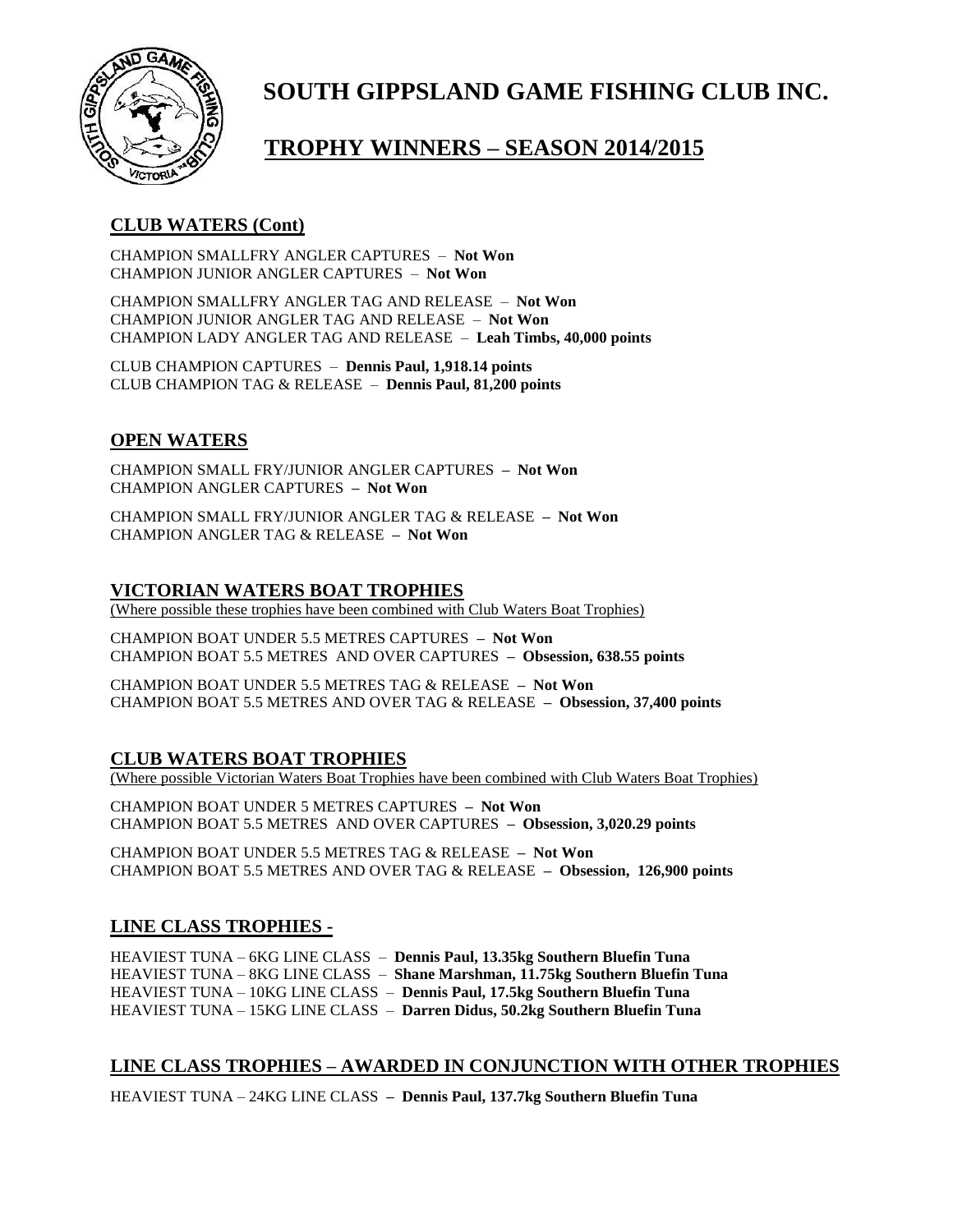

# **TROPHY WINNERS – SEASON 2014/2015**

## **NEW SGGFC, GFAV AND GFAA RECORDS**

THE FOLLOWING RECORDS WERE ISSUED DURING THE 2014 - 2015 FISHING SEASON AND HAVE BEEN UPDATED ON THE SGGFC RECORDS LISTING IN THE ANNUAL REPORT.

#### **CLUB RECORDS – SOUTH GIPPSLAND GAME FISHING CLUB**

#### FEMALE CATEGORY

TAYLAH PAUL, 4.5KG SNAPPER ON 4KG LINE CLASS – 3<sup>rd</sup> NOVEMBER 2015

#### MALE CATEGORY

STEVE MARLAND, 5.25KG SNAPPER ON 2KG LINE CLASS – 26TH SEPTEMBER 2014 STEVE MARLAND, 30.5KG EAGLE RAY ON 4KG LINE CLASS – 20TH JANUARY 2015 DENNIS PAUL, 137.7KG SOUTHERN BLUEFIN TUNA ON 24KG LINE CLASS – 9 TH APRIL 2015

#### **VICTORIAN RECORDS**

#### MALE CATEGORY

STEVE MARLAND, 5.25KG SNAPPER ON 2KG LINE CLASS – 26TH SEPTEMBER 2014 - SGGFC STEVE MARLAND, 30.5KG EAGLE RAY ON 4KG LINE CLASS – 20TH JANUARY 2015 - SGGFC

#### FEMALE CATEGORY

TAYLAH PAUL, 4.5KG SNAPPER ON 4KG LINE CLASS – 3<sup>rd</sup> NOVEMBER 2014 - SGGFC

#### **SOUTH AUSTRALIAN RECORDS**

#### MALE CATEGORY

DENNIS PAUL, 137.7KG SOUTHERN BLUEFIN TUNA ON 24KG LINE CLASS – 9<sup>th</sup> APRIL 2015 - SGGFC

#### **AUSTRALIAN RECORDS**

THE GAME FISHING ASSOCIATION OF AUSTRALIA (GFAA) ALSO ISSUED NUMBEROUS RECORDS FOR THE YEAR AND THESE HAVE BEEN INCORPORATED IN THE RECORDS LIST WITH THIS ANNUAL REPORT.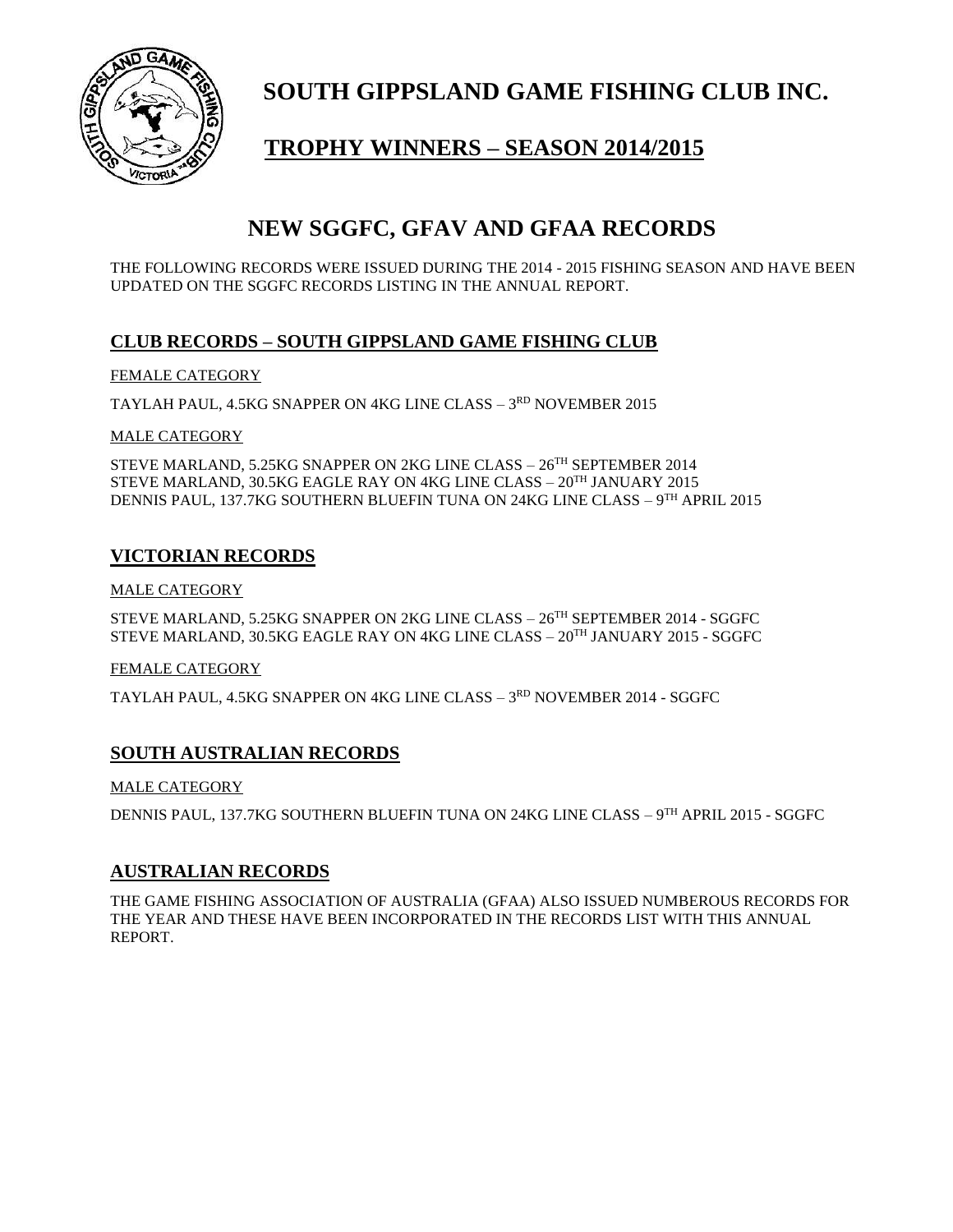

# **BOAT TROPHY POINTS - SEASON 2014/2015**

#### **BOATS UNDER 5.5 METRES**

| <b>BOAT NAME</b> | T & R VIC WATERS | <b>CAPTURES VIC</b><br><b>WATERS</b> | T & R CLUB WATERS | <b>CAPTURES CLUB</b><br><b>WATERS</b> |
|------------------|------------------|--------------------------------------|-------------------|---------------------------------------|
|                  |                  |                                      |                   |                                       |
| <b>NIL</b>       | $\blacksquare$   |                                      |                   |                                       |
|                  |                  |                                      |                   |                                       |

#### **BOATS 5.5 METRES & OVER**

| <b>BOAT NAME</b> | T & R VIC WATERS         | <b>CAPTURES VIC</b><br><b>WATERS</b> | <b>T &amp; R CLUB WATERS</b> | <b>CAPTURES CLUB</b><br><b>WATERS</b> |
|------------------|--------------------------|--------------------------------------|------------------------------|---------------------------------------|
|                  |                          |                                      |                              |                                       |
| <b>OBSESSION</b> | 37,400                   | 638.55                               | 126,900                      | 3,020.29                              |
|                  |                          |                                      |                              |                                       |
|                  |                          |                                      |                              |                                       |
| <b>FOOTLOOSE</b> | $\overline{\phantom{a}}$ | $\overline{\phantom{a}}$             | 10,000                       | $\overline{\phantom{0}}$              |
| <b>REHAB</b>     | $\overline{\phantom{a}}$ | -                                    | 110,000                      | $\overline{\phantom{a}}$              |
|                  |                          |                                      |                              |                                       |
|                  |                          |                                      |                              |                                       |
|                  |                          |                                      |                              |                                       |
|                  |                          |                                      |                              |                                       |
|                  |                          |                                      |                              |                                       |
|                  |                          |                                      |                              |                                       |
|                  |                          |                                      |                              |                                       |
|                  |                          |                                      |                              |                                       |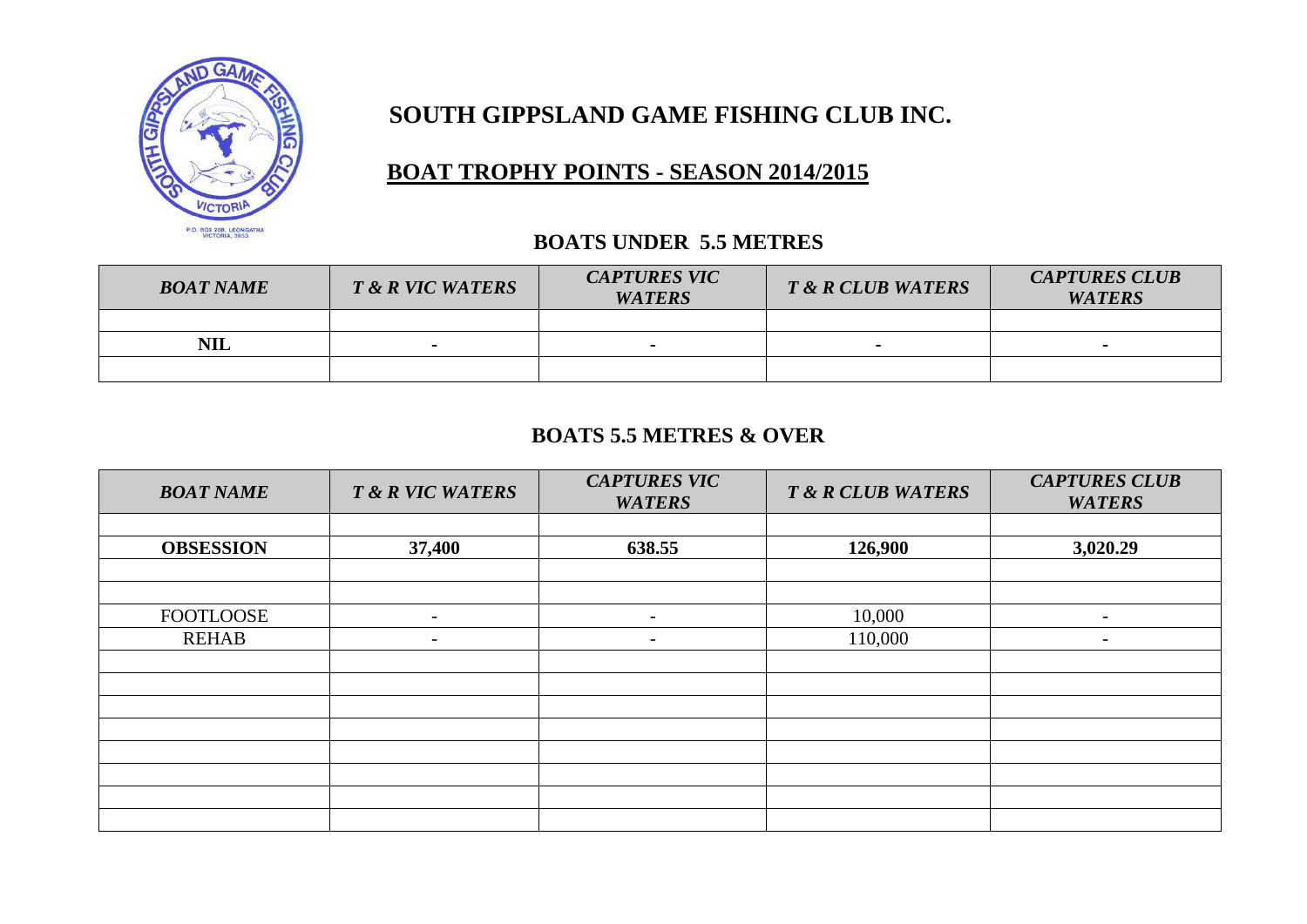

# **CAPTURE MERIT PINS – SEASON 2014/2015**

Merit Pins are awarded to anglers for captures made in Australian Waters and recorded in each of the various line classes according to the tables on Page 45 of the 2015 GFAA Gamefish Handbook.

#### BRONZE GAMEFISH MERIT PIN

Dennis Paul - 13.35kg Southern Bluefin Tuna on 6kg Line Class Dillon Paul – 57.4kg Yellowfin Tuna on 24kg Line Class

#### SILVER GAMEFISH MERIT PIN

Darren Didus - 50.2kg Southern Bluefin Tuna on 15kg Line Class

#### GOLD GAMEFISH MERIT PIN

Dennis Paul - 137.7kg Southern Bluefin Tuna on 24kg Line Class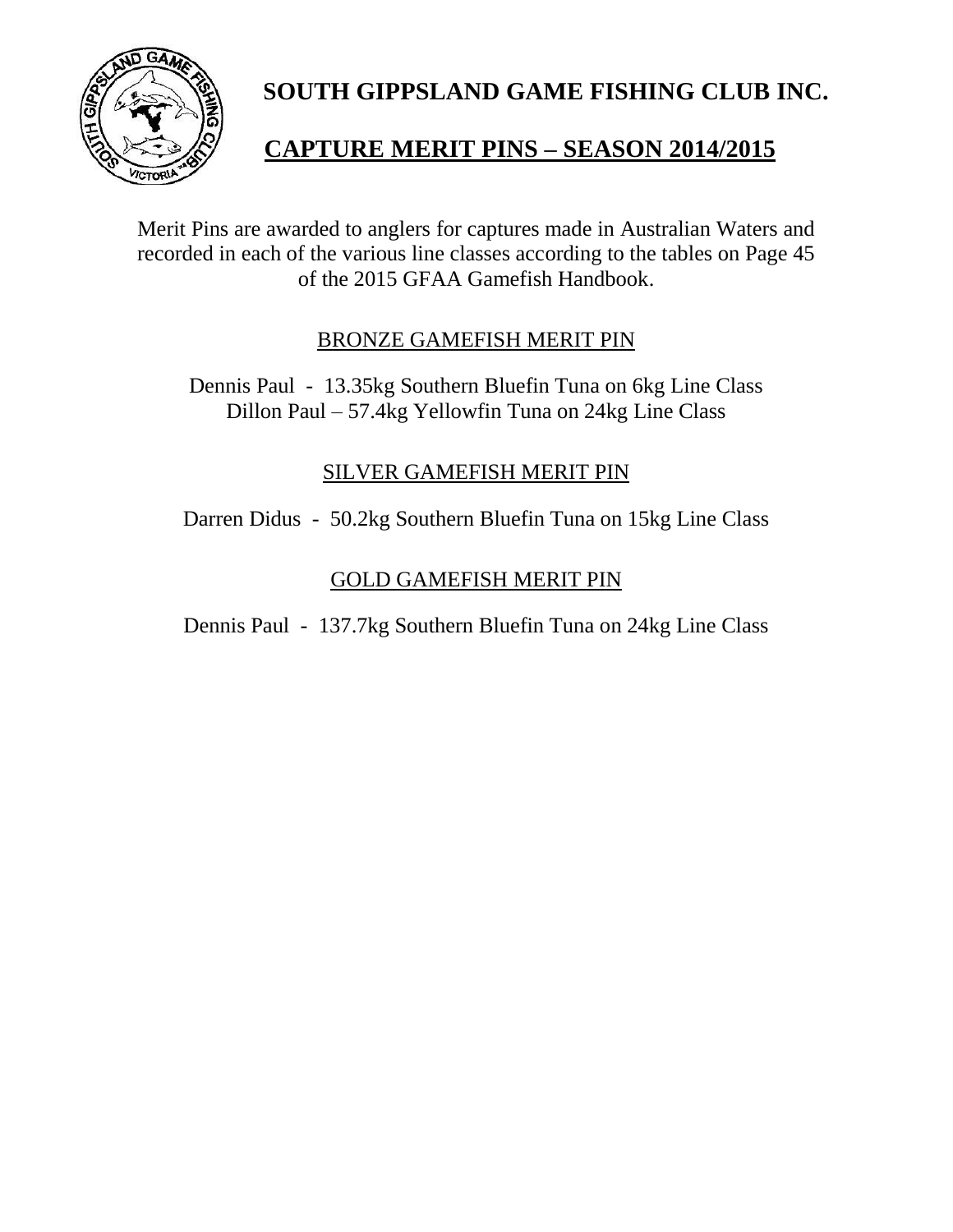

# **CAPTURES AND TAG & RELEASE – SEASON 2014/2015**

| <b>ANGLER</b>                                  | <b>SPECIES</b>        | <b>WT</b>        | LC                           | <b>TAG NO</b> | <b>DATE</b> | <b>LOCATION</b>     | <b>BOAT</b> |
|------------------------------------------------|-----------------------|------------------|------------------------------|---------------|-------------|---------------------|-------------|
| ABOU-EID,                                      | Hammerhead            | 5kg              | $\overline{a}$               | S248704       | 14/02/15    | Nth Windang Is,NSW  | El Bandito  |
| Abrahim                                        | Hammerhead            | 30 <sub>kg</sub> | $\overline{a}$               | S248703       | 14/02/15    | Nth Windang Is,NSW  | El Bandito  |
|                                                | Hammerhead            | 15kg             | $\overline{a}$               | S211551       | 14/02/15    | Nth Windang Is,NSW  | El Bandito  |
|                                                | Hammerhead            | 25kg             | $\frac{1}{2}$                | S248709       | 14/02/15    | Nth Windang Is,NSW  | El Bandito  |
|                                                | Hammerhead            | 8kg              | $\Box$                       | S248707       | 14/02/15    | Nth Windang Is,NSW  | El Bandito  |
|                                                | <b>Black Marlin</b>   | 30 <sub>kg</sub> | $\frac{1}{2}$                | B049245       | 18/02/15    | The Banks, NSW      | El Bandito  |
|                                                |                       |                  |                              |               |             |                     |             |
| DIDUS,                                         | Sth Bluefin Tuna      | 10.6kg           | $\overline{a}$               | A563436       | 17/05/15    | Port MacDonnell, SA | Obsession   |
| Darren                                         | Sth Bluefin Tuna      | 11kg             | ÷,                           | A563439       | 17/05/15    | Port MacDonnell, SA | Obsession   |
|                                                | Sth Bluefin Tuna      | 11kg             | ÷,                           | A563440       | 17/05/15    | Port MacDonnell, SA | Obsession   |
|                                                | Sth Bluefin Tuna      | 50.2kg           | 15                           | Capture       | 18/05/15    | Port MacDonnell, SA | Obsession   |
| EDMONDS,                                       | Hammerhead            | 35kg             | $\frac{1}{2}$                | S248702       | 13/02/15    | The Banks, NSW      | El Bandito  |
| Luke                                           | Hammerhead            | 20kg             | Ĭ.                           | S194970       | 14/02/15    | Nth Windang Is,NSW  | El Bandito  |
|                                                | Hammerhead            | 20 <sub>kg</sub> | $\frac{1}{2}$                | S248708       | 14/02/15    | Nth Windang Is,NSW  | El Bandito  |
|                                                | Hammerhead            | 25kg             | $\frac{1}{2}$                | S248710       | 14/02/15    | Nth Windang Is,NSW  | El Bandito  |
|                                                | Hammerhead            | 20kg             | $\overline{a}$               | S248706       | 14/02/15    | Nth Windang Is,NSW  | El Bandito  |
|                                                | Hammerhead            | 10 <sub>kg</sub> | $\overline{\phantom{a}}$     | S248705       | 14/02/15    | Nth Windang Is,NSW  | El Bandito  |
|                                                | Hammerhead            | 8kg              | $\overline{\phantom{a}}$     | S211554       | 15/02/15    | Port Kembla, NSW    | El Bandito  |
|                                                | Hammerhead            | 20kg             | $\overline{a}$               | S211555       | 15/02/15    | Port Kembla, NSW    | El Bandito  |
|                                                | Hammerhead            | 18kg             | $\frac{1}{2}$                | S211552       | 15/02/15    | Port Kembla, NSW    | El Bandito  |
|                                                | Kingfish              | 3kg              | $\frac{1}{2}$                | A575539       | 17/02/15    | The Banks, NSW      | El Bandito  |
|                                                | <b>Black Marlin</b>   | 100kg            | $\overline{a}$               | B049244       | 17/02/15    | The Banks, NSW      | El Bandito  |
|                                                | <b>Whaler Shark</b>   | 100kg            | $\frac{1}{2}$                | S211556       | 18/02/15    | The Banks, NSW      | El Bandito  |
| GRUENDLER,                                     | <b>Striped Marlin</b> | 60 <sub>kg</sub> | ÷,                           | B098555       | 10/02/15    | Bermagui, NSW       | Rehab       |
| Adrian                                         | <b>Blue Marlin</b>    | 90 <sub>kg</sub> | $\overline{a}$               | B098551       | 12/02/15    | Bermagui, NSW       | Rehab       |
|                                                | <b>Striped Marlin</b> | 60 <sub>kg</sub> | ÷,                           | B098553       | 12/02/15    | Bermagui, NSW       | Rehab       |
|                                                | <b>Striped Marlin</b> | 70 <sub>kg</sub> | $\frac{1}{2}$                | B098557       | 13/02/15    | Bermagui, NSW       | Rehab       |
|                                                |                       |                  |                              |               |             |                     |             |
| GRUENDLER,<br>Bernie                           | <b>Striped Marlin</b> | 120kg            | $\overline{a}$               | B040134       | 27/1/15     | Eden, NSW           | Rehab       |
| HERMENS,                                       | <b>Striped Marlin</b> | 90 <sub>kg</sub> | $\overline{\phantom{a}}$     | B018206       | 31/12/14    | Bermagui, NSW       | Footloose   |
| Reinier                                        |                       |                  |                              |               |             |                     |             |
| KEMNA,                                         | <b>Striped Marlin</b> | 80 <sub>kg</sub> | ÷,                           | B040135       | 01/02/15    | Ulladulla, NSW      | Rehab       |
| Daniel                                         |                       |                  |                              |               |             |                     |             |
| KEMNA.                                         | <b>Striped Marlin</b> | 110kg            | $\overline{a}$               | B079806       | 01/02/15    | Ulladulla, NSW      | Rehab       |
| Rachel                                         |                       |                  |                              |               |             |                     |             |
| MARLAND,                                       | * Snapper             | 5.25kg           | $\boldsymbol{2}$             | Capture       | 26/09/14    | Corinella           | Sandman III |
| <b>Steve</b>                                   | * Eagle Ray           | 30.5kg           | 8                            | Capture       | 22/01/15    | Port Welshpool      | Sandman III |
| * Club Records and<br><b>Victorian Records</b> |                       |                  |                              |               |             |                     |             |
| MARSHMAN,                                      | Sth Bluefin Tuna      | 11.75kg          | $\overline{8}$               | Capture       | 12/06/15    | Port MacDonnell, SA | Obsession   |
| Shane                                          | Sth Bluefin Tuna      | 15kg             | $\qquad \qquad \blacksquare$ | A563481       | 12/06/15    | Port MacDonnell, SA | Obsession   |
|                                                | Sth Bluefin Tuna      | 11kg             | $\overline{a}$               | A576931       | 12/06/15    | Port MacDonnell, SA | Obsession   |
|                                                | Sth Bluefin Tuna      | 11.15kg          | $8\,$                        | Capture       | 13/06/15    | Port MacDonnell, SA | Obsession   |
|                                                | Sth Bluefin Tuna      | 11kg             | $\blacksquare$               | A576909       | 13/06/15    | Port MacDonnell, SA | Obsession   |
|                                                | Sth Bluefin Tuna      | 12kg             | $\overline{\phantom{a}}$     | A576901       | 13/06/15    | Port MacDonnell, SA | Obsession   |
|                                                | Sth Bluefin Tuna      | 13kg             | $\frac{1}{2}$                | A576903       | 14/06/15    | Port MacDonnell, SA | Obsession   |
|                                                | Sth Bluefin Tuna      | 11kg             | $\frac{1}{2}$                | A576906       | 14/06/15    | Port MacDonnell, SA | Obsession   |
|                                                | Sth Bluefin Tuna      | 11kg             | $\blacksquare$               | A576908       | 14/06/15    | Port MacDonnell, SA | Obsession   |
|                                                |                       |                  |                              |               |             |                     |             |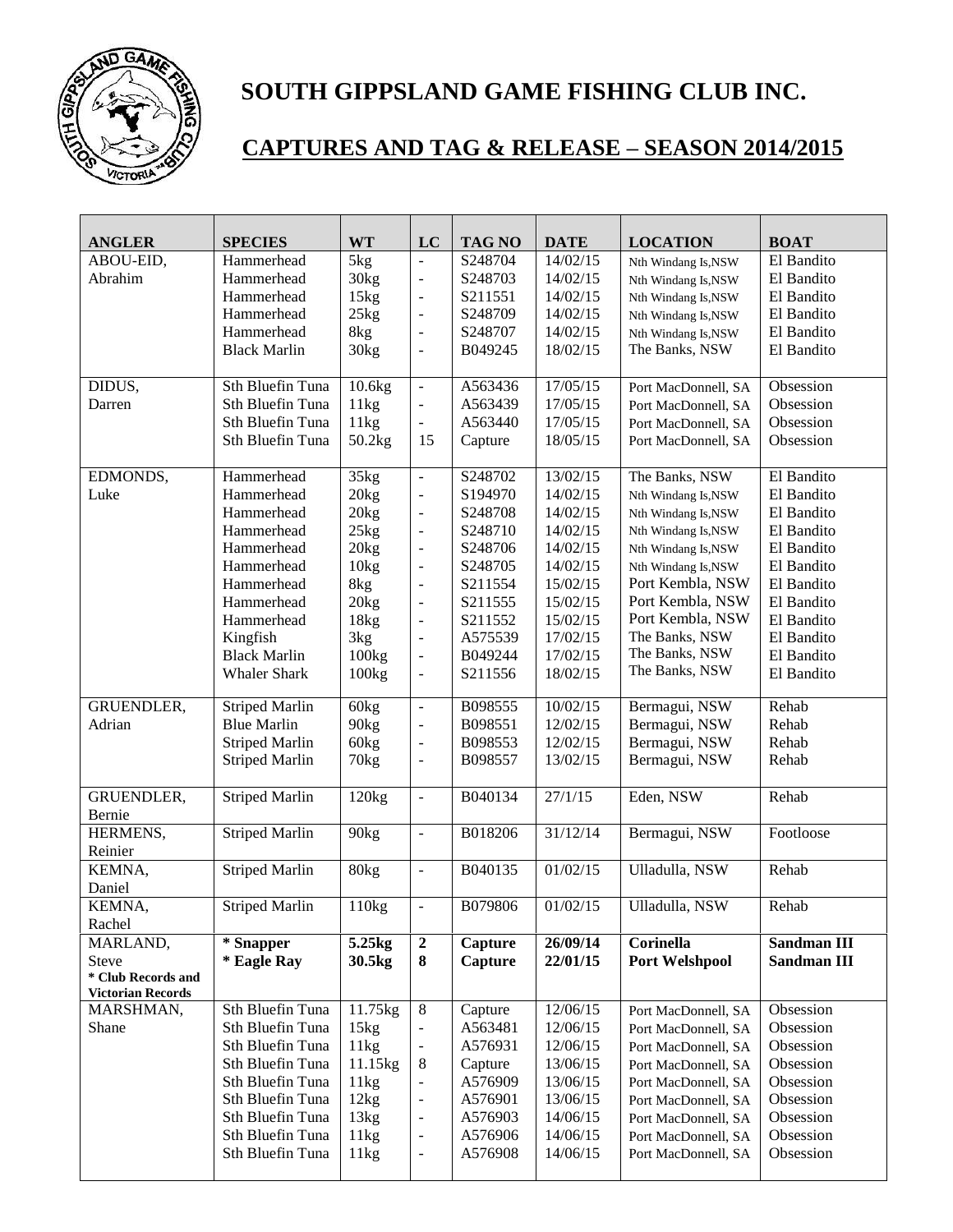

# **CAPTURES AND TAG & RELEASE – SEASON 2014/2015**

| <b>ANGLER</b>     | <b>SPECIES</b>          | <b>WT</b>        | LC                       | <b>TAG NO</b> | <b>DATE</b> | <b>LOCATION</b>            | <b>BOAT</b>      |
|-------------------|-------------------------|------------------|--------------------------|---------------|-------------|----------------------------|------------------|
| PAUL,             | Sth Bluefin Tuna        | 19.15kg          | 15                       | Capture       | 22/03/15    | Portland                   | Obsession        |
| <b>Bradlee</b>    | Albacore                | 15.35kg          | 15                       | Capture       | 04/04/15    | Port MacDonnell, SA        | Obsession        |
|                   | Albacore                | 15.85kg          | 15                       | Capture       | 04/04/15    | Port MacDonnell, SA        | Obsession        |
|                   | Albacore                | 3.5kg            | $\overline{a}$           | A554999       | 05/04/15    | Port MacDonnell, SA        | Obsession        |
|                   |                         |                  |                          |               |             |                            |                  |
| PAUL,             | <b>Sth Bluefin Tuna</b> | 7kg              | $\Box$                   | A563445       | 20/07/14    | Portland                   | Obsession        |
| Dennis            | Sth Bluefin Tuna        | 11kg             | $\blacksquare$           | A563428       | 20/07/14    | Portland                   | Obsession        |
| * Club Record and | Sth Bluefin Tuna        | 14kg             | $\blacksquare$           | A563426       | 20/07/14    | Portland                   | Obsession        |
| <b>SA Record</b>  | Sth Bluefin Tuna        | 12kg             | $\overline{\phantom{0}}$ | A563423       | 20/07/14    | Portland                   | Obsession        |
|                   | Sth Bluefin Tuna        | 11kg             | $\blacksquare$           | A563421       | 20/07/14    | Portland                   | Obsession        |
|                   | Sth Bluefin Tuna        | 9kg              | $\overline{\phantom{a}}$ | A563341       | 20/07/14    | Portland                   | Obsession        |
|                   | <b>Black Marlin</b>     | 45kg             | $\overline{a}$           | B079801       | 28/02/15    | Bermagui, NSW              | Obsession        |
|                   | Sth Bluefin Tuna        | 19.3kg           | 15                       | Capture       | 22/03/15    | Portland                   | Obsession        |
|                   | Sth Bluefin Tuna        | 19.6kg           | 15                       | Capture       | 22/03/15    | Portland                   | Obsession        |
|                   | Sth Bluefin Tuna        | 17.5kg           | 10                       | Capture       | 05/04/15    | Port MacDonnell, SA        | Obsession        |
|                   | *Sth Bluefin Tuna       | 137.7kg          | 24                       | Capture       | 09/04/15    | <b>Port MacDonnell, SA</b> | <b>Obsession</b> |
|                   | Sth Bluefin Tuna        | 13.35kg          | 6                        | Capture       | 03/05/15    | Port MacDonnell, SA        | Obsession        |
|                   | Sth Bluefin Tuna        | 11kg             | $\overline{a}$           | A563456       | 17/05/15    | Port MacDonnell, SA        | Obsession        |
|                   | Sth Bluefin Tuna        | 11kg             | $\blacksquare$           | A563455       | 17/05/15    | Port MacDonnell, SA        | Obsession        |
|                   | Sth Bluefin Tuna        | 15kg             | $\blacksquare$           | A563454       | 17/05/15    | Port MacDonnell, SA        | Obsession        |
|                   | Sth Bluefin Tuna        | 12kg             | $\blacksquare$           | A563437       | 17/05/15    | Port MacDonnell, SA        | Obsession        |
|                   | Sth Bluefin Tuna        | 12kg             | $\blacksquare$           | A563435       | 17/05/15    | Port MacDonnell, SA        | Obsession        |
|                   | Sth Bluefin Tuna        | 11kg             | $\blacksquare$           | A563438       | 17/05/15    | Port MacDonnell, SA        | Obsession        |
|                   | Sth Bluefin Tuna        | 11kg             | $\overline{\phantom{a}}$ | A563460       | 17/05/15    | Port MacDonnell, SA        | Obsession        |
|                   | Sth Bluefin Tuna        | 12kg             | $\overline{\phantom{a}}$ | A563459       | 17/05/15    | Port MacDonnell, SA        | Obsession        |
|                   | Sth Bluefin Tuna        | 11kg             | $\overline{\phantom{a}}$ | A563458       | 17/05/15    | Port MacDonnell, SA        | Obsession        |
|                   | Sth Bluefin Tuna        | 10 <sub>kg</sub> | $\overline{\phantom{a}}$ | A563457       | 17/05/15    | Port MacDonnell, SA        | Obsession        |
|                   | Sth Bluefin Tuna        | 11kg             | $\blacksquare$           | A563482       | 23/05/15    | Port MacDonnell, SA        | Obsession        |
|                   | Sth Bluefin Tuna        | $10.5$ kg        | $\overline{a}$           | A563490       | 23/05/15    | Port MacDonnell, SA        | Obsession        |
|                   | Sth Bluefin Tuna        | 11kg             | $\overline{\phantom{0}}$ | A563451       | 23/05/15    | Port MacDonnell, SA        | Obsession        |
|                   | Sth Bluefin Tuna        | 14kg             | $\blacksquare$           | A563452       | 23/05/15    | Port MacDonnell, SA        | Obsession        |
|                   | Sth Bluefin Tuna        | 13kg             | $\blacksquare$           | A563453       | 23/05/15    | Port MacDonnell, SA        | Obsession        |
|                   | Sth Bluefin Tuna        | 11kg             | $\overline{\phantom{0}}$ | A563485       | 23/05/15    | Port MacDonnell, SA        | Obsession        |
|                   | Sth Bluefin Tuna        | 13kg             | $\overline{\phantom{0}}$ | A563484       | 23/05/15    | Port MacDonnell, SA        | Obsession        |
|                   | Sth Bluefin Tuna        | 11kg             | $\overline{\phantom{0}}$ | A563483       | 23/05/15    | Port MacDonnell, SA        | Obsession        |
|                   | Sth Bluefin Tuna        | 12kg             | $\overline{\phantom{0}}$ | A563487       | 23/05/15    | Port MacDonnell, SA        | Obsession        |
|                   | Sth Bluefin Tuna        | 11.5kg           | $\overline{a}$           | A563486       | 23/05/15    | Port MacDonnell, SA        | Obsession        |
|                   | Sth Bluefin Tuna        | 11.5kg           | $\overline{\phantom{a}}$ | A563488       | 12/06/15    | Port MacDonnell, SA        | Obsession        |
|                   | Sth Bluefin Tuna        | 10kg             | $\overline{\phantom{0}}$ | A576932       | 12/06/15    | Port MacDonnell, SA        | Obsession        |
|                   | Sth Bluefin Tuna        | 13kg             | $\overline{\phantom{0}}$ | A563489       | 12/06/15    | Port MacDonnell, SA        | Obsession        |
|                   | Sth Bluefin Tuna        | 12kg             | $\overline{\phantom{0}}$ | A576910       | 13/06/15    | Port MacDonnell, SA        | Obsession        |
|                   | Sth Bluefin Tuna        | 9.5kg            | ÷                        | A576933       | 13/06/15    | Port MacDonnell, SA        | Obsession        |
|                   | Sth Bluefin Tuna        | 11kg             | $\Box$                   | A576902       | 14/06/15    | Port MacDonnell, SA        | Obsession        |
|                   | Sth Bluefin Tuna        | 12kg             | $\overline{\phantom{0}}$ | A576904       | 14/06/15    | Port MacDonnell, SA        | Obsession        |
|                   | Sth Bluefin Tuna        | 9kg              | $\overline{\phantom{0}}$ | A576905       | 14/06/15    | Port MacDonnell, SA        | Obsession        |
|                   | Sth Bluefin Tuna        | 9kg              | $\overline{\phantom{0}}$ | A576907       | 14/06/15    | Port MacDonnell, SA        | Obsession        |
|                   |                         |                  |                          |               |             |                            |                  |